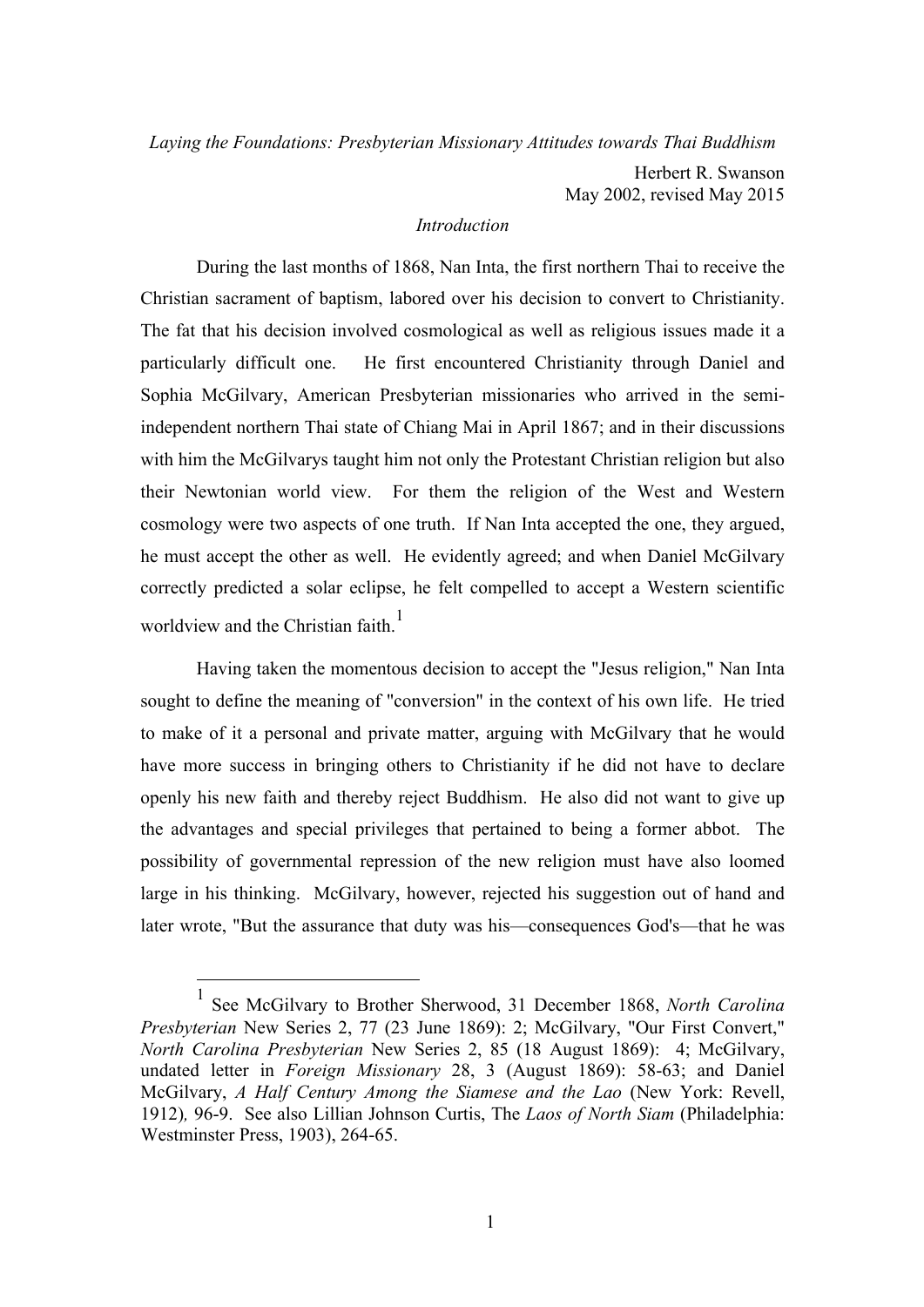able to take care of his own cause, decided him early in December [1868] to delay no longer."<sup>2</sup>

McGilvary's insistence that Nan Inta make a full, public break with Buddhism had momentous consequences for him and for the later northern Thai church. The willingness of Nan Inta and other early converts to Christianity to accede to the demand that they make public professions of faith set the northern Thai church on a course of separation from its society from which it has not deviated down to the present.<sup>3</sup> This decision was required of Nan Inta against his better judgment. He initially proposed that Christianity start out in Siam's northern dependencies as a Buddhist reform sect that would only gradually emerge into the full light of day as a separate religion. He argued for a quiet form of conversion, surely drawing on the northern Thai ability to ignore "facts," such as changing one's religion, if those facts have not been declared facts in public. Nan Inta, that is, wanted to *be* a Christian privately but delay *saying* he was a Christian publicly.

The McGilvarys had other ideas, ones shaped in the hot house of American evangelical thought. Dr. Charles Hodge of Princeton Theological Seminary, mentor to both Daniel McGilvary and the other senior clergy member of the Laos Mission<sup>4</sup>, the Rev. Jonathan Wilson, addresses the question of "soft" conversions in *The Way of Life*, a popular evangelical treatise that we may presume both McGilvary and Wilson had read. Hodge condemns those who try to escape the obligation of public profession of faith for their weak faith and claims that a large portion of converts must face the pain of ridicule and chastisement. Christianity, he states flatly, cannot remain hidden. The Bible, if nothing else, demands public profession, and Hodge insists that

 <sup>2</sup> McGilvary, undated letter in *Foreign Missionary* 28, 3 (August 1869): 60.

<sup>3</sup> See Kummool Chinawong and Herbert R. Swanson, "Religion and the Formation of Community in Northern Thailand: The Case of Christianity in Nan Province" (Unpublished paper, Fifth International Conference on Thai Studies, London, July 1993).

<sup>4</sup> Wilson and his family arrived in Chiang Mai in 1868, and the Presbyterian mission in the northern states was subsequently known as the "Laos Mission." Among Westerners living in Siam, the northern Thai were generally known as the Laos.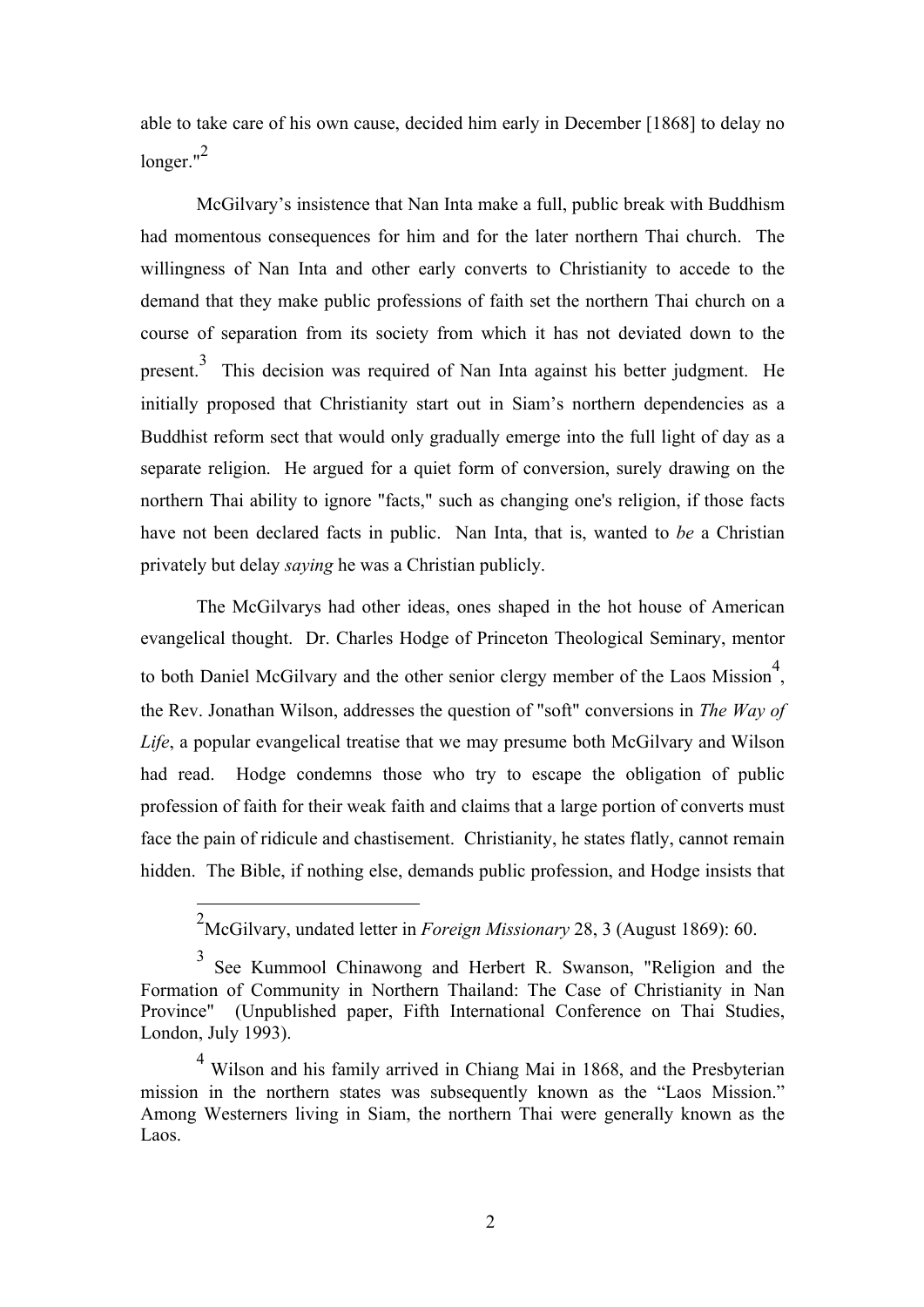converts profess their allegiance to Christ their King publicly. They must take Christ as their father and must give him public honor and obedience. He states,

But what kind of worshipper is he who is ashamed or afraid to acknowledge his God? All the relations, therefore, in which a Christian stands to Christ, as his king, as the head of the family of God and as the object of divine worship, involve the necessity of confessing him before men; and we practically reject him in all these relations by neglecting or refusing this public profession of him and his religion.

Being a Christian, Hodge argues further, cannot be hidden in any event because Christians have to behave in ways utterly alien to general social conventions. He writes, "This is one of the reasons why the people of God are called saints. They are distinguished, separated from others and consecrated to God. When they cease to be distinguished from those around them, they cease to be saints."<sup>5</sup>

The saints must be distinguished from those around them, if they are to remain saints. Northern Thai Christians are a people called, therefore, to live apart from the world around them. Thai Protestants have lived something of a ghetto existence both religiously and socially since the very beginning. While several factors drove the converts to the fringes of northern Thai society, the most important factor, at least initially, was missionary attitudes about traditional northern Thai religion, particularly Buddhism and how the converts should relate to that religion. The missionaries believed that Buddhism is a lifeless, false religion, which infected every aspect of northern Thai daily life and trapped its adherents in a web of idolatrous superstition. Those who would not separate themselves from the insidious influences of Buddhism, the missionaries held, were bound to live a life of spiritual poverty before death and suffer eternal damnation after death.

Missionary attitudes towards Buddhism strongly influenced the formation of Christian identity throughout Thailand, including in the North. It can be argued that the Protestant church became a counter-culture, which rejected important cultural values and created a distinctive set of institutions, ceremonies and rituals, and even social relations. This is not to say that northern Thai Christians ceased being northern

 <sup>5</sup> Charles Hodge, *The Way of Life*, ed. Mark Noll (New York: Paulist Press, 1987), 180-83. The quotations are from page 183.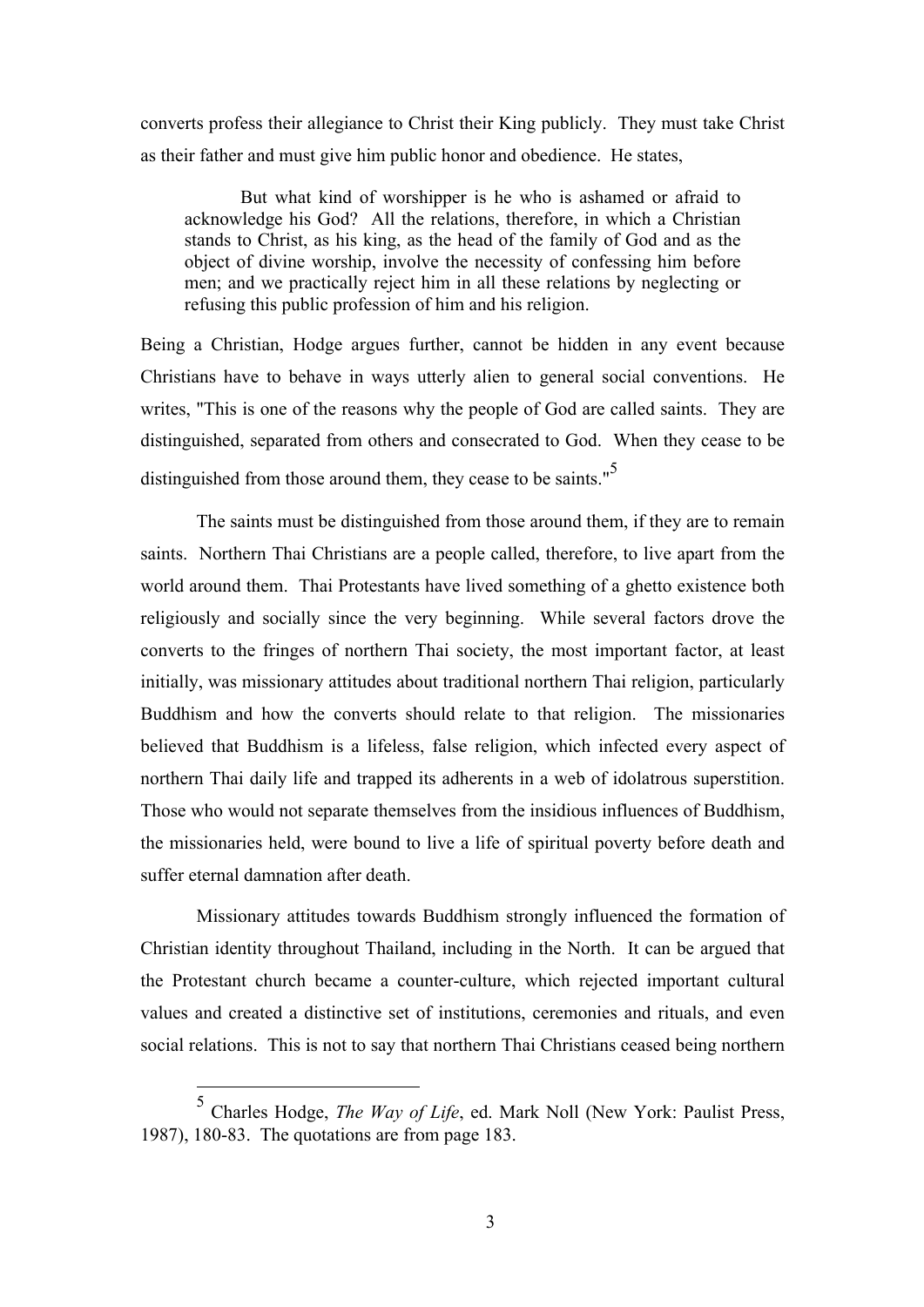Thai. It is to say that in some ways they expressed their "northern Thai-ness" quite differently from their Buddhist neighbors.

The purpose of this essay is to describe nineteenth and early twentieth-century Presbyterian missionary views of Thai Buddhism because of the importance of those views to the formation of Protestant Christian identity in northern Thailand. Two important points should be made from the outset. First, the author does not share the views of the nineteenth and early twentieth-century missionaries and presents them here only because of their historical importance. This article should not in any sense be construed as endorsing anti-Buddhist sentiment, covert or overt. Second and as will be seen below, the Presbyterian missionaries themselves over the course of several decades softened their attitudes towards Buddhism. It should be further noted that while the focus of this essay is on northern Thai Buddhism, it also draws on the views of Presbyterian missionaries working in central and southern Thailand. Those views are the same as the northern missionaries and help us to better understand the attitudes towards Buddhism of the members of the Laos Mission.

### *Sources of Missionary Attitudes Towards Buddhism*

If Presbyterian missionary attitudes concerning Buddhism in Siam and northern Siam comprise an important context for the formation of Protestant identity in Thailand, those attitudes themselves had their own context rooted in a broader Protestant historical experience and theological understanding. The missionary analysis of Buddhism drew on a pool of Protestant ideas and attitudes taken from at least two key sources, first, Protestant Christianity's historical struggle against Catholicism and, second, the Bible. The Presbyterian missionaries serving in all of Siam, that is, judged Thai Buddhism on the basis of concepts that had nothing to do with Buddhism itself. Their views represent a classic example of how centuries' old attitudes derived from prior experience in other contexts can shape one's perceptions in new, alien settings.<sup>6</sup>

 <sup>6</sup> See Eward W. Said, *Orientalism: Western Conceptions of the Orient*, reprint with a new Afterward (London: Penguin Books, 1995), 58, 92-93.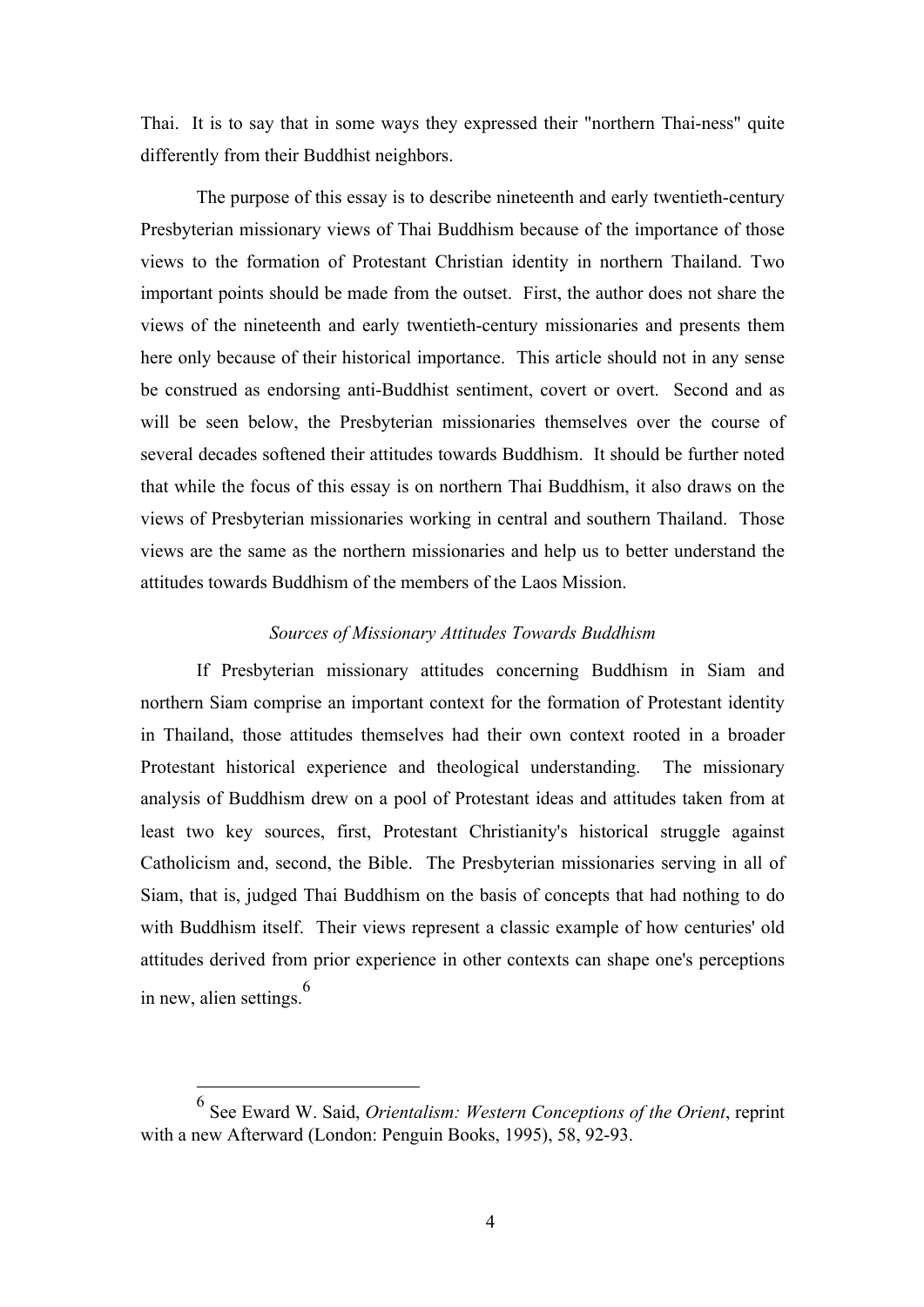# *Giant Pope and Giant Pagan*

The study of the Presbyterian missionary approach to Buddhism in Siam, thus, begins with Protestant attitudes towards Catholicism, attitudes that emerged at the time of the Protestant Reformation. The temples, yellow robes, palm leaf religious texts, and incomprehensible rituals of Thai Buddhism should have been astonishingly alien to the Presbyterian missionaries, but they were not. A sense of familiarity, instead, marked their initial exposure to Thai Buddhism. As heirs to the Protestant rebellion against Catholicism, they felt that in Buddhism they had discovered simply one more manifestation of their centuries' old nemesis, the Church of Rome.

Protestantism began in the sixteenth century as a protest against Rome and for centuries thereafter engaged in a frequently violent religious brawl with Catholicism for ecclesiastical dominion over Europe and the rest of the world. Protestant European immigrants to North America took with them to the "New" World attitudes born of the Protestant struggle against Catholicism, and there had still been no evident diminishing of American Protestant anti-Catholicism by the time the Laos Mission was founded in 1867. Handy argues that, if anything, anti-Catholic sentiment was on the rise in the later nineteenth century as American Protestants felt profoundly threatened by the rapid growth of immigrant Catholicism in the United States. The long history of Protestant-Catholic antagonism, he states, persisted in American Protestant consciousness so that, "The ugly trails of anti-Catholicism and nativism wind together through nineteenth-century history."<sup>7</sup> Wolfe goes so far as to claim that among both British and American evangelicals (which would include Presbyterians) anti-Catholicism was "very much of the essence of evangelicalism." He observes that, "Indeed, antagonism to 'poppery' served, in a positive as well as a negative sense, to help define evangelical identity." $8$  "Anti-Buddhism" has similarly functioned as one indictor of identity for northern Thai Protestant Christians.

 <sup>7</sup> Robert T. Handy, *A Christian America: Protestant Hopes and Historical Realities* (New York: Oxford University Press, 1971), 51.

<sup>8</sup> John Wolffe, "Anti-Catholicism and Evangelical Identity in Britain and the United States, 1830-1860," in *Evangelicalism: Comparative Studies of Popular Protestantism in North America, the British Isles, and Beyond, 1700-1990*, eds. Mark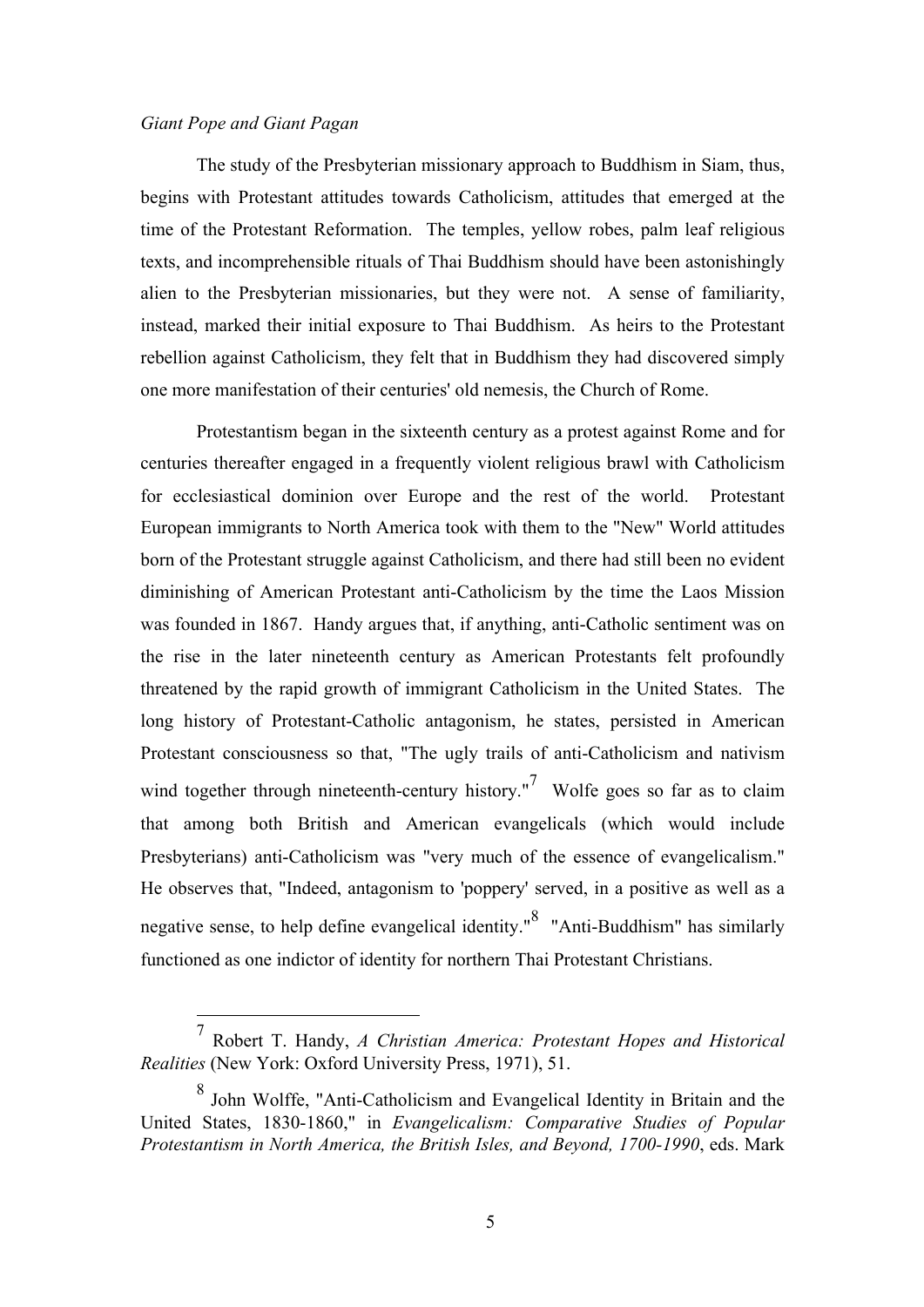Just as the Protestant European colonists had carried anti-Catholicism with them to the American colonies, so the Presbyterian missionaries took that same set of feelings and attitudes to Siam. Catholicism *remained* the enemy, and Buddhism, with its stark similarities to "papalism," *became* the enemy. Writing in 1855, the Rev. Stephen Mattoon of the Siam Mission informed the Presbyterian Board of Foreign Missions in New York City of a recent meeting between the King of Siam and a group of Catholic missionaries. In the course of that meeting, King Mongkut complimented the Catholics on their work in Siam and then complained to them about the way in which Protestant missionaries interfered in Siamese politics. Mattoon commented, "This is Giant Pope and Giant Pagan shaking hands agreeing together to slander their common adversary."<sup>9</sup>

The Presbyterian missionaries, moreover, did not see Buddhism and Catholicism as being merely allies. They were two expressions, rather, of the same phenomenon, which meant that the Catholic Church provided them with a ready model for interpreting Buddhism in Siam. Dr. Marion and Sarah Cheek of the Laos Mission wrote in 1884 that, "Among [the northern Thai] we can see examples in daily life of those hideous spectres of superstition such as served to guide the pitiful gropings of the intellectual and moral life of Europe three centuries ago."<sup>10</sup> The condition of northern Siam in the 1880s, that is, supposedly reflected the low moral and directionless intellectual state of Catholic Europe before the Protestant Reformation. Mary Cort, writing just a few years earlier made a similar observation. Speaking of the "foolishness" and "wickedness" of Siamese funeral rites, she observed that, "They pray for the dead as do the Roman Catholics, and make offerings to the Buddhist priests and to the evil spirits. It is altogether one of the greatest

 $\overline{a}$ 

A. Noll, David W. Bebbington, and George A. Rawlyk (New York: Oxford University Press, 1994), 179

<sup>&</sup>lt;sup>9</sup> Mattoon to House, 25 October 1885, v. 2, Records of the Board of Foreign Missions. Microfilm copy at the Payap University Archives. Hereafter cited as BFM.

<sup>10</sup> Dr. & Mrs. Cheek, "Superstitions of the Laos," in *Siam and Laos as Seen by Our American Presbyterian Missionaries*, ed. Mary Backus (Philadelphia: Presbyterian Board of Publication, 1884), 505.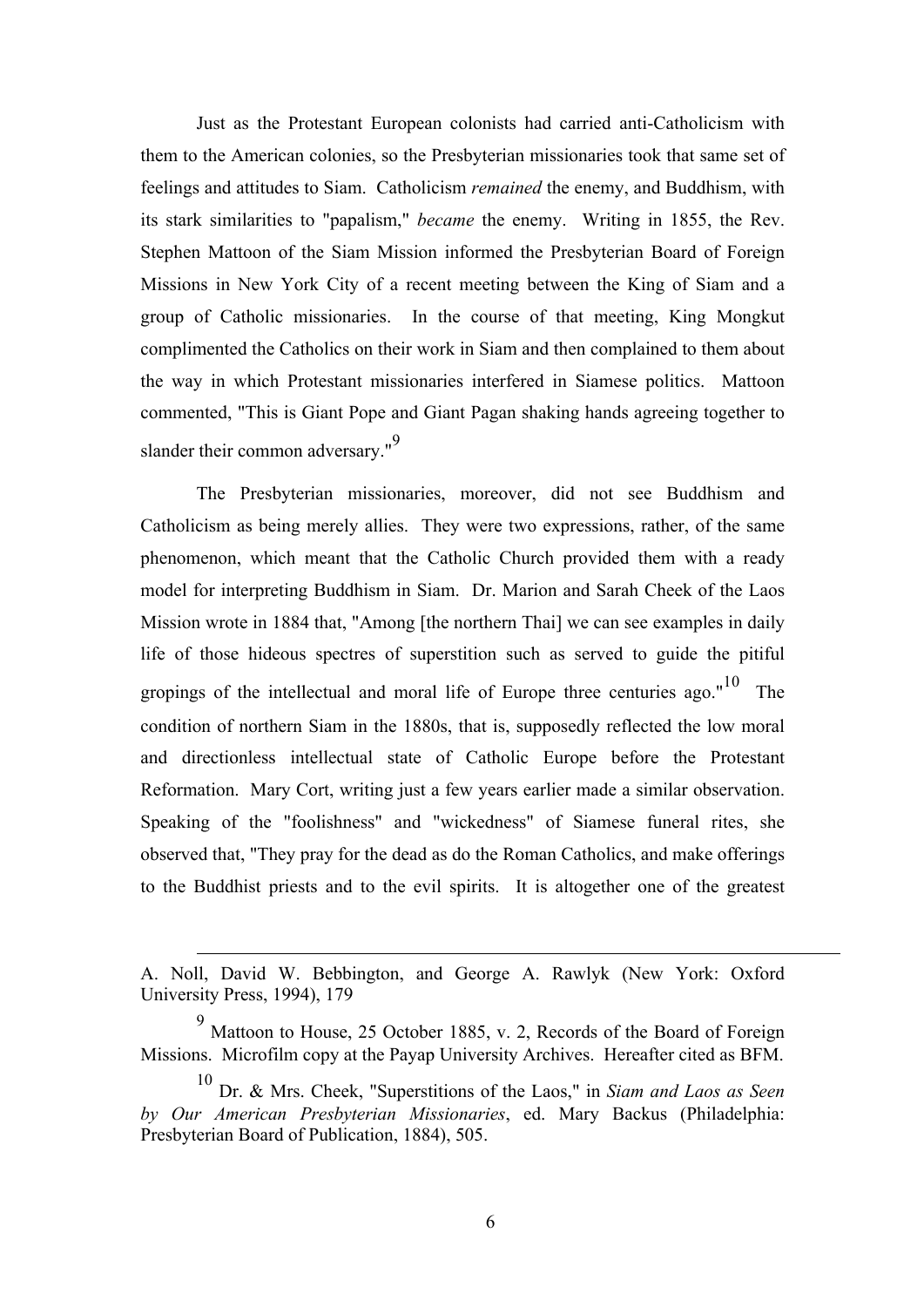displays of heathenism which this country affords." $11$  We will find that the concepts of superstition and of heathenism represented a central aspect of the ideological foundation upon which the missionaries built their interpretation of Buddhism. Both concepts called Catholicism to mind for the Cheeks and Cort.

These attitudes of anti-Catholicism are readily apparent in the Presbyterian missionary record in Siam. They suggest that, first, the feelings of antipathy the missionaries had towards Catholicism were deeply held. Dr. James B. Thompson of the Siam Mission captured the missionary feelings of revulsion regarding the Catholic Church when he wrote in 1891 that, "I am perfectly satisfied if Catholics never cross my path. No child of mine shall ever marry such idolaters."<sup>12</sup> Buddhism's apparent similarities to Catholicism also engendered deep feelings of disgust and antagonism that had been part of the Protestant psyche since the sixteenth century. Second, the depth of those feelings helps to explain the sometimes harsh, even angry words the missionaries used concerning Buddhism. They judged Buddhism, not so much in terms of itself, as in terms of an inherited set of feelings and attitudes about Catholicism. One almost wants to say that their religious and ideological war on Buddhism was not actually a war on Buddhism at all; the "real" enemy was that ageold ally of Satan, "Romanism," also known as "poppery." It is difficult to account for the bitter attitudes the missionaries sometimes expressed about Buddhism—a relatively mild religious faith that in and of itself had done them and their converts little if any harm—apart from their anti-Catholicism. Third, the missionaries used Buddhism in Siam in much the same way Protestants in America used Catholicism, namely to define Protestant Christian identity. Protestants *are* certain things, and one important way to know what those things are is by comparing Protestant religious faith to Buddhism (and Catholicism). What Buddhists (and Catholics) *are* Protestants *are not*.

 <sup>11</sup> Mary L. Cort, letter dated July 1876, *Foreign Missionary* 35, 5 (October 1876): 151. For more detailed comparisons between Catholicism and Buddhism, see Mary L. Cort, *Siam or The Heart of Further India* (New York: Anson D. F. Randolph & Company, 1886), 67, 151-52.

<sup>12</sup> Thompson to Mitchell, 18 August 1891, v. 8, BFM.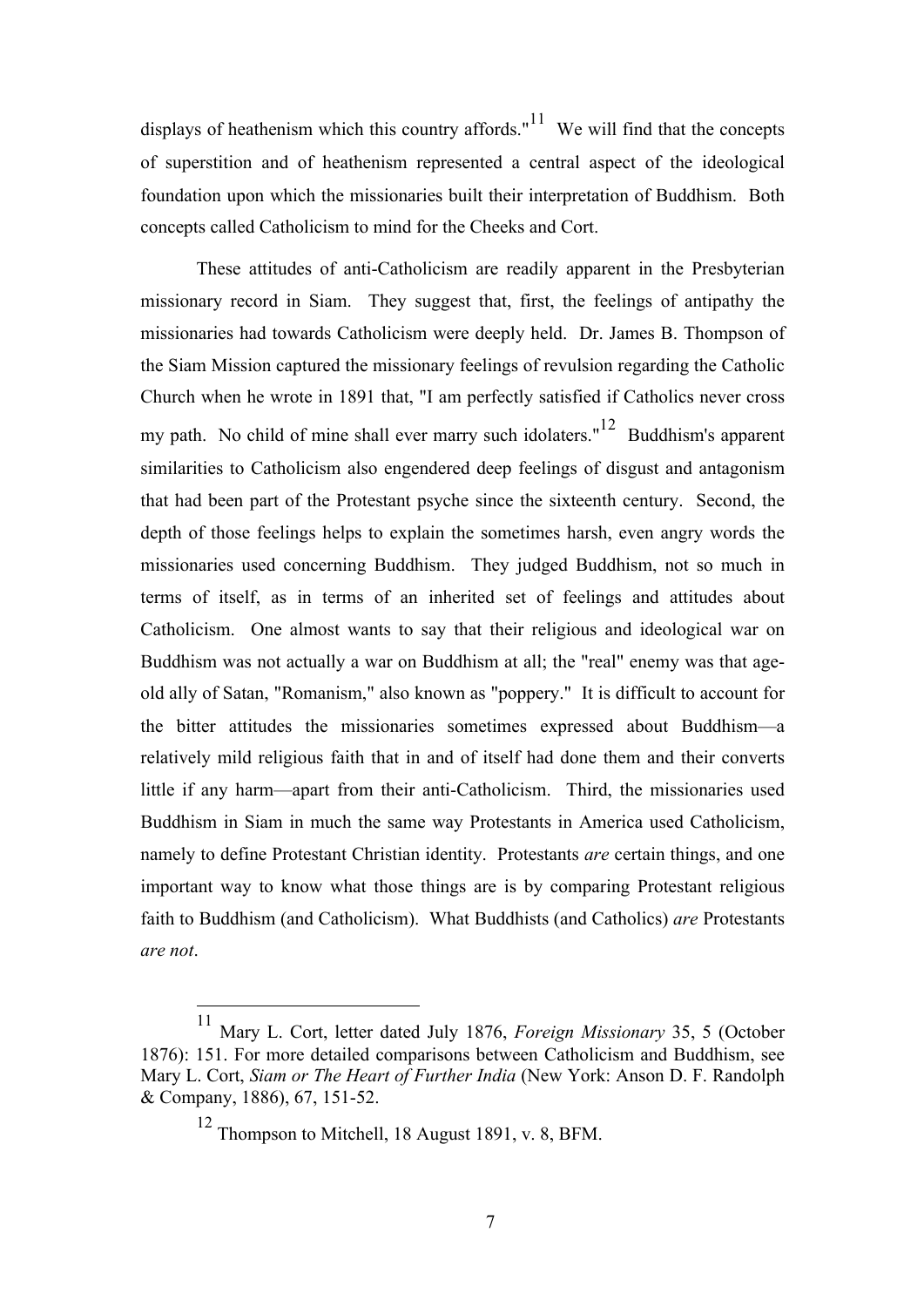The list of those things that Catholics were in the missionary mind offers an excellent inventory of their understanding of Buddhism as well. High on the list was the charge of idolatry. The Rev. Samuel G. McFarland of the Siam Mission's Phet Buri Station, for example, wrote that conversion from Buddhism to Catholicism was, "little more than a change of name–or as some have called it, baptized idolatry." <sup>13</sup> Writing some 35 years after McFarland, the Rev. C. R. Callender of the Laos Mission noted that northern Thai Buddhists worshipped their Buddha images, something that contradicted classical Buddhism itself and called to mind Catholicism rather than classical Buddhism.14 Otherwise, as we have already suggested above, the missionaries felt that Catholic thought and practices in Siam were foolish, wicked, ignorant, benighted, superstitious, morally deficient, and intellectually dead. The Catholic missionaries' supposed methods of evangelism by using financial gain and social benefits as lures to convert gave further definition to the Presbyterians' antipathy to their religion. Presbyterian missionaries also claimed that the Catholics failed to preach and teach the Christian faith, and they did not expect their converts to show a genuine change of heart and behavior.<sup>15</sup> Which is to say, that according to the Presbyterian missionaries in Siam the Catholics practiced greed rather than grace and in the process failed to teach their converts right doctrines and correct moral behavior.

The Presbyterian missionaries' attitudes towards Catholicism, in sum, reveal the larger Western Protestant context in which they carried out their attacks on Buddhism in Siam and northern Siam. That context was immediately real to them because of the presence of the Catholic priests and churches both in Siam and in neighboring French Indo-China. The specter of Catholic competition, real or imagined, haunted them, and over the course of the years Presbyterian missionaries wrote any number of letters warning the Board of Foreign Missions of the fearful possibility that the Catholics might "occupy" one place or another in Siam before the

 <sup>13</sup>McFarland to Lowrie, 22 August 1864, v. 2, BFM.

<sup>14</sup> C. R. Callender to Dear Friends, 9 May 1899, v. 15, BFM.

<sup>15</sup> McDonald to Mitchell, 9 March 1885, v. 5, BFM; J. W. Van Dyke, undated letter, *Foreign Missionary* 30, 4 (September 1871): 111; and, Wachter to Speer, 1 July 1895, v. 10, BFM.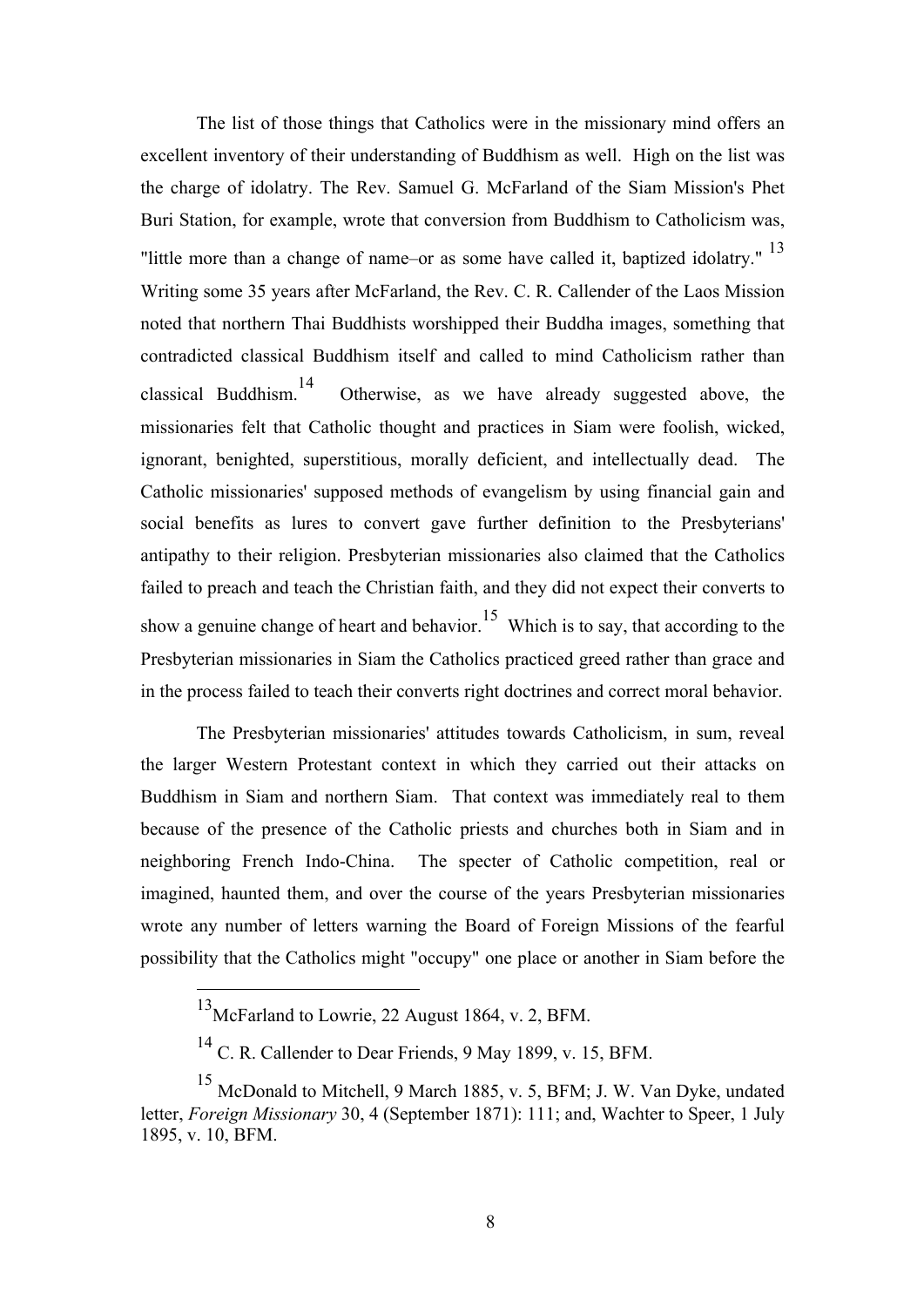Presbyterians did. Dr. William A. Briggs, as one example, wrote to the Board in 1893 that he had information indicating that French Catholic priests were about to open work in Phrae, one of the chief cities of the North. Alluding to supposed Catholic methods of buying off slaves to gain converts and relying on money as their chief engine for evangelism, he wrote, "The fact is we must take the vantage ground  $\&$ plant our standard now or the standard of the Cross in a very different sense will be planted.16 While it is likely that Briggs and other missionaries raised the dire prospect of Catholic competition partly as a tactic to gain more money and personnel for their work in Siam; the fact that they used this tactic suggests how important Catholicism was as a negative element in the formation of American Protestant identity.

#### *The Bible*

If the Protestant experience of Catholicism provided the Presbyterian missionaries in Siam with one important model for interpreting Siamese Buddhism, the Bible offered a second, equally important model. This second model is summed up in the idea of "heathenism," a concept found frequently in the pages of the King James Version (KJV) of the Bible, the English translation of the Bible current throughout the period under study. The Rev. Stephen Mattoon offered an unusually detailed biblical analysis of the condition of the heathen in an 1859 article published in the *North Carolina Presbyterian*, one that exemplifies the way in which the missionaries used the Bible to comprehend the condition of the people in Siam. Matton made three points. First, just as Psalms 115:8 shows, those who make idols themselves become useless and worthless like idols. Second, citing Isaiah 44:19, he argued that the worship of wooden idols is foolish because the same wood is also used for more mundane purposes, such as for fuel to bake bread. Finally, Mattoon claimed

 <sup>16</sup> Briggs to Grant, 20 June 1893, v. 9, BFM. See also, McGilvary to Irving, 28 February 1873, v. 3, BFM; Irwin to Presbyterian Societies of Iowa, 8 May 1891, v. 8, BFM; Peoples to Speer, 30 April 1894, v. 11, BFM; and Peoples to Speer, 15 May 1894, v. 11, BFM. Very rarely, a Presbyterian missionary saw an advantage to Catholic missions. Ella Cooper, for example, suggested that sometimes Catholic converts so "let their light shine" among their Buddhist neighbors that they actually prepared the way for a fuller presentation of Protestantism. Ella Parker Cooper, "Bi-Monthly letter of the Rajaburee Station," 12 January 1898, v. 14, BFM.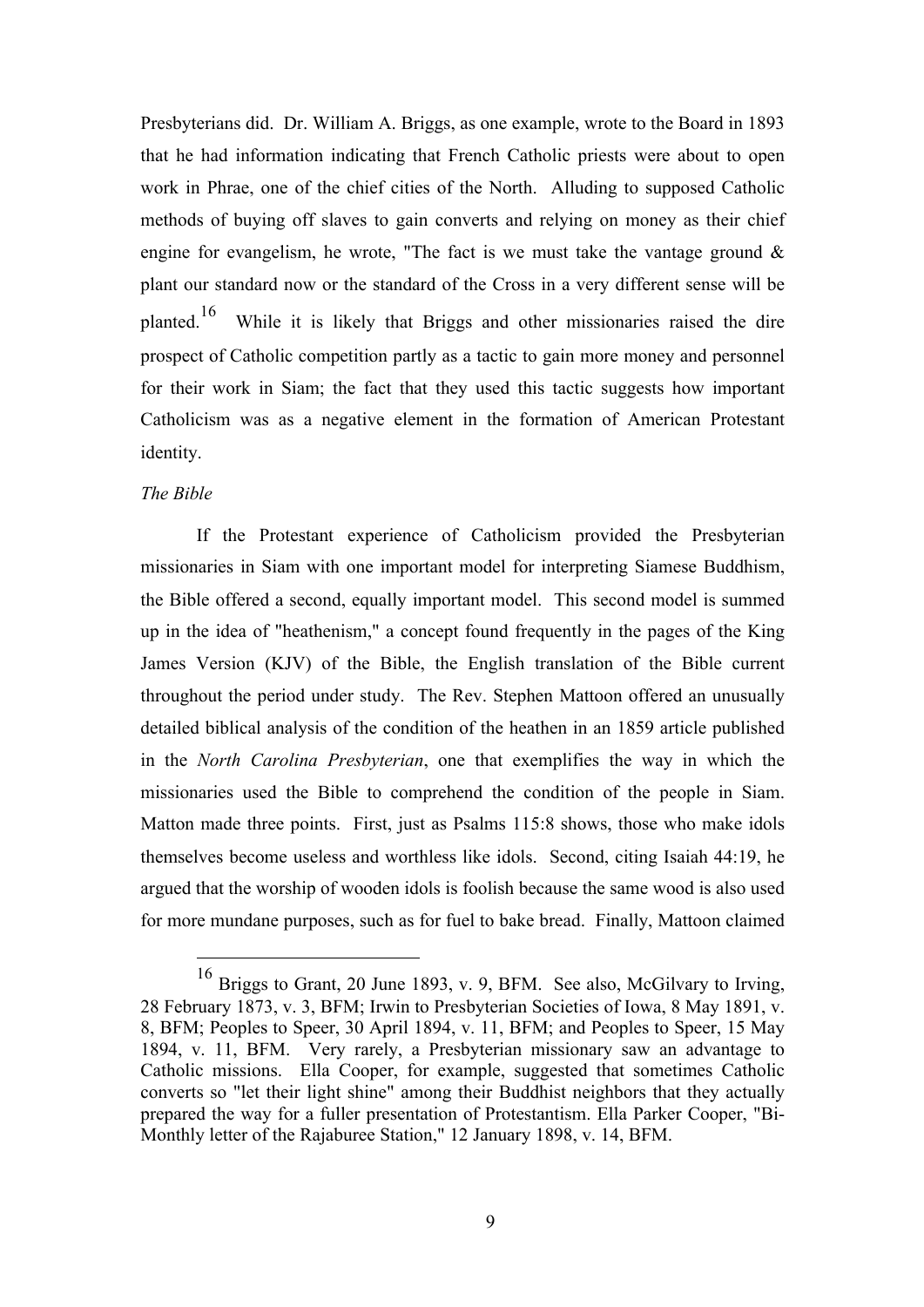that Romans 1 reveals the truly miserable moral condition of the heathen. Mattoon went on to avow that after 1,800 years heathenism had not changed. He wrote,

After 12 years residence in a heathen land, I am constrained to testify that the descriptions of the Psalmist, the Prophet and the Apostle are true. The state of the heathen is the same now as then. To-day they are morally dead and helpless. After all their advantages, they are socially wretched; they have no strength to elevate themselves, and they are feeding on ashes still.<sup>17</sup>

The phrase "feeding on ashes" introduces still another biblical image, taken from Isaiah 44:20, where the prophet emphasizes the delusion and foolishness that ensnares idolaters. Mattoon's article contains two unspoken assumptions regarding Buddhism in Siam. It assumes that the biblical category of "heathen" aptly described the religious conditions of the people of Siam. It also assumes that the Bible was a useful guide for understanding that condition. This analysis reflects a Protestant perspective, which looks to the Bible as the one authoritative guide for Christian faith and practice.

The missionary record seldom contains as detailed a biblical analysis as that presented by Mattoon; the missionaries tended, rather, to use simple biblical images to illustrate their assessment of Buddhism. The Rev. William P. Buell drew one of the most stark of those images when he wrote in 1841, "We see the awful situation of these perishing heathen. They are passing rapidly to the judgment and yet unprepared for that awful moment." He continued, "We can, while standing here, see how pure a work is the church engaged in while offering these poor wretches salvation & eternal life."<sup>18</sup> Although the exact term "perishing heathen" does not appear in the King James Bible, these two words are paired in at least two places in the KJV, namely Psalm 10:16 and Isaiah 60:12. The term also reflects a number of other passages, which individually predict that wickedness, sin, sinners, the desires of the wicked, those who die without repenting, and other forms of evil will "perish."

 <sup>17</sup> Stephen Mattoon, "Synodical Missionary Meeting," *North Carolina Presbyterian* 2, 47 (19 November 1859), 2.

<sup>18</sup> Buell to Wells, 15 May 1841, v. 1, BFM. See also, House, "Annual Report of the Siam Mission for the year ending Sept. 30th 1853," v. 2, BFM; Wilson to Lowrie, 21 January 1860, v. 2, BFM; and, Dunlap to Irving [February 1883], v. 4, BFM.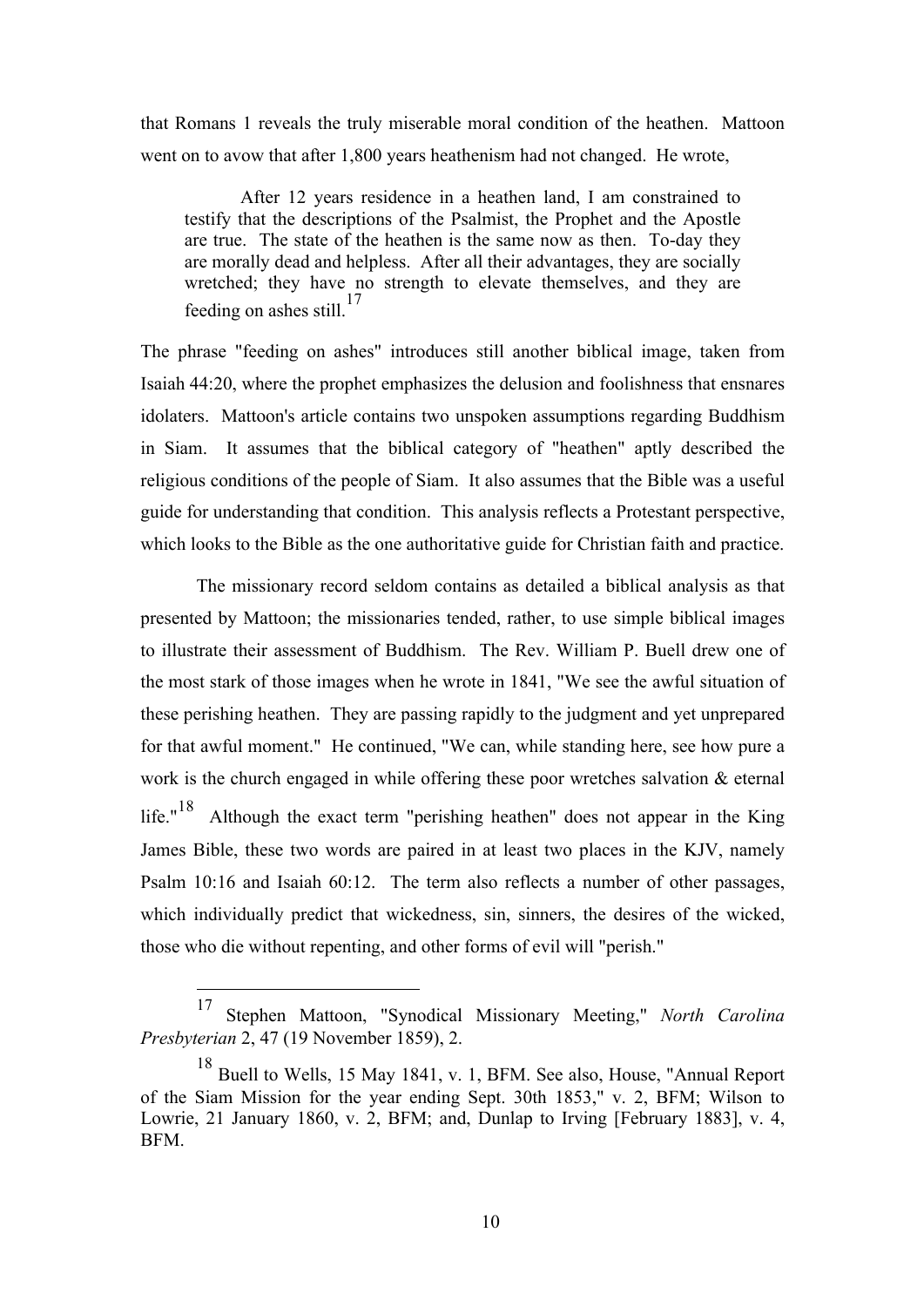Another biblical image occasionally used by the missionaries was taken from Jesus' instruction in the Sermon on the Mount not to pray with "vain repetitions" as the heathen pray. (Matthew 6:7 KJV) McGilvary once condemned Buddhist meritmaking ceremonies as being "vain repetitions" and "senseless theatricals." Mary Cort applied the same charge of mouthing vain repetitions to monks who purportedly chanted whole books worth of rituals without knowing the meaning of the words they spoke.19

Still other biblical images and concepts provided the missionaries with a sense of their own identity vis-à-vis the idolatrous, foolish, and immoral heathenism of Siam. Drawing primarily on Jesus' Parable of the Sower in Matthew 13:3-23, the missionaries conceived of themselves as sowers who spread the seed of Christian truth among the dark-minded heathens.<sup>20</sup> They assumed this biblical identity of seedsowers and entered into their attendant duties with a sense of hope taken from yet another set of biblical passages, many of which are found in the Psalms. Psalm 126.6, they thought, instructed them to expect that they would have to go out into the fields weeping if they hoped to return joyfully with a harvest. Psalm 72.6 promised them that the small handful of converts they started with would one day result in an "abundant harvest." $21$  The missionaries put great store in these biblical promises. The Rev. C. S. McClelland wrote to the Board in 1881 that Siam had been "Satan's seat" for many years and Satan would not give the country up easily or without a struggle. Alluding to Psalm 2.8 and quoting II Peter 3.9, however, he avowed, "The heathen have been promised to the Son [Jesus] for his inheritance & the uttermost

 <sup>19</sup> McGilvary to Lowrie, 24 June 1862, v. 2, BFM; and, Cort, *Heart of Further India*, 106. See also Cort to Irving, 15 January 1875, v. 3, BFM; and, Morse, "Meritmaking in Siam: Journal of the Rev. A. B. Morse," *Foreign Missionary* 17, 5 (October 1858): 141.

 $20$  Buell to Lowrie, 4 December 1843, v. 1, BFM. See also, S. C. George, "Annual Report of the Mission Station at the city Wall Bangkok, for the year ending Oct. 1st 1870," 1 October 1870, v. 3, BFM.

<sup>21</sup> See, J. Carrington, 22 February 1871, v. 3, BFM; and, P. L. Carder, "Report 1866 Bangkok, Siam," 1 October 1866, v. 3, BFM.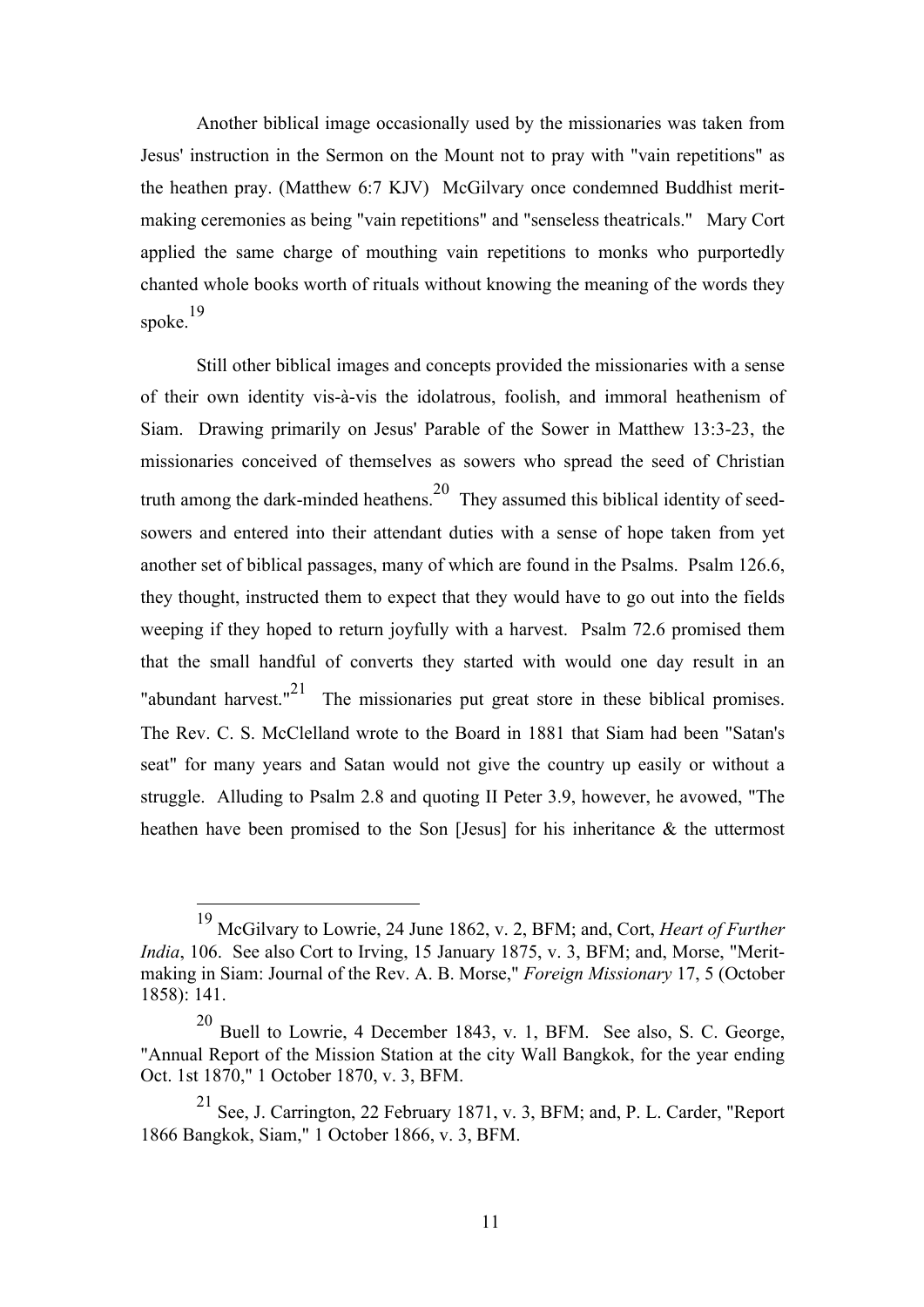parts of the Earth for his possession & we can afford to patiently wait for the fulfillment of that promise, for 'the Lord is not slack concerning his promises.'"<sup>22</sup>

#### *Conclusion*

This biblical repository of images and ideas served to make northern Thai Buddhism doubly familiar to the Presbyterian missionaries of the nineteenth and early twentieth-centuries. It was not only the familiar Catholic nemesis dressed up in Siamese garb, but also it was yet another version of equally familiar biblical heathenism. From the beginning, that is, the missionaries judged Buddhism in Siam and northern Siam by a preconceived set of attitudes that reflected both the Protestant historical experience and a peculiarly Protestant interpretation of the Christian Scriptures. Wearing the blinders of their prejudice, they found in Buddhism what they expected to find—but not always. Now and again, the facts of life in heathen Siam overwhelmed their bias, such as when Buell wrote, "It is remarkable that a heathen nation like this should have their language written out, so systematized, such a number of native monks and such a very large proportion of them fluent readers."<sup>23</sup> McGilvary once observed that the mails in Siam were remarkably reliable for a heathen nation. McClellan wrote to the Board that he was surprised that things could be as calm and peaceful in a heathen land as they were in Siam.<sup>24</sup> Most striking of all, perhaps, are Kate Wilson's comments. She wrote that in comparison with other heathens, the northern Thai had patently good morals. They protected young girls, for example, and respected and cared for their elderly. She asked in puzzlement, "How have these virtues survived in the midst of ignorance, and superstition, and darkness of mind?"<sup>25</sup> Such was the strength of their prejudice, however, that instances when they could look beyond it to see a different Siam were few indeed compared to the

 <sup>22</sup> McClelland to Irving, 8 October 1881, v. 4, BFM.

<sup>23</sup> Buell to Lowrie, 10 December 1841, v. 1, BFM.

<sup>24</sup> McGilvary to Lowrie, 24 June 1862, v. 2, BFM; and, C. S. McClellan to Irving, 8 October 1881, v. 4 BFM

<sup>25</sup> Mrs. Wilson, undated letter in *Woman's Work for Woman* 10, 5 (May 1880): 152.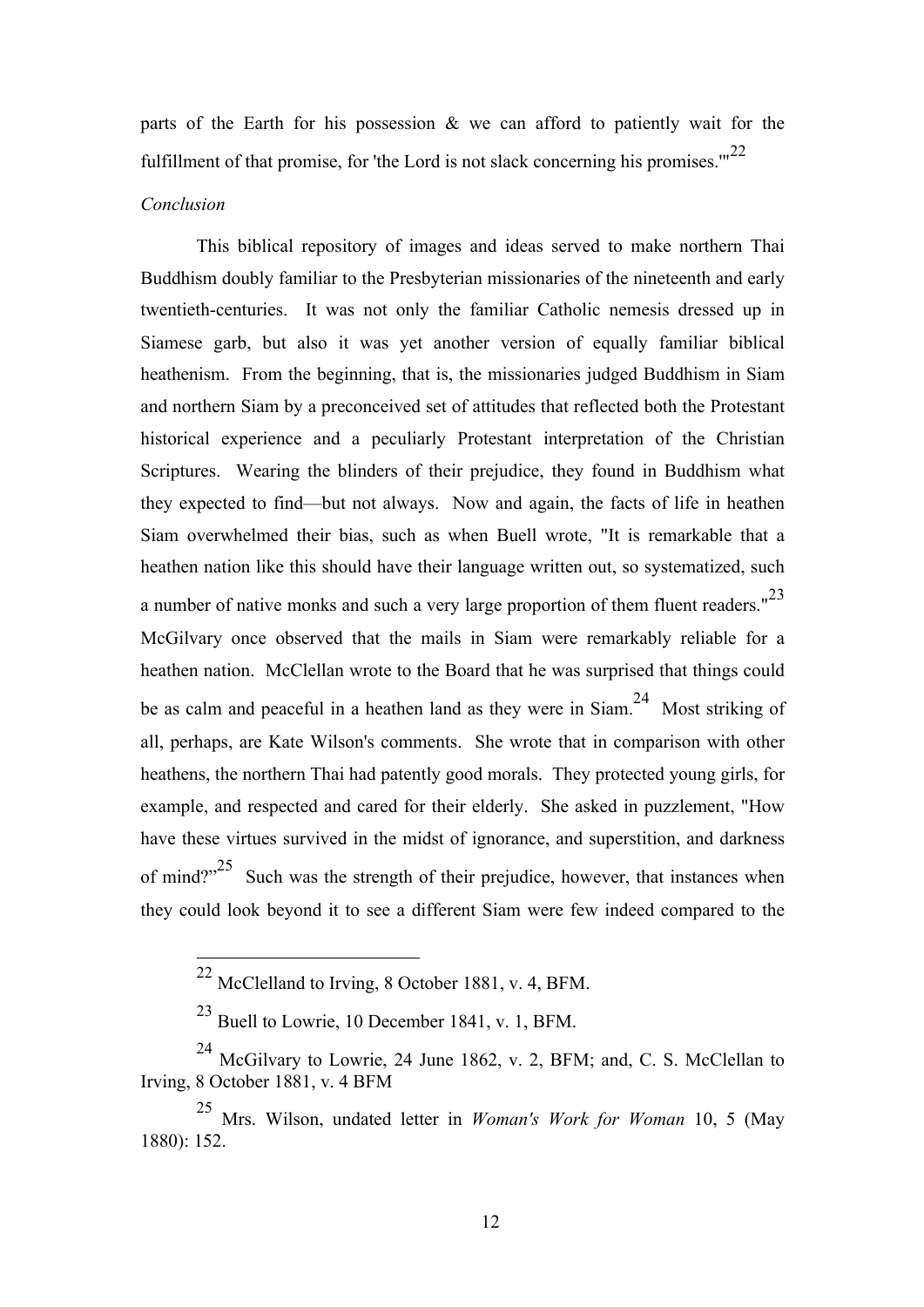multitude of statements attacking heathenism and denigrating its religious expressions.

When the Presbyterian missionaries encountered Buddhism in Siam and northern Siam, in sum, their Protestant heritage equipped them with a ready-made understanding of what they saw, heard, and felt. It was an understanding built on Protestant historical experience as well as upon a number of key biblical images rooted in the concept of heathenism. While it is entirely appropriate to label their understanding as a prejudice, in the sense that they pre-judged Buddhism according to a set of standards that they brought with them, it would be incorrect to charge the missionaries with making a "snap" judgment regarding Buddhism. The Protestant judgment against the Catholic-like heathenism they found in Siam, on the contrary, had been built out of painful experiences and countless hours of careful study of the Bible. The result was an elaborate critical analysis of non-Protestant, non-Christian religions, such as Buddhism, in what we might style three movements: the theological movement, the intellectual movement, and the moral movement. Although individual missionaries at various times emphasized one or the other of these movements over the others, the three actually formed an inter-locking, selfreinforcing analysis, which the missionaries found profoundly persuasive.

# *The Missionary Analysis of Buddhism*

# *The Theological Analysis*

The Presbyterian missionaries built their analysis of Buddhism on the premise that the twin, interlocking Protestant historical models of Romanism and heathenism corresponded precisely to the Buddhism they encountered in every region of Siam. Dr. Guy Hamilton wrote from Nakhon Si Tammarat in 1900 that although he enjoyed the loveliness of the city he was saddened and oppressed by "the incubus of idolatry and sin" that he found there. He elaborated, "Buttressed thus with temples and schools, Buddhism would seem all but impregnable here, but we are assured that evil and superstition however strongly entrenched, must yield before the God who is marching on."<sup>26</sup> Idolatry. Sin. Evil. Superstition. Until well into the twentieth

 <sup>26</sup> Hamilton, "Bi-Monthly Station Letter," August 1900, v. 17, BFM.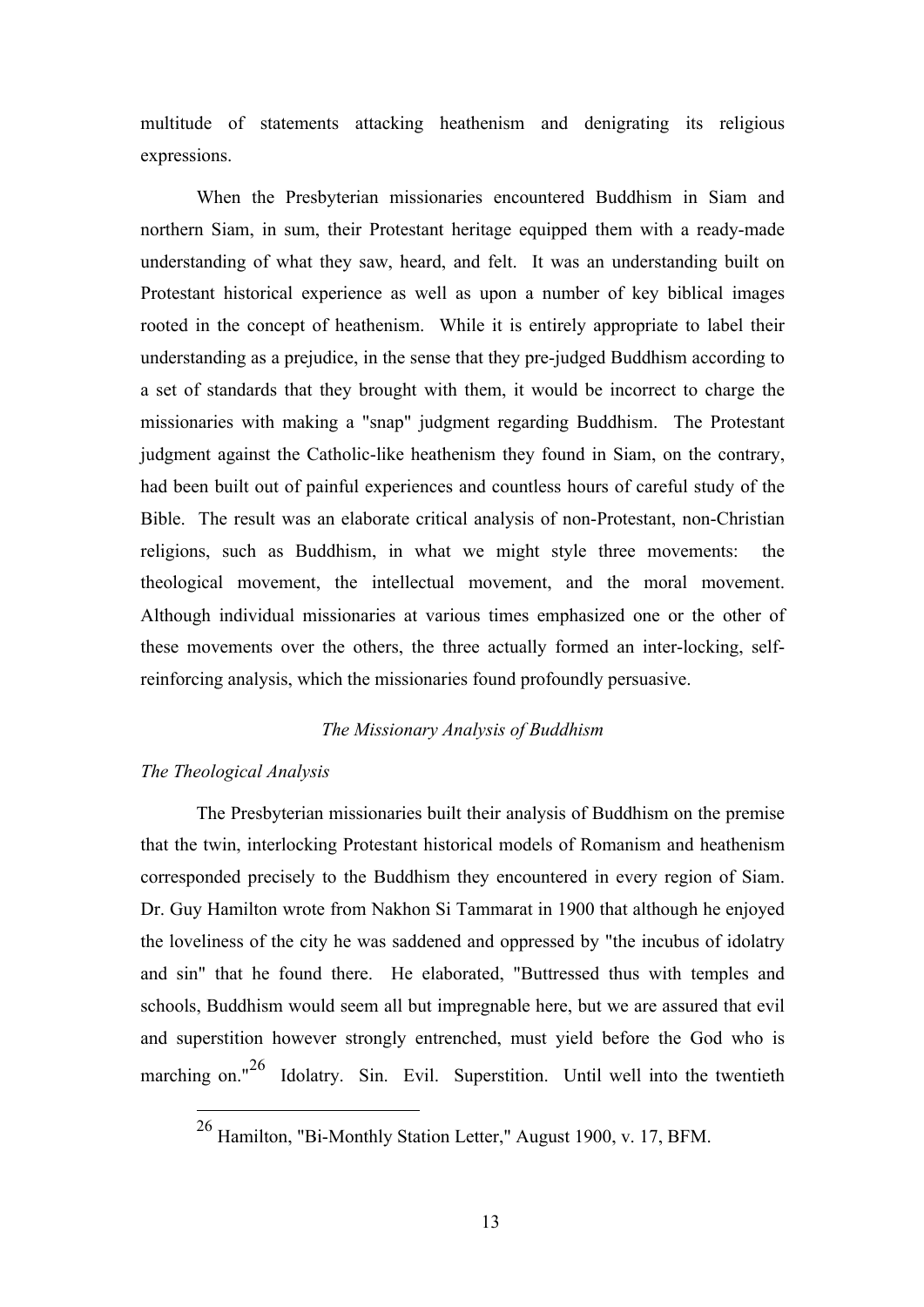century, the Presbyterians typically used these and related theological categories to describe Buddhism in Siam.

Even a cursory examination of the records of the Siam and Laos Missions reveals that the missionaries depended heavily on a form of Western dualistic thinking to shape their attitudes about Buddhism and about the peoples of Siam generally. Western dualism takes two basic forms, the first being Platonic dualism, which posits a fundamental division between flesh and spirit. While one supposes that Platonic dualism played its part in missionary thinking, it is the second form that appears most clearly and frequently in the missionary record. We might style this second form "Persian dualism," since its roots are found in ancient Persian religion with its vision of a grand cosmic duel between the gods of good and evil. This dualism divides all of reality into two spheres, one evil and the other good, the one of Satan and the other of God. Christian theology imposes a limit on this dualism since it holds that God necessarily must overcome Satan, but for all practical purposes the Presbyterians in Siam also viewed their lives and work as being but one campaign in God's war on Satan. McDonald wrote that Buddhism "is eminently the offspring of Satan, as all its bearings and workings on the heart and morals will abundantly show." Culbertson argued that many Buddhist doctrines are skillfully constructed by the "Prince of cunning" in order to win the favor of humans. Mrs. Jane McFarland stated simply, "It seems to me that Buddhism is Satan's grand master-piece–his most successful scheme for deluding and destroying souls."<sup>27</sup>

Nothing symbolized the reign of Satan in Siam for the missionaries more than Buddha images, which they considered idols. We have already seen, above, the close association in missionary thinking between the "baptized" idolatry of Catholicism on the one hand and heathenism and idolatry on the other. Jonathan Wilson, one of the

 <sup>27</sup> N. A. McDonald, *Siam* (Philadelphia: Alfred Martien, 1871), 84; Culbertson to Irving, 6 November 1872, v. 3, BFM; and, Mrs. McFarland, "King of Siam on His Way to the Temple," *Foreign Missionary* 34, 1 (June 1875), 2. See Herbert R. Swanson, "This Heathen People: The Cognitive Sources of American Missionary Westernizing Activities in Northern Siam, 1867-1889" (M.A. thesis, University of Maryland, 1987) concerning missionary dualism, and Herbert R. Swanson, *Krischak Muang Nua* (Bangkok: Chuan Press, 1984), 40 regarding missionary militancy.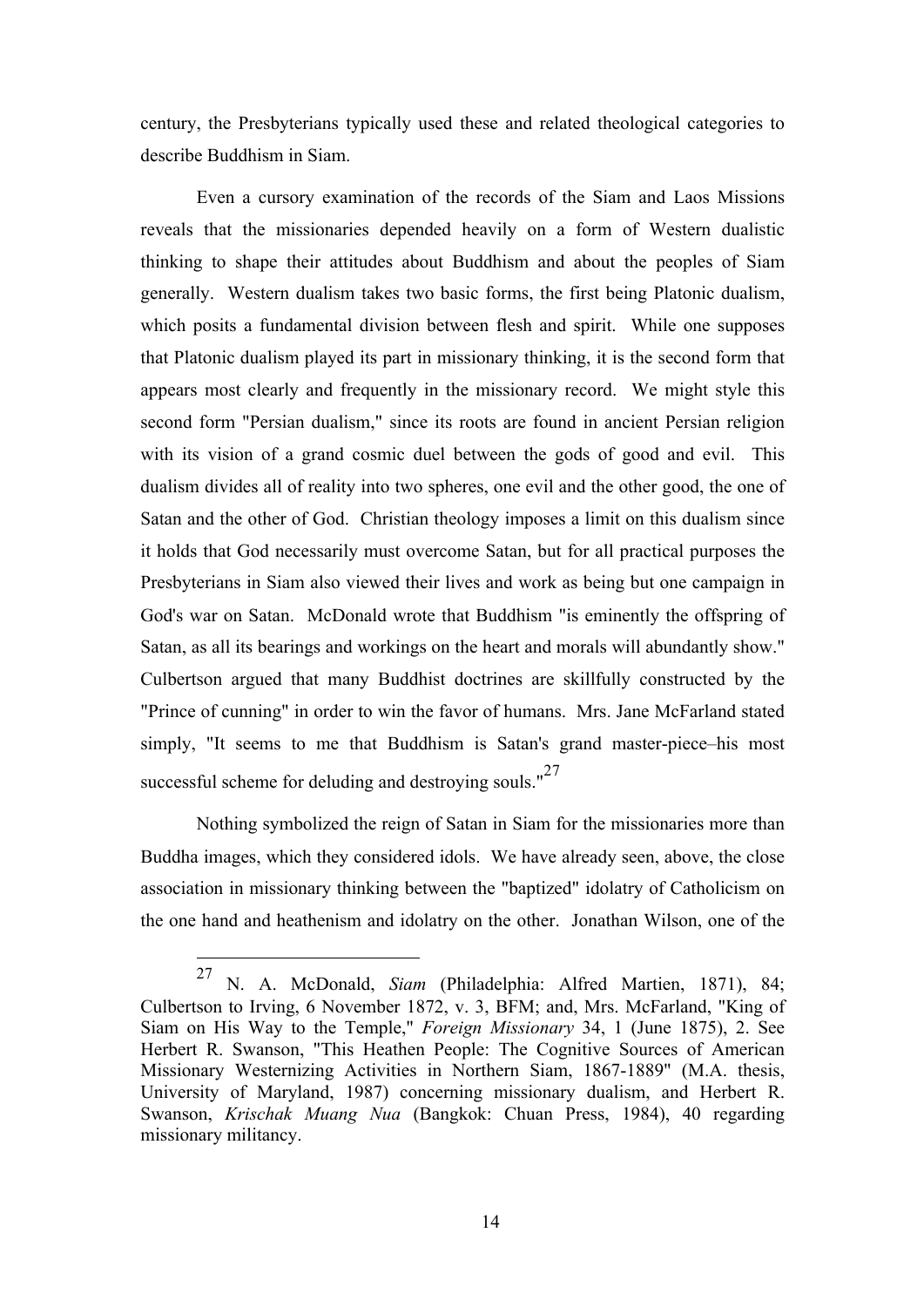key figures in the early history of the Laos Mission, expressed a deep sadness over the loving obeisance the people of Siam gave to their idols, an obeisance that he considered to be worshipping "Budh". His colleague, Daniel McGilvary, added a feeling of disdain to the sadness. In an article published in the United States, he described a northern Thai Buddhist festival held during the cold season, which includes the wrapping of Buddha images to keep them warm. If the "Buddh" is a god, McGilvary asked, how could he feel the cold? He wrote, "The poor helpless annihilated yet cold man-god, dependent on the bonfires of his followers for one morning's comfortable warmth! How can he therefore benefit much less save his sinful worshippers?" $28$  So deeply ingrained was this attitude towards the uselessness of idols that even missionary children could articulate it. Dr. S. C. Peoples related, with evident pride, a story concerning his young son, Ray, who visited a temple on his own in the city of Nan, where his parents were stationed. Peoples writes, "[Ray] did his mite of missionary work by refusing to worship an idol when being tempted by the priests on a visit alone to one of the temples, and telling them that the idol was nothing; it was only bricks and mud and it was not right to worship such a thing."<sup>29</sup>

The missionaries used the term "idolatry" itself thus as a virtual synonym for Buddhism, frequently referring to Siamese idols and idolatry when they wrote about Buddhism. In an article published in 1887, as just one example, Laura Olmstead described the Buddha images that she saw at Wat Po in Bangkok and concluded her remarks by writing,

When we look upon these false gods, we unconsciously find ourselves repeating the words: "they that make them are like unto them; so is every one that trusteth in them." [Psalm 115:8 KJV] May the day soon come when even the name of Buddha shall be forgotten and every

 <sup>28</sup> Wilson to Rankin, 8 April 1862, v. 2, BFM; and, McGilvary, letter dated 21 February 1876, in *North Carolina Presbyterian* New Series 9, 440 (14 June 1876): 4. . For an excellent contemporary statement of the Presbyterian missionary understanding of idolatry, see the unsigned article, "Idolatry, and How it is Viewed in the Bible," *Foreign Missionary*, 36, 9 (February 1878): 268-272.

 $29$  S. C. Peoples, "The Annual Report of Nan Station—1897," v. 19, BFM.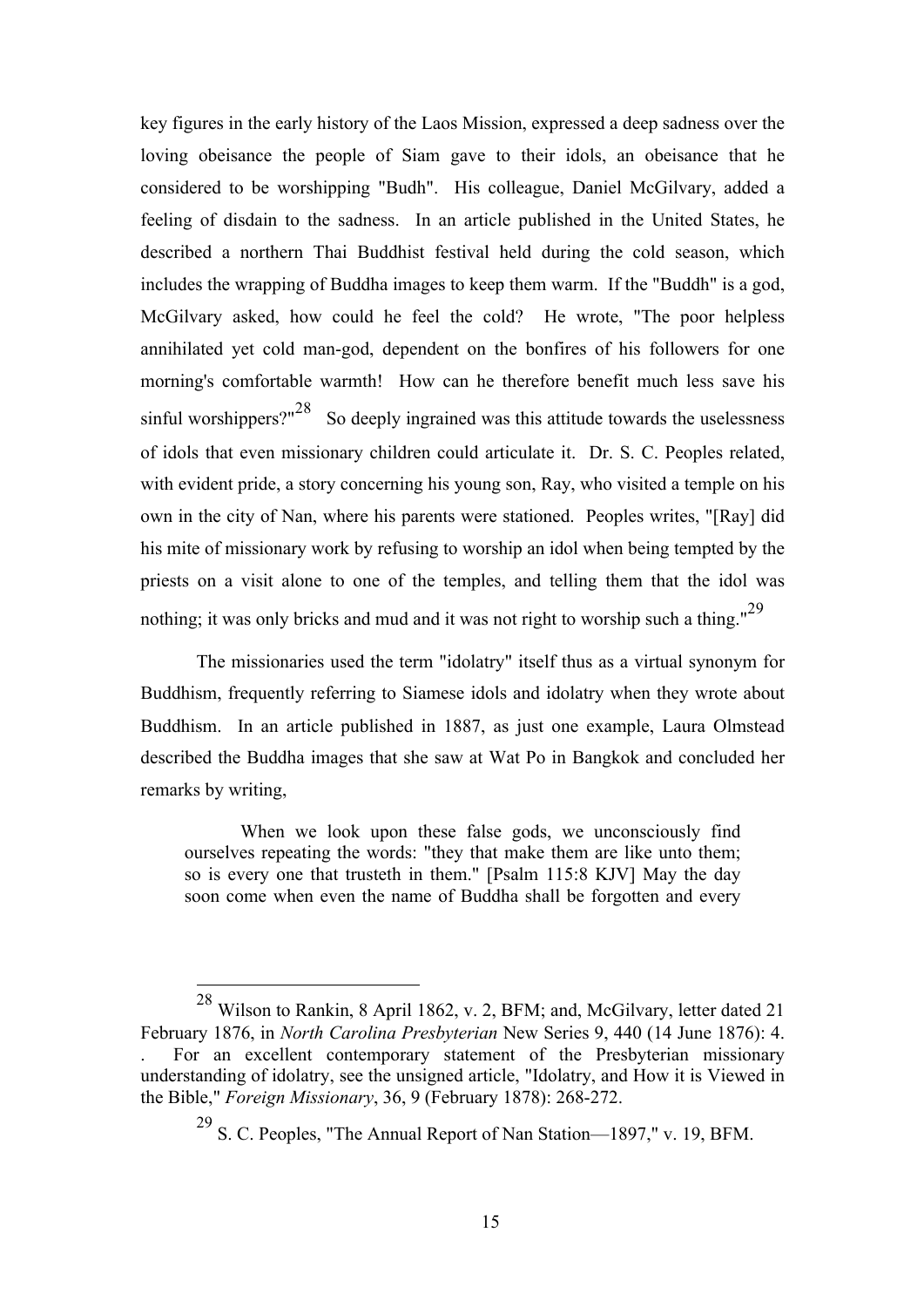heart and voice throughout the whole kingdom of Siam shall sing: "All hail the power of Jesus' name."<sup>30</sup>

The strength of this one-to-one identification of Buddhism with idolatry can be seen by the missionaries' general refusal to accept the arguments of some Buddhists that they do not worship Buddha images but, rather, look through the image to the Buddha himself. Mary Cort termed such arguments "Satan's subterfuge," while Lillian Curtis wondered where these so-called "intelligent and highly spiritual" people who did not treat the images as idols might be found.<sup>31</sup> Whatever individual Buddhists claimed to see in Buddha images, the missionaries saw idols.

The "fact" of Buddhist idolatry was not simply one fact among others, as far as the Presbyterian missionaries were concerned. It was a dominant fact. Cort saw idols so frequently and in so many places that they recalled for her the powerful biblical image in Jeremiah 2:20 (KJV) where an apostate Israel is portrayed as a harlot plying her trade by worshipping idols "'on every high hill and under every green tree."<sup>32</sup> McGilvary recalled still another biblical image, the vision of the valley of the dry bones in Ezekiel 37 to set off his own vision of northern Siam as "a nation given to idolatry."<sup>33</sup> In its idolatry, Mary Mattoon wrote in 1853, Siam had wandered far from God, who established her as a nation and still "showers" her with divine love. Mattoon avowed that those who did not believe in Jesus and failed to trust in God were living foolish lives, which folly was proven by the fact that Siam had taken a

82.

 <sup>30</sup> Laura A. Olmstead, "Wat Po," *Woman's Work for Woman & Our Mission Field* 2, 5 (May 1887): 119. See also McGilvary to Lowrie, 18 October 1861, v. 2, BFM; S. M. Coffman, 7 June 1876, v. 3, BFM; Mattoon, "Annual Report of the Siam Mission for the year ending Sept. 30th 1851," 1 October 1851, v. 2, BFM; Caldwell, undated letter, *Woman's Work for Woman Field* 9, 10 (October 1879): 337; W. A. Briggs, "Outfit for Laos Land," *Woman's Work for Woman* 8, 7 (July 1893): 189; and BFM-126.3.

<sup>31</sup> Cort, *Heart of Further India*, 136; and, Curtis, *Laos of North Siam*, 198. See also, R. MacL. Gillies, "Notes on a Recent Tour in the northern parts of Lampang Province," *Laos News* 7, 2 (May 1910): 58.

<sup>32</sup> Cort, undated letter, *Woman's Work for Woman*, 5, 5 (July 1875): 147.

<sup>33</sup> D. McGilvary, undated letter, *Foreign Missionary* 28, 4 (September 1869):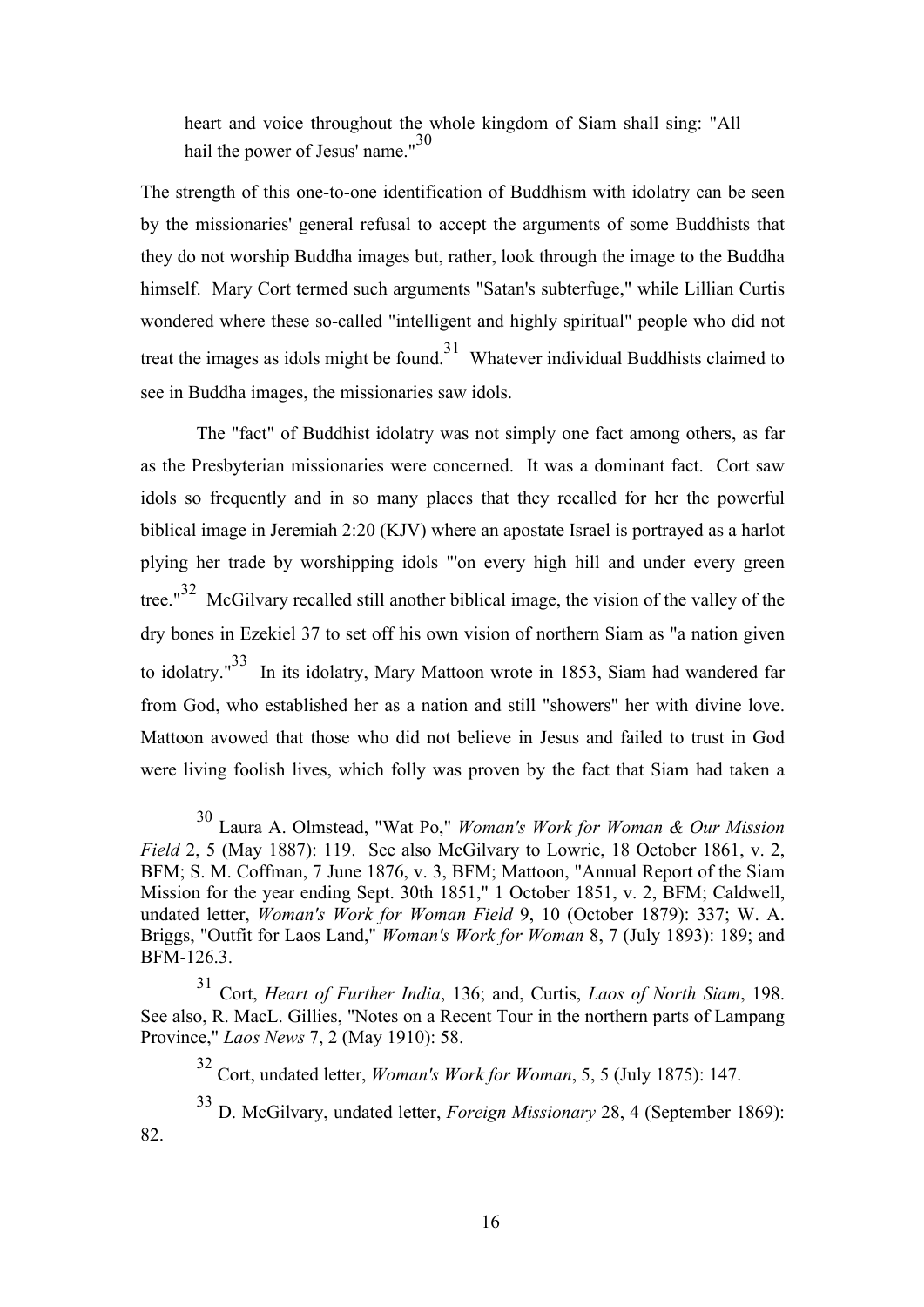mere human as its god and bowed down to images of him. Mary Hartwell evoked a more terrifying scenario, believing as she did that idolatry and wickedness have annihilated the very image of God in the Siamese.<sup>34</sup> The fact of idolatry was the most important "fact" the missionaries knew about Siam, in sum, and it was a fact that they believed had harrowing social and religious consequences.

The missionary theological analysis of Buddhism in Siam and northern Siam began with these basic dualistic ideas that it was but another version of Catholicism and that as such it was both heathen and idolatrous. The missionaries based this analysis, as we saw above, on their understanding of the Bible and on the Protestant historical experience of protest and persecution. Their assessment of Buddhism then elaborated these basic charges in a number of important ways, each of which added further texture to this fundamental perspective concerning Buddhist heathenism and idolatry.

One of the most important of those additional points was the missionary claim that Buddhism is atheistic. William Buell, in the first letter written to the Board of Foreign Missions from the field by a Presbyterian missionary appointed to Siam, described the supposedly atheistic nature of Buddhism. He depicted the "lofty spires" of Bangkok's "heathen temples" as being like lightening rods that brought the wrath of God down on the heads of the people. "Each temple," he wrote, "abounds with priests, whose lives are devoted to propagating atheism under another name." In a further letter written in 1843, he explained, "The inhabitants of this kingdom are Buddhists. Their religious belief is little else than atheism - i.e. a disbelief in the being of one Supreme God, who created and preserves all things, and to whom we must all give an account for the manner in which we live in this world." He went on to state that Buddhism, "is a false religion. It has too much the nature of a fable about it to allow the minds of men to be brought entirely under its power. $\mathrm{^{35}}$ 

 <sup>34</sup> Mary L. Mattoon, "Missionary Ladies in the King's Palace," *Foreign Missionary* 12, 3 (August 1853): 62-3; and, Hartwell, undated letter *Woman's Work for Woman* 11, 9 (September 1881): 294.

<sup>35</sup> Buell to Lowrie, 4 December 1840, v. 1, BFM; and, Buell to Lowrie, 25 September 1843, v. 1, BFM. Emphasis in the original.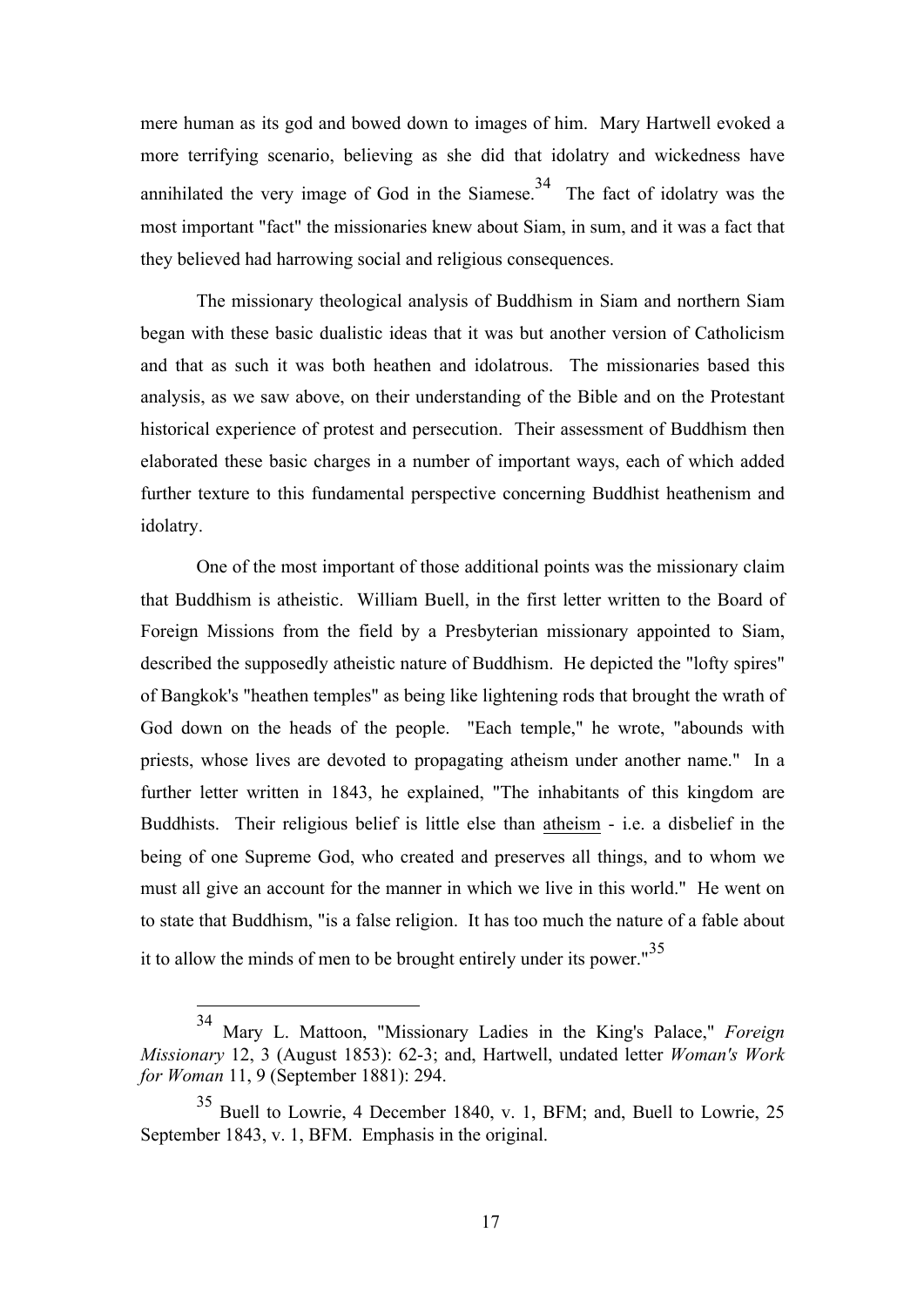We have seen, above, that at times the missionaries seem to think that the people of Siam had simply "forgotten" that God is the One who has powerfully created and graciously sustains all of reality. Buell, however, did not think that Buddhists have simply or passively forgotten God; its adherents actively disbelieve in God while its functionaries devote themselves to promulgating atheism. The one consequence he notes is that the people stand thus under the wrath of God. The Rev. William C. Dodd agreed with Buell and argued that Buddhism's failure to recognize God means that it has no divine sanctions for its ethical system, no "just Judge" to make its precepts ultimately binding. He wondered if such a system could be properly called a religion. McGilvary answered Dodd's question, arguing that Buddhism lacks the essential attribute of a religion, namely the sense of dependence on a higher power.<sup>36</sup> In 1940, a century after Buell first arrived in Bangkok, the Rev. Horace Ryburn was still arguing that Buddhism failed to compel people to face God and, indeed, evades the only "real fact, God." As a result, it contributes nothing spiritually or morally to the Thai people and is powerless to call men to live above the world. He considered it a shallow and hopeless religion when viewed from the perspective of fundamental Christian doctrines.<sup>37</sup>

To only make matters worse, as far as the missionaries were concerned, Buddhism in Siam had replaced God with merit making. Mattoon, writing in 1853, stated that, "Practically the Siamese are Atheists and have no God, or perhaps I should rather say, their real gods are merit and demerit. The former the author of all good, and the latter of all evil." He went on to charge that merit making comprises the very foundation of the Buddhist religious system and is more important to it than the worship of any God or other set of beliefs. Merit-making, according to Mattoon,

 <sup>36</sup> Dodd, quoted in Curtis, *Laos of North Siam*, 184; and, McGilvary, *Half Century*, 204. See also, Culbertson's argument that atheism—the idea that there is no creator— is "the first truth" from which all of Buddhism's doctrines are developed. Culbertson, "Report of Presbyterian Mission of Siam," 4 November 1874, v. 3, BFM. And, Robert Irwin's description of "this mighty atheistic and agnostic system of Buddhism." Irwin, "On the Maa Wung River, Below Lakawn," *Woman's Work for Woman* 7, 5 (May 1892): 127.

<sup>37</sup> Ryburn to Hutchinson, 21 October 1940, in the Research Papers of Maen Pongudom, at the Payap University Archives.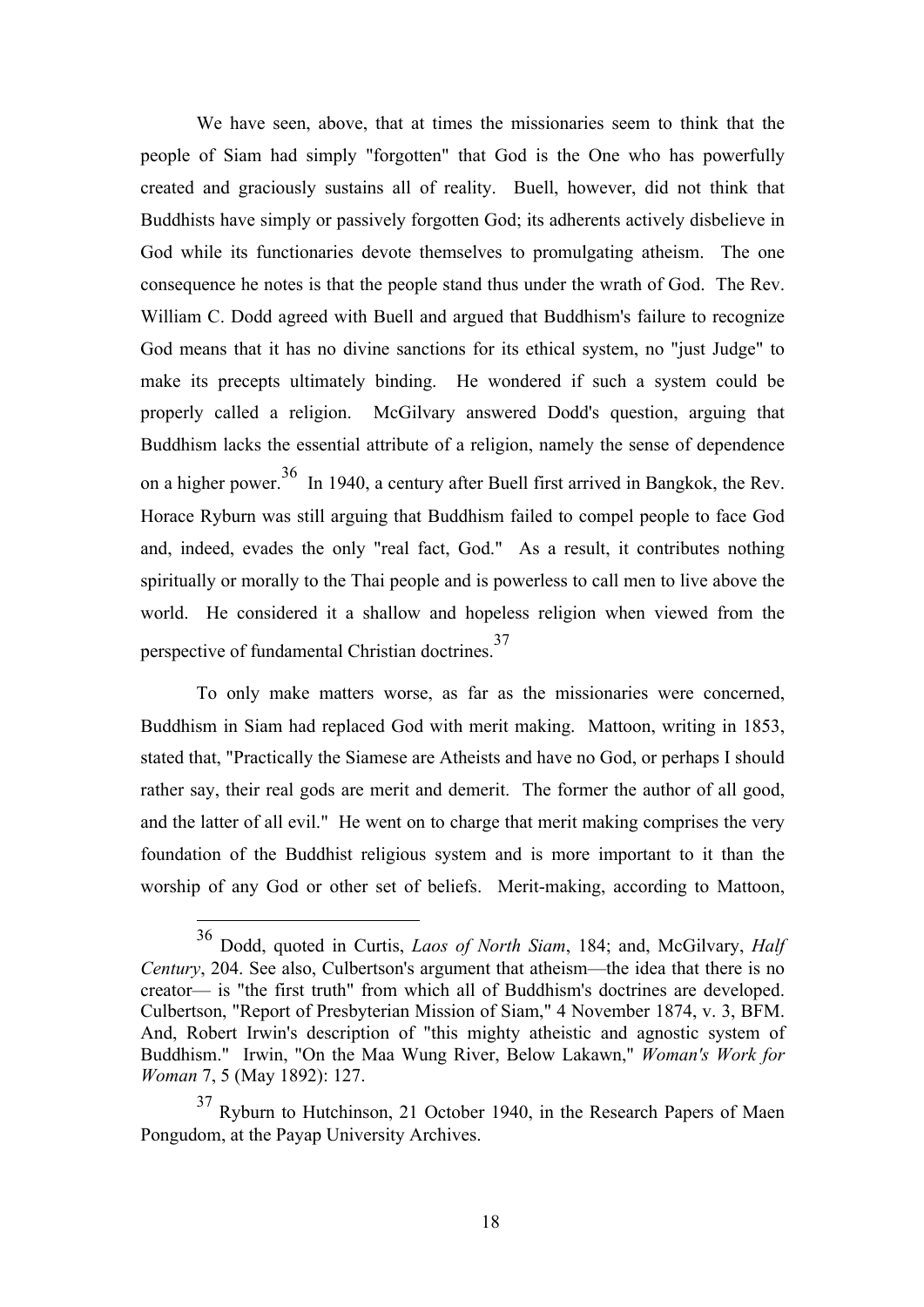holds the same place in Buddhism that Christ holds in Christianity, namely it is the source of hope for this life and the next; for that reason Buddhists invest a great deal of money in making merit. Mattoon ended his description of merit making with the comment that even the youngest of his Protestant readers knew that every person is a sinner and sinners cannot be saved by their own works. Therefore, he concluded, the Thai could not be saved.<sup>38</sup> Dr. Thompson, writing nearly forty years later, fully agreed with Mattoon. He believed that merit making was one of the most important factors that crippled Buddhism and made it a decaying structure. It led to nothing but pride, conceit, and selfishness. He concluded, "Self- interest is thus the basis of all their works."39

The Presbyterian missionaries' theological analysis of Buddhism in Siam was not, as we have observed already, tightly constructed and well ordered. It rested on a set of general propositions and principles, which particular missionaries weighted differently. Some focused on idolatry as being the chief characteristic of Buddhism. Others thought that it was primarily a religion of merit making or atheism. They all agreed, however, that the consequences of idolatrous, meritocratic, and atheistic Buddhism is the complete loss of hope—hope for a better life in this world and salvation in the one to come. Buddhism, according to the missionaries, posits endless cycles of birth and death with the only hope of escape being a life-denying nirvana. There is, they claimed, no love in this religion and no comfort, which means that in times of crisis Buddhists cannot take refuge in their religion.<sup>40</sup> This supposedly cheerless religion, furthermore, cannot save the people from their sins; it gives them no hope of the divine pardon necessary to escape damnation, which means that when Buddhists in Siam and northern Siam face death, they have to face it without hope of

 <sup>38</sup> Mattoon, letter dated 21 February 1853, in *Foreign Missionary* 12, 4 (September 1853): 76-7. See Mattoon to J. C. and W. Lowrie, 28 January 1854, v. 2, BFM, where Mattoon equates merit making with idolatry.

<sup>39</sup> Jas. B. Thompson, "The Scared Tree of Siam," *Woman's Work for Woman* 9, 5 (May 1894): 120.

Coffman to Irving, 4 August 1875, v. 3, BFM; and, Emma W. Dunlap, "Bangkok Station Bi-monthly letter," August 1893, v. 10, BFM.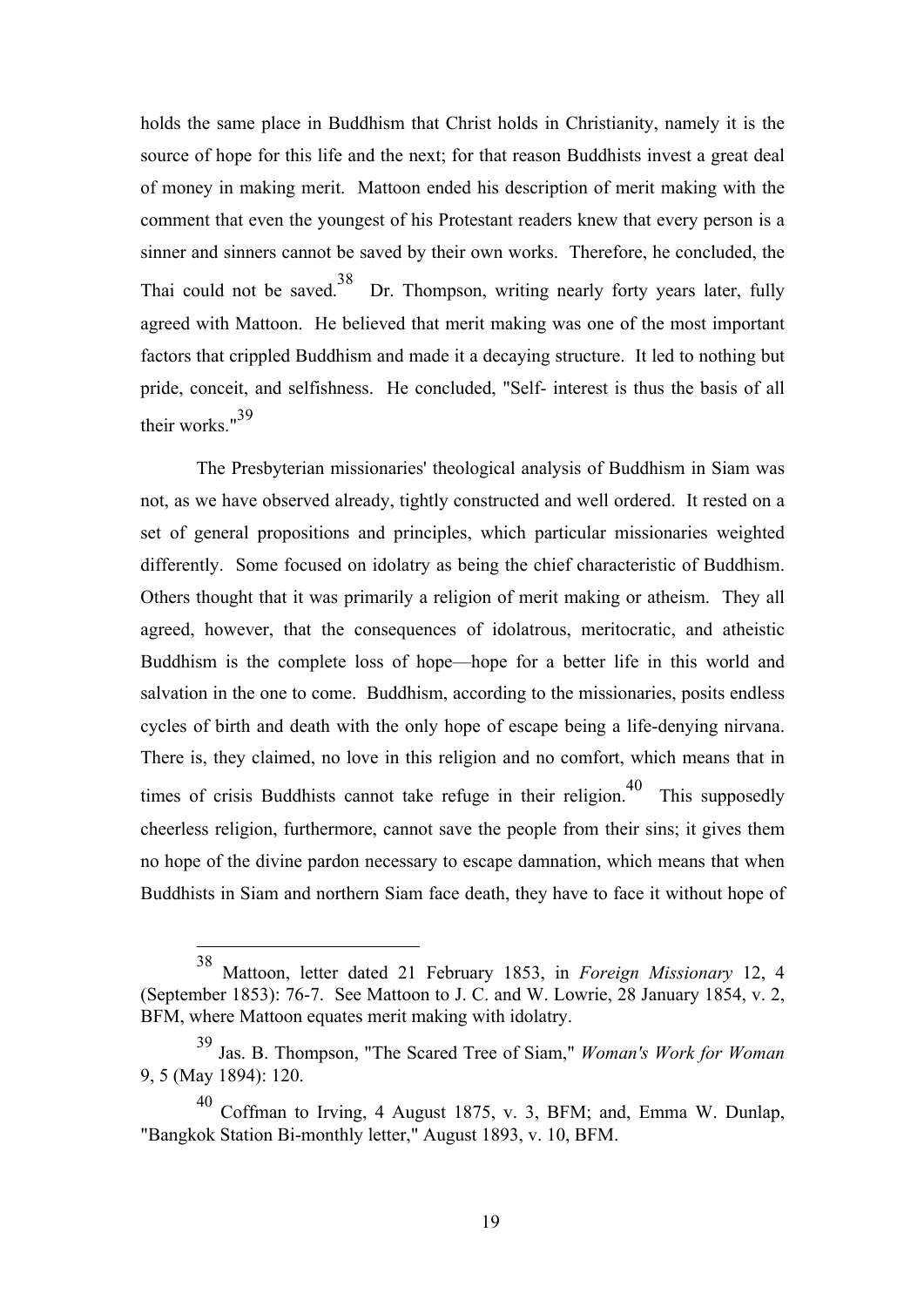eternal life.<sup>41</sup> In a brief paper published in the collected papers of the 1893 Chicago World Parliament of Religions, the Rev. S. G. McFarland of the Siam Mission, chose precisely this point to encapsulate his views on Buddhism: it is a religion that gives its adherents no hope, no light, no comfort or consolation. Buddhism provides no strength or encouragement to those struggling through life.<sup>42</sup>

The Rev. John H. Freeman summarized the missionary case against Buddhism by making a number of theological points, points that recall the above analysis. He argued that Buddhism denies the existence of the soul, teaches nothing about God, and has been known for its atheism since it first arose as a protest against Indian polytheism. Therefore, "The Buddhist is not taught to lift the soul to anything above man himself." The only basis for altruism in a Buddhist society, in consequence, is merit making, which involves no religious motives. Generally, Buddhists in Siam were not taught to follow the teachings of the Buddha. In sum, then, Freeman contended that Buddhism cannot be considered a true religion, especially because it gives little or nothing to satisfy real cravings of the human heart.<sup>43</sup> Freeman and his Presbyterian colleagues in Siam based this type of analysis on a set of dualistic, Protestant theological categories and the assumption that those categories are universally true and applicable to all religions. Given that assumption, it was inevitable that the missionaries' analysis would find Buddhism entirely wanting to the point that they denied it even the status of religion.

#### *The Intellectual Analysis*

The nineteenth and early twentieth-century Presbyterian missionaries in Siam and northern Siam rooted their analysis of Buddhism, as we have seen, in their

 <sup>41</sup> McGilvary, *Half Century*, 174-75; J. A. Eakin, "A Buddhist Revival," *Assembly Herald* 22, 5 (May 1916): 251-52; Sarah Wirt Peoples, "The Prince of Nan and 'Lord of Life'," *Assembly Herald* 14, 5 (May 1908): 222-23; and, Dodd to Mitchell, 19 April 1892, v. 9, BFM.

<sup>42</sup> S. G. McFarland, "Buddhism and Christianity," in *The World's Parliament of Religions*, ed. John Henry Barrows (Chicago: Parliament Publishing Company, 1893), 1297.

<sup>43</sup> John H. Freeman, *An Oriental Land of the Free* (Philadelphia: Westminster, 1910), 36-40.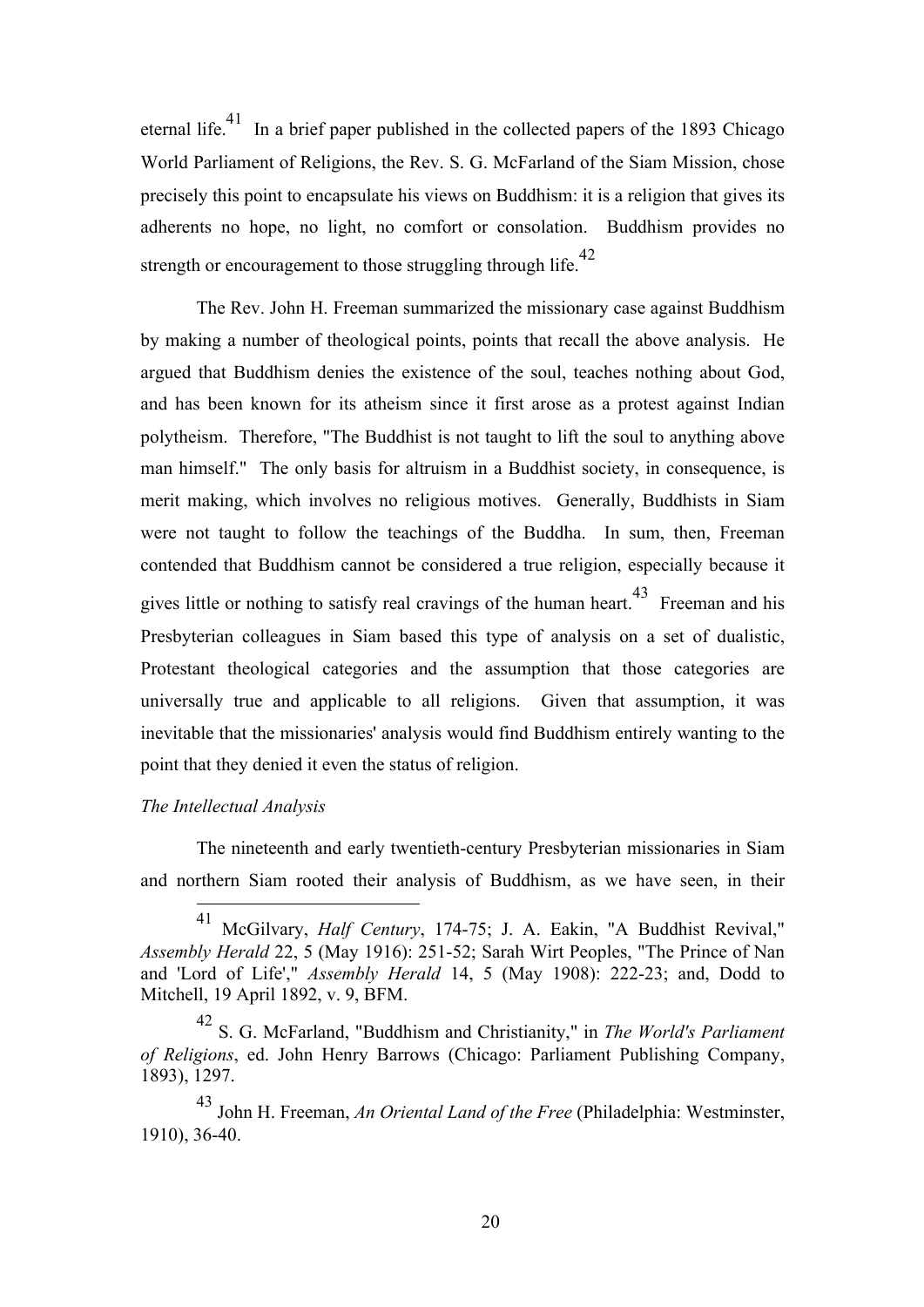theology. Their analysis, when stripped of its rhetoric, found Thai and northern Thai Buddhism wanting on only one essential point, namely that it was not Christian and therefore could not deliver the peoples of Siam from their sins and misery. The missionaries did not stop, however, with this apparently sectarian theological analysis. They, rather, built from it a larger case against Buddhism that placed considerable importance on the life of the mind and on science. That case presupposed and drew upon yet another element of the missionaries' Western heritage, the Enlightenment.

Over the last four decades or more, American historians have increasingly realized that the European Enlightenment had an immense impact on nineteenthcentury American history, one that centrally shaped the ways in which Americans generally and evangelical Protestants in particular looked at their world. The "Enlightenment" that so profoundly influenced American Protestantism, however, was not that of the classical European Enlightenment. May's study of the Enlightenment in America identifies four types of the Enlightenment and argues that it was the last of these four, the "Didactic Enlightenment," that flourished in the United States. May describes this fourth category of the Enlightenment as being,

…a variety of thought which was opposed both to skepticism and revolution, but tried to save from what it saw as the debacle of the Enlightenment the intelligible universe, clear and certain moral judgments, and progress. Its chief center was Scotland. It began before the middle of the eighteenth century, but its principal triumphs in American took place in the first quarter of the nineteenth.<sup>44</sup>

May argues that eighteenth-century Scottish Common Sense Philosophy, also known as Common Sense Realism, lay at the heart of the American didactic Enlightenment and notes that Presbyterian seminary professors and clergy were among that philosophy's most fervent adherents.45 To that number we may add the Presbyterian missionaries in Siam. Ahlstrom sums up the role Common Sense Philosophy played in American life by noting, simply, "It came to exist in America, therefore, as a vast

 <sup>44</sup> Henry F. May, *The Enlightenment in America* (New York: Oxford University Press, 1976), xvi.

<sup>45</sup> May, *The Enlightenment in America*, 342-48.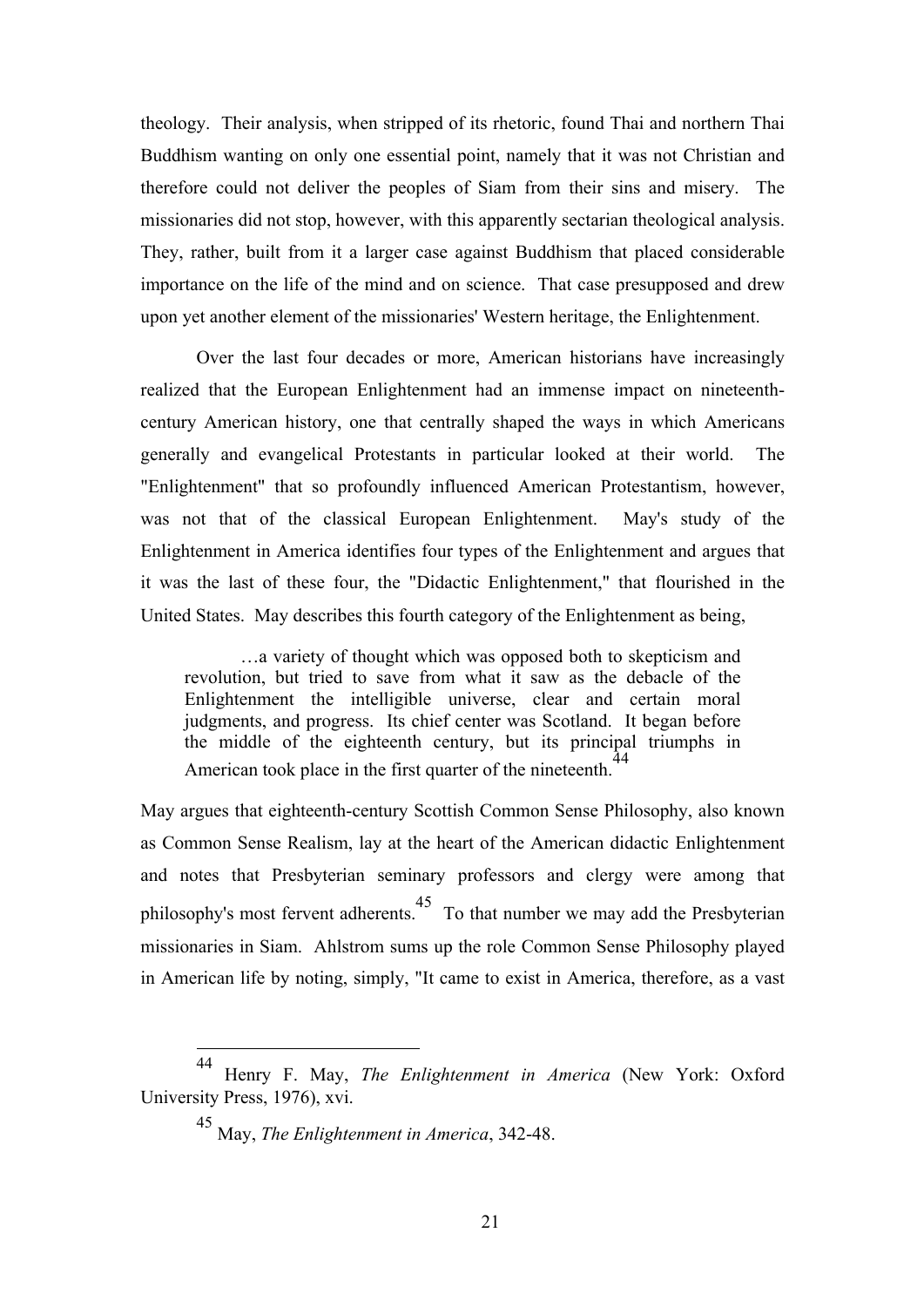subterranean influence, a sort of water-table nourishing dogmatics in an age of increasing doubt."<sup>46</sup>

Scottish Common Sense Philosophy emerged in the eighteenth century as a moderate, religiously oriented response to the skeptical philosophy of, among others, David Hume (1711-1776). Associated particularly with the writings of Thomas Reid (1710-1796), Common Sense thought addresses fundamental issues in epistemology, the study of knowledge. It argues that humans can know a great deal about the world around them with a certainty (denied by Hume) that relies on simple common sense. Common Sense Philosophy contends that the human senses and mind are divinely created instruments for understanding reality as it actually exists. We know, for example, that each of us is an independent entity with a memory of our identity. We know that the things we see and touch exist independently of us and are what we perceive them to be. Such knowledge is a matter of common sense, and to deny our knowledge of them leads to contradictions and nonsensical impossibilities. There are, furthermore, certain first principles of knowledge, which can be known by a careful, inductive study of the facts of reality around us, most especially the inner realities of the human mind.<sup>47</sup>

It should be noted that Common Sense Philosophy promoted a sense of trust in humanity's ability to know the truth about reality, including moral and religious realities. It encouraged those who accepted its arguments, indeed, to treat moral and religious knowledge as being the same as knowledge of the physical universe. Geology and theology are but two branches of knowledge, essentially the same in their subject matter and method of knowing. Common Sense Philosophy also taught that true knowledge is universal, timeless, and comprises a single unity. What was

 <sup>46</sup> Sydney E. Ahlstrom, "The Scottish Philosophy and American Theology." *Church History* 24 (1955): 268.

<sup>47</sup> Knud Haakonssen, "Reid's Philosophy," in Thomas Reid, *Practical Ethics*, ed. Knud Haakonssen (Princeton: Princeton University Press, 1990), 38-85; Paul Helm, "Thomas Reid, Common Sense and Calvinism," in *Rationality in the Calvinian Tradition*, ed. Henrik Hart, et. al. (University of America Press, 1983), 72-5; Ronald E. Beanblossom, "Introduction," in *Thomas Reid's Inquiry and Essays*, ed. Ronald E. Beanblossom and Keith Lehrer (Indianapolis: Hackett Publishing Company, 1983), xix-lvii.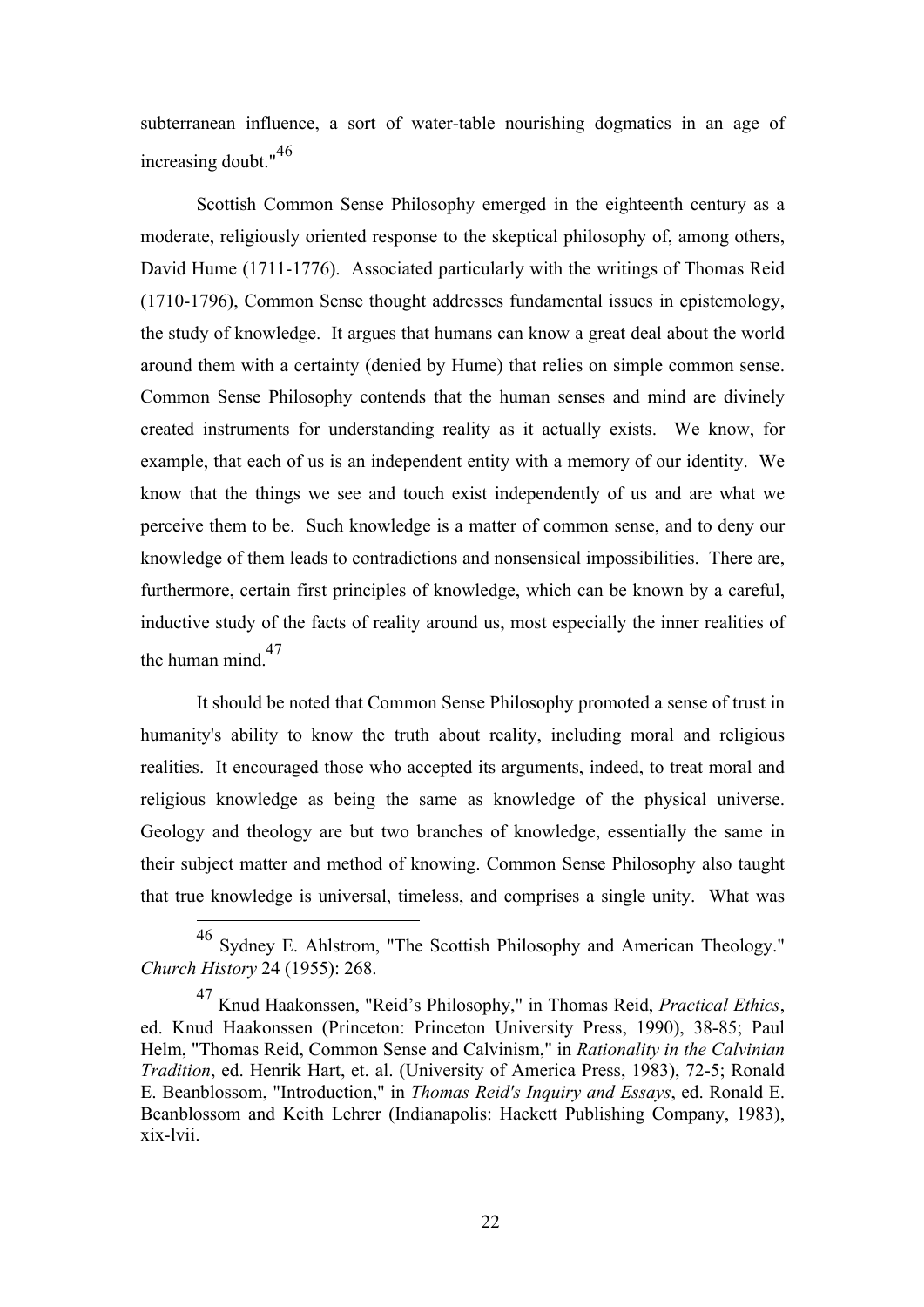true in biblical times, thus, is true today. If, to anticipate the thinking of the missionaries in Siam, Christianity is true in Philadelphia and Pittsburgh then it must necessarily be true in Bangkok and Chiang Mai—and true in precisely the same way. Common Sense Philosophy also fostered a profound trust in a brand of scientific thought known in the United States as "Baconianism," a form of inductive study that works from a careful collection of individual facts on a given subject of study to equally carefully stated conclusions.<sup>48</sup> It should be emphasized that nineteenthcentury American Presbyterians, in particular, held science in very high regard and believed that true science confirms rather than contradicts the Bible. They, including members of the Laos Mission, were frequently well read in the various sciences.<sup>49</sup>

The Presbyterian missionaries in Siam, thus, brought with them a conservative, peculiarly American version of the Enlightenment *philosophes*. They believed in their own ability to know the truth. They believed in reason. They rejected all forms of religious superstition with the understanding that their own faith was grounded in truth, reason, and the Bible and in no way could be classified as superstitious. Of equal importance, they believed in science. Gay has typified the Enlightenment as being devoted to fact, opposed to superstition, and willing to acknowledge no master other than truth.<sup>50</sup> So long as it was understood that fact and truth led back to God and that superstition meant "heathenism," the Presbyterian missionaries in Siam fit Gays' description perfectly.

Buell aptly set the stage for later Presbyterian views on Buddhism and the intellect when, in 1842, he described Buddhism as being nothing less than a darkness of the mind, which no light has ever penetrated. According to him, it is fabulous,

 <sup>48</sup> See Walter H. Conser, Jr., *God and the Natural World: Religion and Science in Antebellum America* (Columbia: University of South Carolina Press, 1993); and, Herbert Hovenkamp, *Science and Religion in America, 1800-1860* (Philadelphia: University of Pennsylvania Press, 1978).

<sup>49</sup> See Herbert R. Swanson, "Introduction," in Daniel McGilvary *A Half Century Among the Siamese and Lao* (1912; reprint, Bangkok: White Lotus Press, 2002), xxff.

<sup>50</sup> Peter Gay, *The Enlightenment: An Interpretation* (New York: W. W. Norton, 1966), 150.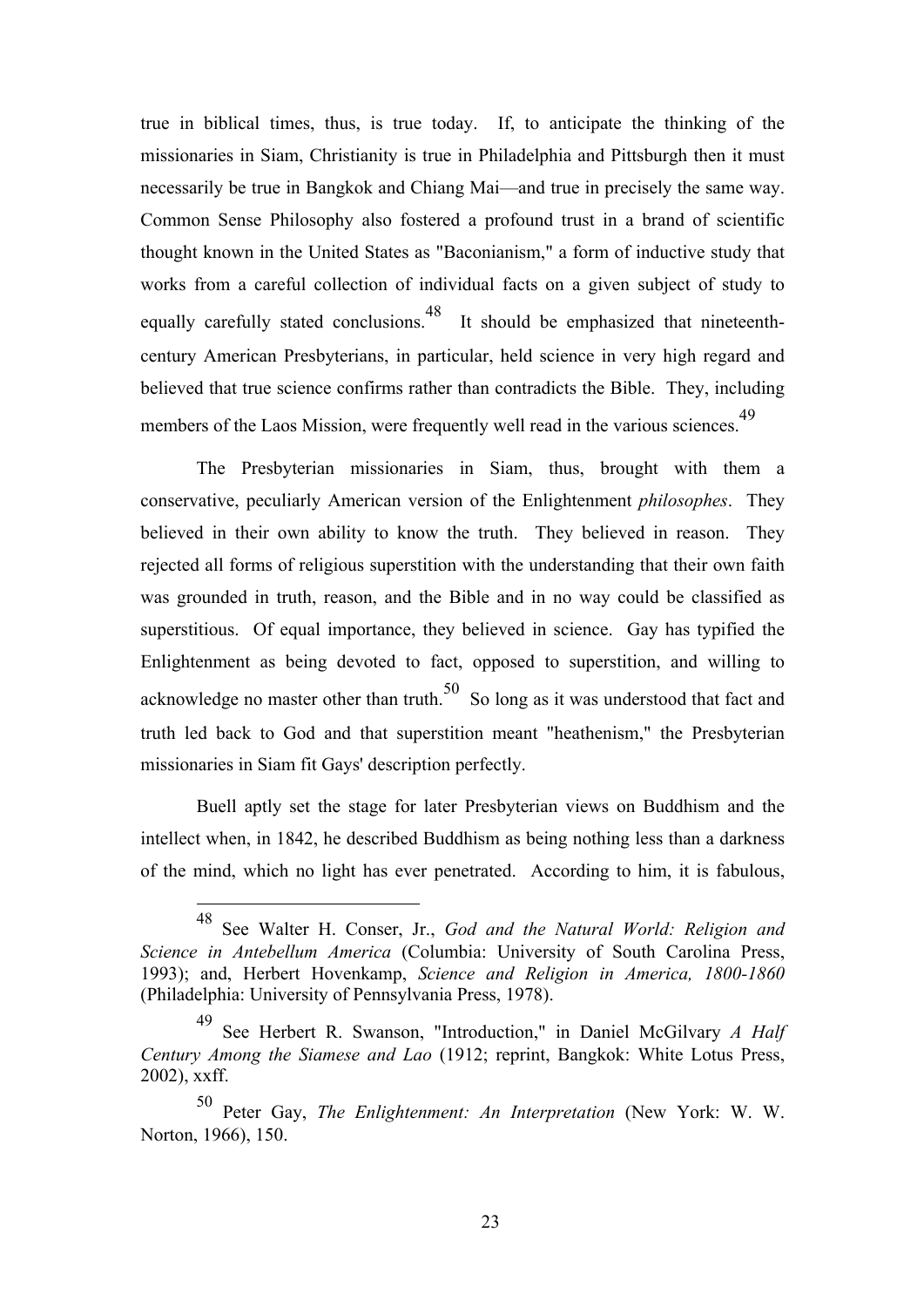contradictory, and has nothing to do with reason or with God. Alluding to the first chapter of Romans, Buell explained that the Siamese were in a dangerous situation because they have no knowledge of God and have given themselves over to unrighteousness.<sup>51</sup> John Culbertson, writing more than thirty years later, urged the importance of Christian schools as a means for "…revealing scientific truth, such as geography, geology, and astronomy, thus showing by the contrast how much of Buddhism is monstrous absurdity; 'old wives fables.'" He looked for the day when Buddhism would no longer command the confidence of "sober reason" and when intelligent people would no longer put their faith in its false system, which was riddled with errors.52 Writing in 1884, just ten years after Culbertson, Dr. Marion and Mrs. Sarah Cheek described the superstitions of the northern Thai, stating, "…their reasoning facilities are entirely in subjection to the imagination in accounting for the most ordinary natural phenomena." The northern Thai, according to the Cheeks, lived in a "benighted" condition mentally, believed in "hideous" superstitions, and were willing to believe any absurdity if only it had to do with supernatural causes. Cheek, in another article, referred to one specific northern Thai "superstition" as being a "degrading prostitution of the human intellect"<sup>53</sup>

The operative word for the Presbyterians in Siam, just as for the advocates of the Enlightenment in Europe, was the term, "superstition". Frequently paired with it was the concept of ignorance, suggesting that the Siamese believed in a stifling and unscientific system of teaching.<sup>54</sup> The Rev. C. N. Denman, of the Laos Mission, clarified the connection between superstition and the failure to accept Western scientific thinking when he observed that the mission had produced a few geography texts and other books that expand the northern Thai world view and, thus, clear away

 <sup>51</sup> William P. Buell to Lowrie, 31 August 1842, v. 1, BFM.

<sup>52</sup> Culbertson to Irving, 10 November 1876, v. 3, BFM. Portions of this letter are reprinted in *Foreign Missionary* 36, 1 (June 1877): 21-3.

<sup>53</sup> Dr. and Mrs. Cheek, "Superstitions of the Laos," 504-05; and, M. R. Cheek, "Treatment of the Sick," in *Siam and Laos*, 520.

<sup>54</sup> See John Culbertson to Irving 24 December 1874, v. 3, BFM; and, Mrs. Egon [Rebecca] Wachter to Speer, 16 April 1895, v. 10, BFM.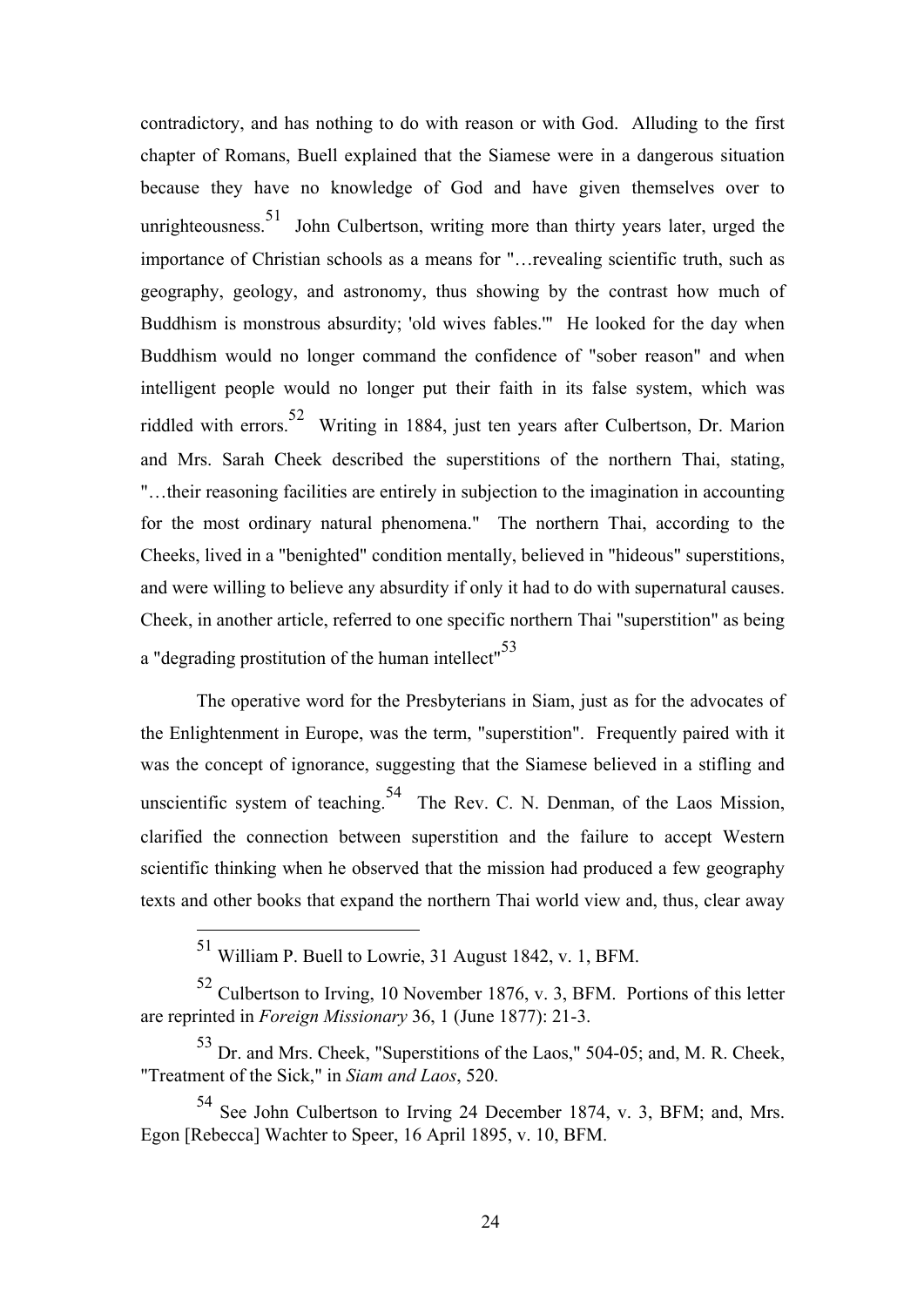the "mass of superstition" that had ruled their lives.<sup>55</sup> McGilvary voiced similar sentiments, arguing that missionary schools had the task of eradicating superstition and tearing down the false notions of philosophy on which Buddhism is founded. Dr. House, of the Siam Mission, played an active role in introducing the sciences to Siamese royalty on the premise that by doing so he helped to demonstrate the falsity of Buddhism, its rites, and its gods. $56$ 

Nothing better symbolized the degraded state of the peoples of Siam and northern Siam in Presbyterian missionary eyes than their superstitious medical practices. Nothing, by the same token, more aptly proved the superiority of Christian civilization than the effectiveness of Western medicine. The Rev. Dr. J. S. Thomas, a missionary doctor as well as clergyman, described in an 1897 letter to the Board two medical cases he had recently treated, both of which were aggravated by a lack of care and concern by the relatives of the patients. The patients were each beyond hope when they were finally brought to him, which in Thomas' eyes illustrated the degrading effects of heathenism and superstition on the people. In additional letters that year, Thomas lamented the superstitious and animistic inclinations of the people, who in their ignorance actually preferred "native" doctors to missionary care. That ignorance infected people in high places as much as it did the general populace.<sup>57</sup> Daisy Park, of the Laos Mission's Nan Station, spoke for all of the missionaries when she described how people allowed their children to die without proper medical care, stating, "You can see from these instances how much these people need the blessings of the gospel, and that they will never get rid of their dreadful superstitions until its light shines down deep into their hearts." Dr. Edwin McDaniel summed up the matter

 <sup>55</sup> C. M. Denman, "A Balance Sheet from Laos," *Assembly Herald* 4, 5 (May 1901): 163.

<sup>56</sup> Daniel McGilvary to Orange Presbytery, 5 March 1859, in *North Carolina Presbyterian* 2, 29 (16 July 1859): 1; and, George Haws Feltus, *Samuel Reynolds House of Siam* (New York: Revell, 1924), 61-2.

<sup>57</sup> J. S. Thomas to Dear Friends, 23 February 1897, v. 13, BFM; J. S. Thomas to Dear Friends, 11 March 1897, v. 13, BFM; and, J. S. and Amy S. Thomas to Dear Friends, 27 October 1897, v. 13, BFM.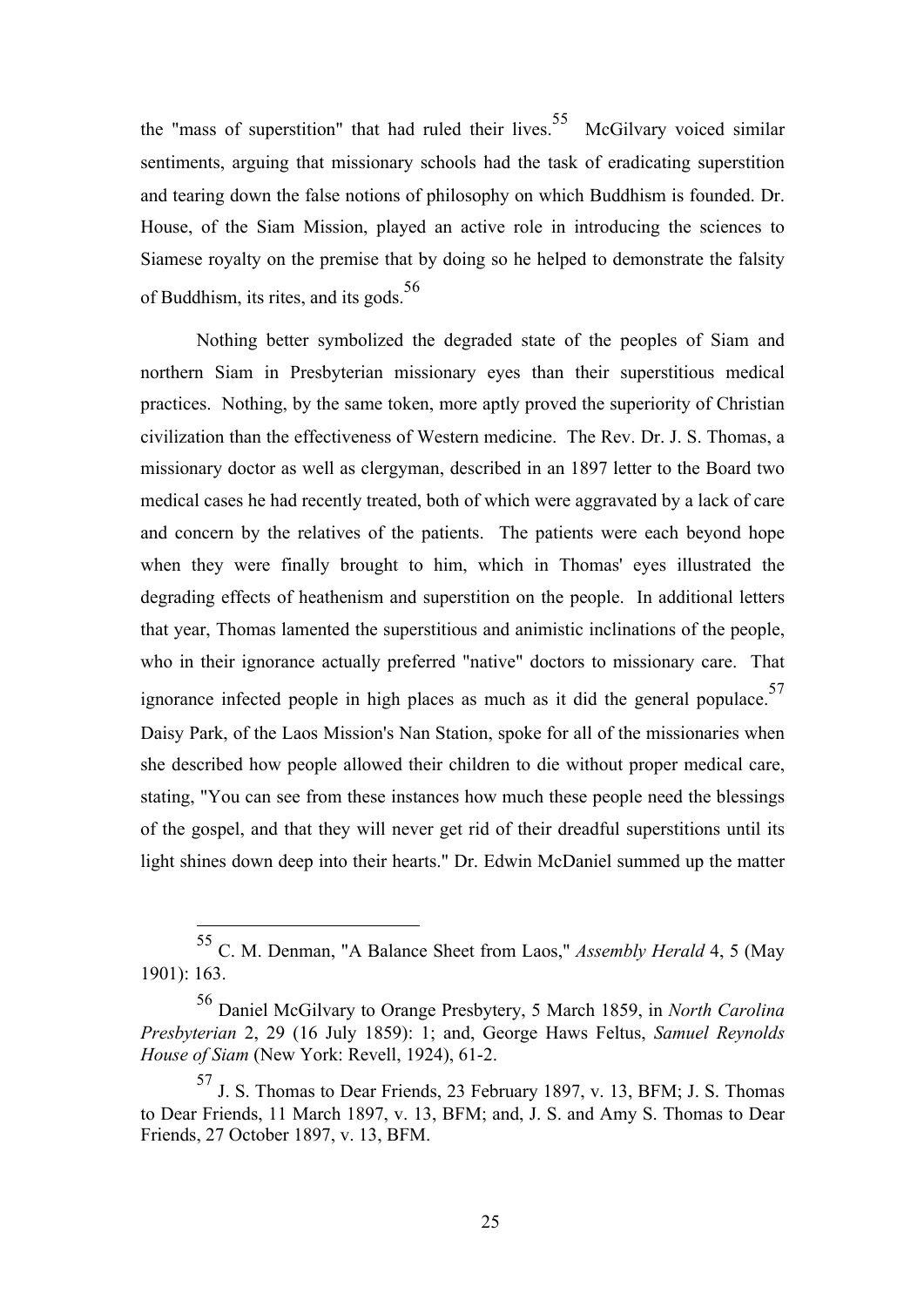in his avowal that Presbyterian missionary medical work stood in opposition to superstition.<sup>58</sup>

The missionaries in northern Siam took special aim at northern Thai animistic practices in their condemnation of superstition in the North. Dr. Cheek denounced northern Thai beliefs in "witchcraft" as being one of their greatest social evils. He described in detail the way in which spirit doctors applied physical torture to exorcise the evil spirits of those accused of being possessed by "demons". Cheek also recounted the injustices forced on whole families accused of practicing witchcraft, relating how they were frequently forced to abandon their homes without even the opportunity to sell their land or possessions. The missionaries, he wrote, "have attempted to aid individual victims by making our premises places of refuge and enabling those who had been driven from home to find work and protection..."<sup>59</sup>

In the end, however, the missionaries' theological analysis of heathenism still drove its critique of the Thai and northern Thai mind. The missionaries especially linked the concept of superstition to animism and idolatry, making it clear that the Thai and northern Thai failure to accept the Christian religion lay at the heart of their ignorance and superstition. As late as 1913, the Laos Mission used medical care to win a substantial number of conversions, and the annual report for that year observed of medical care that, "Nothing else so readily breaks the bonds of spirit superstition, the vast hold of Satan in their land." $^{60}$  The relationship of idolatry to superstition stood out even more clearly in missionary thinking. The Bangkok Station report for

 <sup>58</sup> Daisy B. Park, "One of the Deprivations of a Religion of Fear," *Woman's Work for Woman* 18, 5 (May 1903): 107; and, E. B. McDaniels, *Assembly Herald* "Pages from a Physician's Note-book in Siam," 15, 5 (May 1909): 219-221.

<sup>59</sup> M. A. Cheek, "Medical Missions Among the Laos, " *Foreign Missionary*, 42, 3(August 1883): 117-18. See also Cort, *Heart of Farther India*, 171-72.

<sup>&</sup>lt;sup>60</sup> "Annual Report of the Laos Mission for the Year ending Sept. 30, 1913," in Records of the American Presbyterian Mission, at the Payap University Archives. Hereafter cited as APM.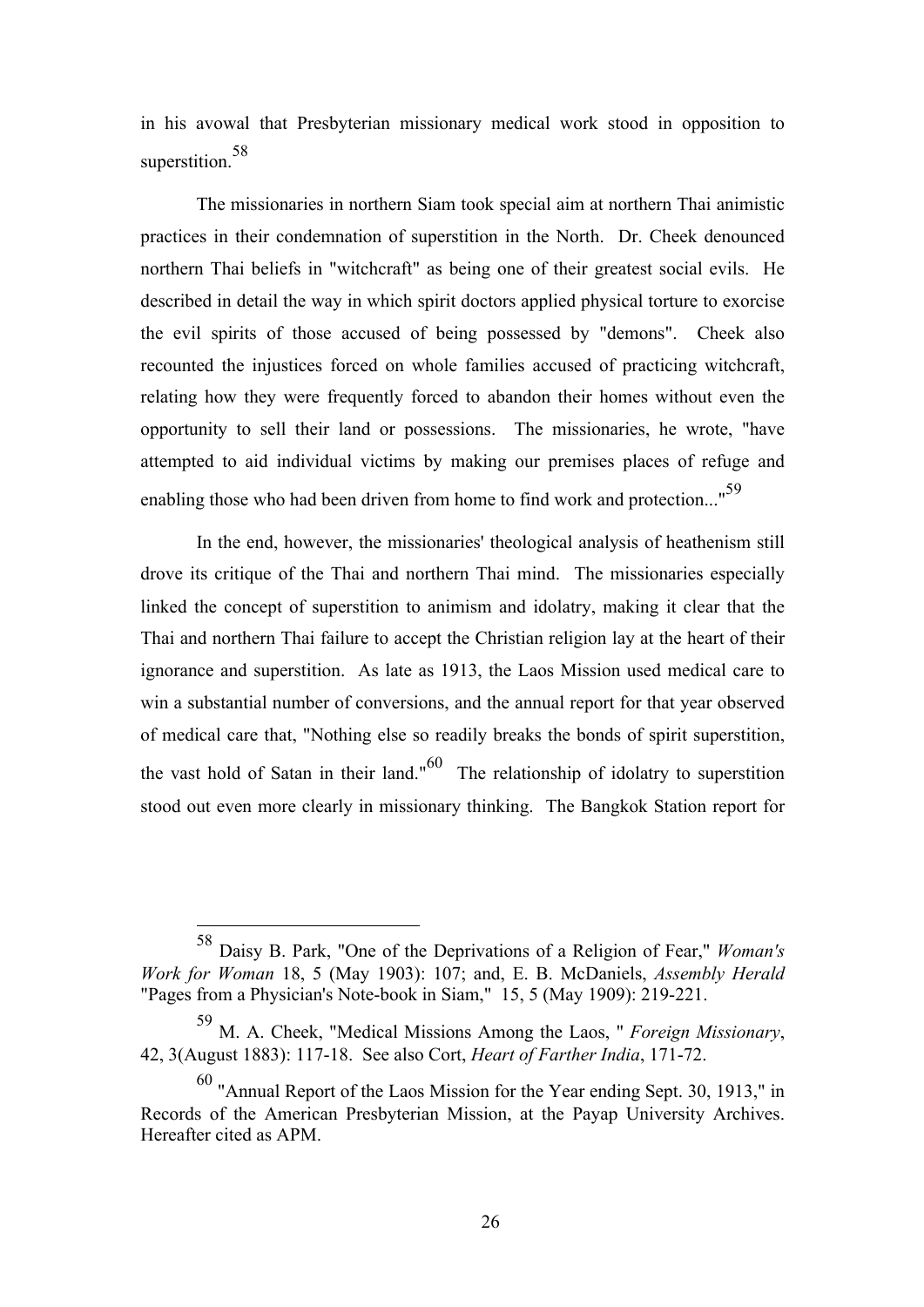1866 stated simply, "Ignorance and superstition, the necessary attendants of idolatry, are here [in Bangkok] in their grossest forms…"<sup>61</sup>

The advocates of the European Enlightenment believed that it was, indeed, enlightenment that they were recovering for a continent that after the fall of Rome had suffered through long ages of superstitious, ignorant darkness. The Presbyterian missionaries, heirs to the Enlightenment in Siam, believed precisely the same thing. They brought light to a dark continent and nation. The Rev. D. G. McClure, of the Siam Mission, wrote in 1900 that Christ makes a great difference to the world and that

a world of darkness is dispelled, the terribly degrading power of superstition is broken if not wholly removed, and a hearty sympathy for others has birth and constant exercise. We are made aware of this difference between even the best of the heathen and the members of our little group of Christians, often and in many ways.<sup>62</sup>

In their article on the superstitions of northern Siam, the Cheeks echoed McClure's sentiments and struck one of the most common themes in the missionary record, namely that the northern Thai lived in a "benighted condition" marked by their blind faith in various "miserable absurdities entertained by them as sober and fundamental truths."63 Buell, in the earliest days of Presbyterian missions in Siam, sounded that same theme. He argued that the Siamese believed in a fabulous, contradictory cosmology based on mere jargon and devoid of all reason. The people lived in a state of cognitive darkness that had not been penetrated by the "light of revelation" or the "light of truth." Jane McFarland cried out, "Oh, when will the Sun of Righteousness

 <sup>61</sup> P. L. Carder, "Report 1866 Bangkok, Siam," 1 October 1866, v. 3, BFM. See also House, "Annual Report of the Siam Mission for the Year ending Sept. 30th 1858," v. 2, BFM; McDonald, "Report of the Mission of the Pres. Board at Bangkok Siam for mission year ending Oct 1st A.D. 1862, v. 2, BFM; and, Coffman to Board, 7 June 1876, v. 3, BFM.

<sup>62</sup> W. G. McClure, "Petchaburee Bi-Monthly Letter," March 1900, v. 17, BFM.

<sup>63</sup> Dr. and Mrs. Cheek, "Superstitions of the Laos," 504.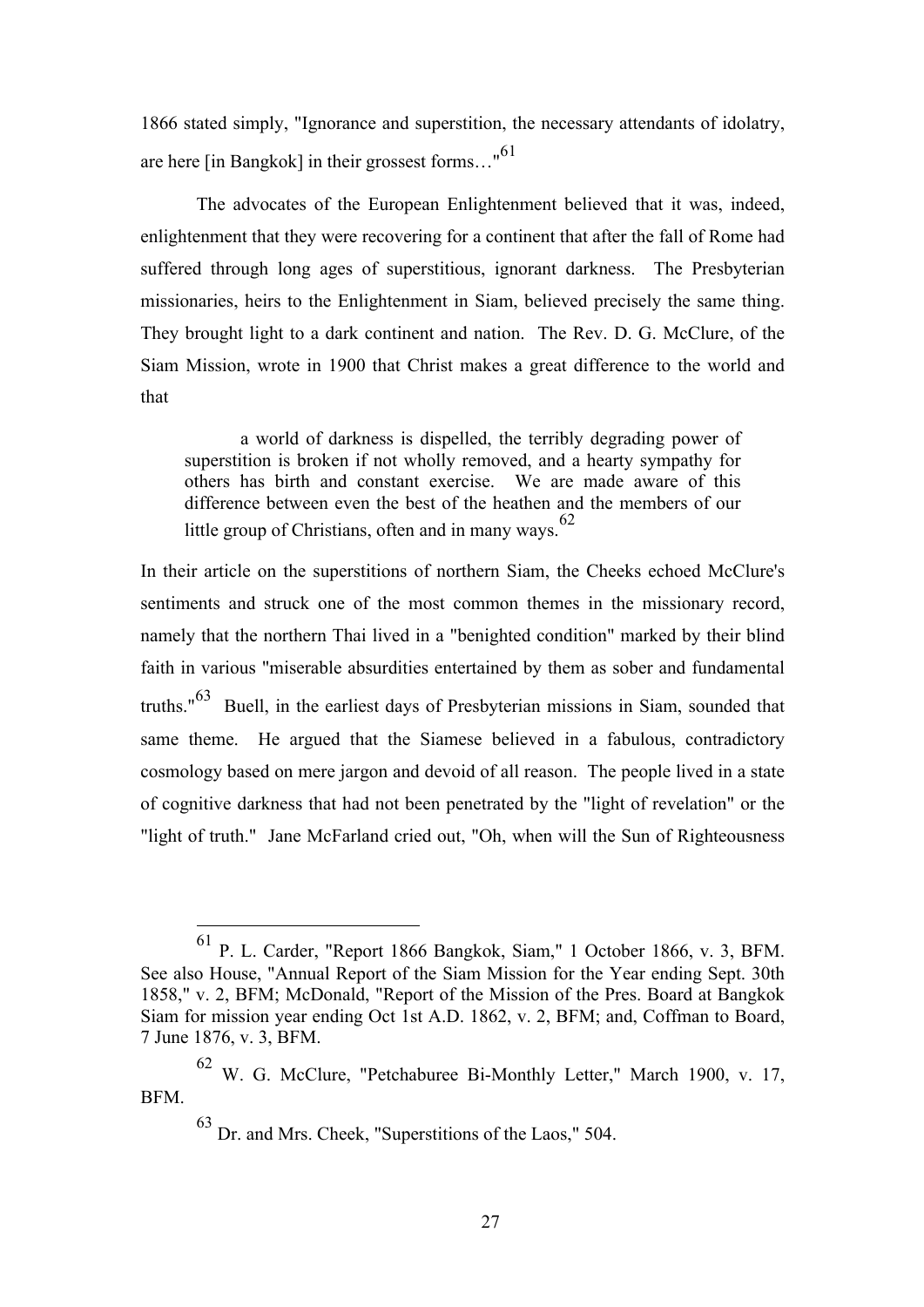arise on poor Siam and dispel this night of fearful darkness, superstition and idolatry?"64

Yet, as all of these sentiments suggest and as we have already seen, the missionaries' Enlightenment analysis of the intellectual state of Siam reflected the prior, more fundamental theological analysis that found Siam essentially wanting, before all else, because it was not Christian. Since truth was assumed to be unitary, universal, and timeless and since Christianity was the very essence of truth, the missionaries came to the "obvious" conclusion that the people of Siam were ignorant and superstitious. The missionaries knew even before they arrived that they were going to a land of darkness. The truth of the matter is that Catholicism, too, lingered hauntingly in the missionary analysis of Thai superstition, for it was against Catholicism that the European Enlightenment *philosophes* launched their program to save Europe from the darkness of superstition. While the American missionaries, as Protestants, rejected the anti-religious flavor of the European Enlightenment, they felt deeply committed to its project of rooting out the superstitions of a supposedly false religion.

# *The Ethical Analysis*

The missionary description of Siamese morals preserved the central unity of its three-pronged theological, intellectual, and ethical analysis. The idolatrous heathenism and ignorant superstitions of the peoples of Siam, the missionaries believed, profoundly corrupted their moral condition. We have already seen how this theme of immorality runs like a constant thread through the Presbyterian missionary analysis of Buddhism. The missionaries, as described above, believed that Satan played a central role in Buddhist thought and practice, making Buddhism inherently evil. The constant mention of idolatry lent further weight to the perception that there is something fundamentally corrupt about Thai religion. We recall Dodd's charge that atheistic Buddhism lacked a divine judge and, therefore, divine sanctions for its code of morals. We recall Dr. Thompson's assertion that Buddhism, as a religion of merit making, is inherently based on self-interest and results only in pride, conceit, and

Buell to Lowrie, 31 August 1842, v. 1, BFM; and, J. E. McFarland, "The Image of a Shadow," *Foreign Missionary* 25, 9 (February 1867): 248.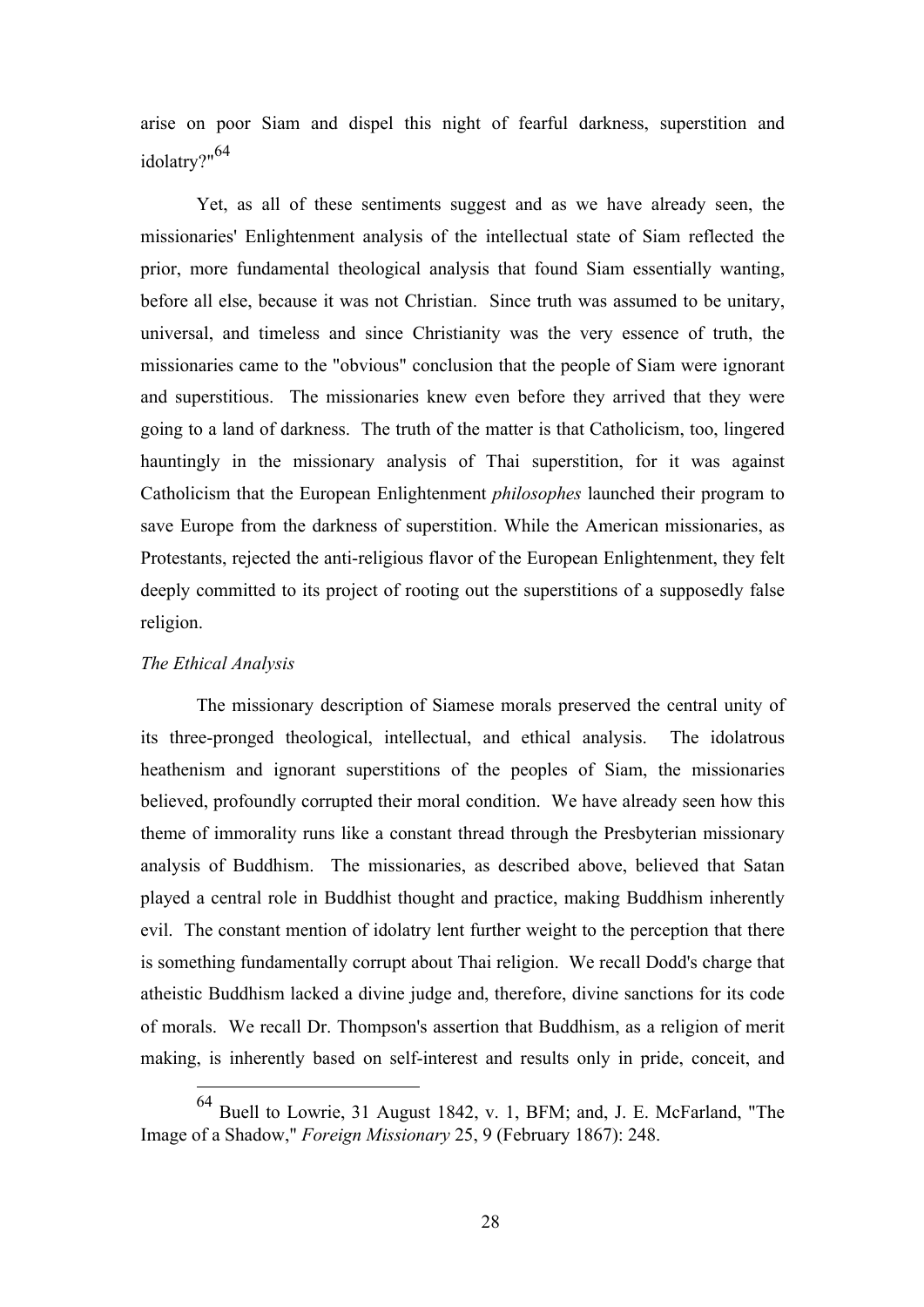selfishness. Mary Cort agreed with Thompson, describing Buddhism as a selfish, indifferent, indolent, and vice-ridden religion. It is, she claimed, a religion that has no heart and no soul.<sup>65</sup> The missionaries, as we also saw above, believed that Buddhism is a loveless, cheerless religion unable to free its adherents from sin. Buell considered the people of Siam to be unrighteous. Thomas, Cheek, and Daisy Park as described earlier, all lamented the fact that Buddhism superstitions led to the most shameful acts of physical abuse.

Dr. Edwin Cort of the Chiang Mai Station in the North summarized the ethical case against Buddhism in a letter published in *Woman's Work* in 1913. European newspapers, he observed, were then publishing numerous stories on the "beauties of Buddhism," which stories failed to tell the truth of the matter. Cort described in some detail the case of a man whose wife died in childbirth and who, subsequently, abandoned the infant daughter in the forest because of his superstitious fear that the ghost of his dead wife would come back looking for the baby. He noted that Thai law made it difficult to prosecute the man and concluded, "So much for the tenderness of Buddhism."66 Writing some thirty years before Cort, Jane McFarland complained that temple boys in Siam were generally "naughty" because they lived in an environment where their chief companions were idleness and viciousness and their time was taken up with unsavory activities, such as cock-fighting, gambling, and swearing. Temple life, she stated, was a school of idleness and vice and the "graduates" of this school were fit only for a lazy, aimless existence.<sup>67</sup> She and nearly all of her many missionary colleagues over the years would join heartily in Cort's pejorative rejoinder, "So much for the tenderness of Buddhism."

If anything, however, this ethical analysis of the state of the peoples of Siam was even more a function of the missionaries' theological prejudices than was their intellectual analysis. The actual realities of life in Siam so obviously contradicted the wholesale condemnation of Thai ethics, as we have also seen, that even the

<sup>67</sup> Mrs. S. G. McFarland, "The Schools of Siam," in, *Siam and Laos*, 212.

 <sup>65</sup> Cort, *Heart of Further India*, 114.

<sup>66</sup> Dr. Cort, undated letter, in *Woman's Work* 28, 11 (November 1913): 259.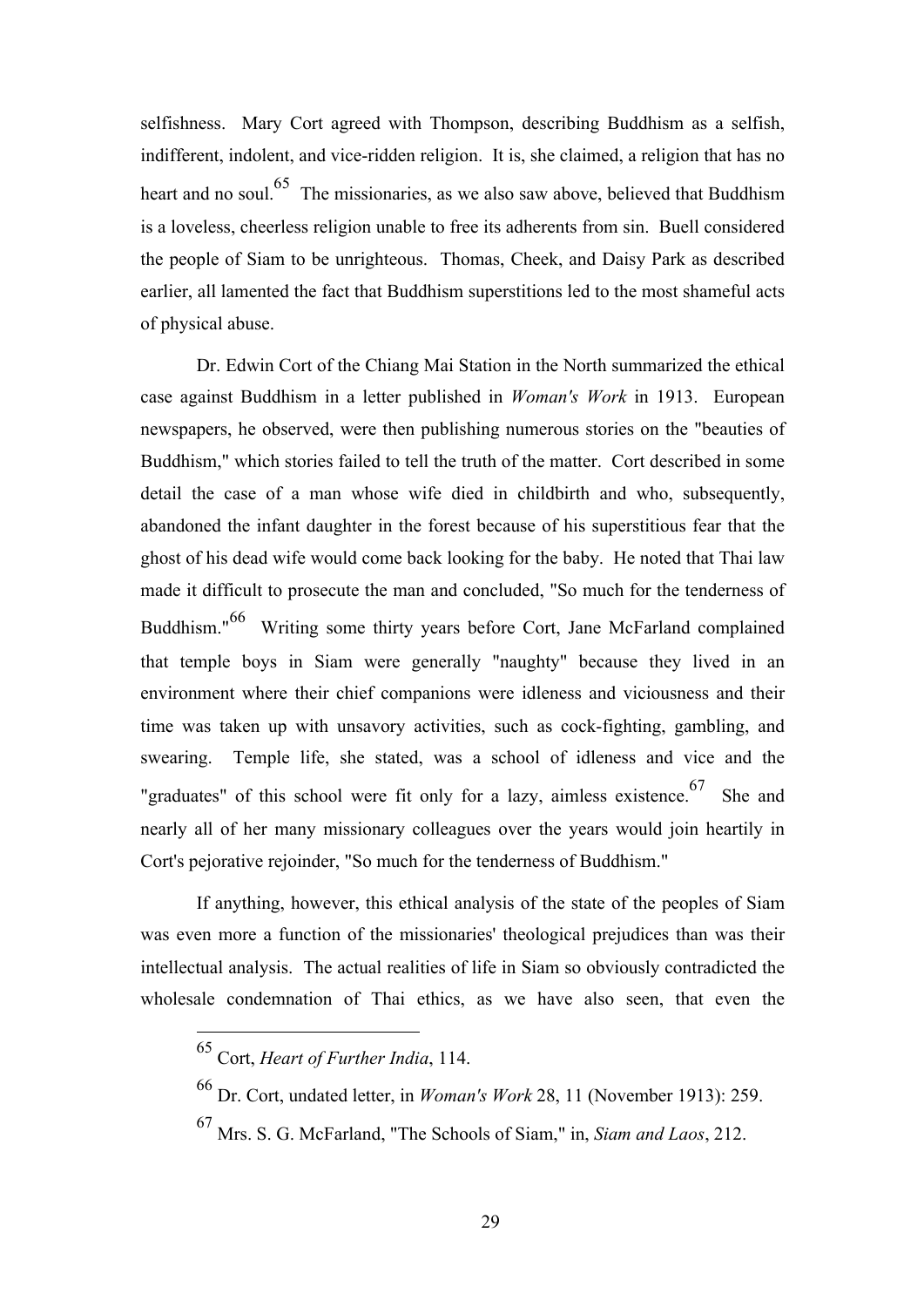missionaries themselves had to acknowledge the happier, better side of Thai life. McClellan, above, described Siam as being a calm and peaceful country. Kate Wilson puzzled over the fact that the northern Thai had demonstrably good morals. Other missionaries contributed similar observations. Mary Cort, perhaps unintentionally, cast doubts on missionary descriptions of the total spiritual, intellectual, and moral darkness of Siam when she wrote that King Chulalongkorn (Rama V), "must be ranked among the most humane and liberal of heathen monarchs, and his government is of the mildest form."68 Mrs. J. W. Van Dyke shed still more doubt on the missionary analysis of Siam's moral condition with her observation that, in spite of polygamy and other evils related to marriage, she knew of many happy, trusting Siamese marriages.<sup>69</sup>

Still, these various puzzled observations did not influence the missionaries' general analysis that Buddhism causes immorality. As late as 1915, the Rev. Dr. S. C. Peoples, a physician as well as a clergyman, could write from Nan that it was Buddhism "with its Godlessness and profound egotism" that prevented the northern Thai from accepting Christianity. While taking specific note that Buddhism offers no place or hope for lepers, he felt that Buddhism deadens the souls of its people and is a stumbling block to their achieving an abundant life, as well as salvation.<sup>70</sup> Altha Eakin, writing in 1913, described the dirty homes of the Siamese including the massive cobwebs, corners filled with debris, black pillows that were once white, and filthy straw mats that give one an itchy feeling. She concluded that, "Following the evil one brings man lower than the dumb brutes about him." She went on to note that outside of Thai villages nature is sweet and clean with birds singling and flowers

 <sup>68</sup> Cort, *Heart of Further India*, 91.

<sup>69</sup> Mrs. J. W. Van Dyke, "A Siamese Wedding," in, *Siam and Laos*, 174.

<sup>70</sup> S. C. Peoples to Pollock, 8 December 1915, The Papers of S. C. and Sarah Peoples, at the Payap University Archives.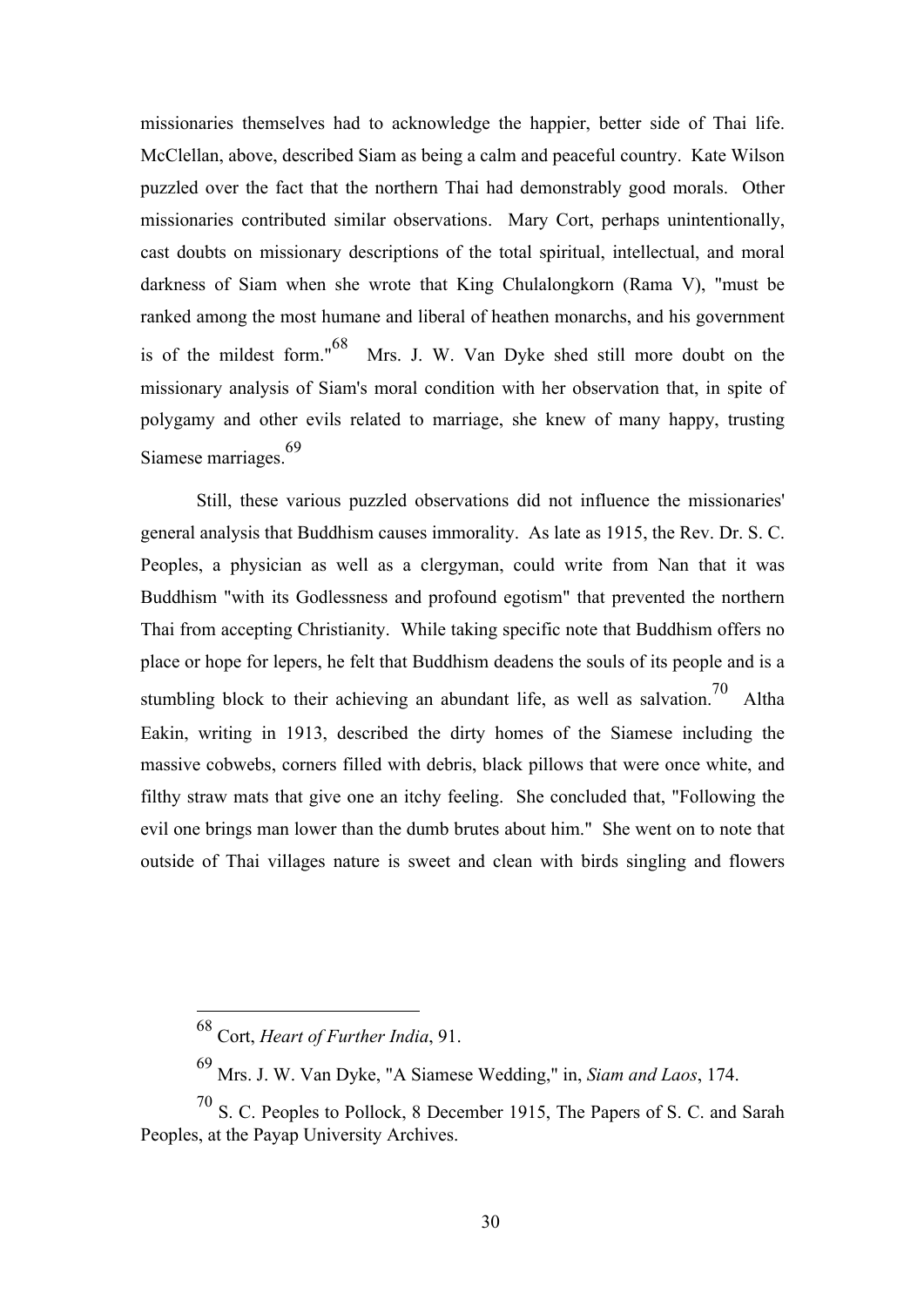blooming, "but in the village filth is in sight, filth is in scent, and moral filth is in sound!"<sup>71</sup>.

### *Conclusion*

In spite of evidence to the contrary, the Presbyterian missionaries who served the Siam and the Laos Missions continued to cast aspersions on Buddhism as the source of moral degradation well into the twentieth century. The equation was simply too certain, too clear for them to deny its logic. Buddhism, they argued, was idolatrous and atheistic. It fostered superstition and ignorance. It caused immorality. The great mass of the missionaries' records in Siam and northern Siam up to roughly 1920 convey this same message, all but overwhelming the occasional observations that seemed strangely at odds with the received, imported wisdom of the missions.

Maen Pongudom strongly criticizes the nineteenth and early twentieth-century Presbyterian missionaries in Siam for their failure to take Buddhism seriously, to study it, and to learn from it. Their negative views on Buddhism and ignorance of it stand in marked contrast, he argues, to the apologetical methods of the great apologists of the early church.<sup>72</sup> Although, as we will see below, some missionaries did engage in a serious study of Buddhism, Maen is generally correct in his critique of missionary ignorance on the subject. We should not be surprised at that ignorance. For many decades, the majority of missionaries felt little motivation to study a system of religion that they believed was in and of itself heathen and that promoted superstition and immorality. Their sense that Buddhism was nothing more than an atheistic version of their old archenemy, Catholicism, and that it amounted to the same system of heathenism described in the New Testament meant they did not feel ignorant of Buddhism at all. They thought they understood perfectly well what it "really was."

 <sup>71</sup> Altha L. Eakin, "Women Waking in Siam," *Woman's Work* 28, 5 (May 1913): 111.

<sup>72</sup> Maen Pongudom. "Apologetic and Missionary Proclamation: Exemplified by American Presbyterian Missionaries to Thailand (1828-1978), Early Church Apologists: Justin Martyr, Clement of Alexandria, and Origen, and the Venerable Buddhadasa Bhikku, a Thai Buddhist Monk-Apologist" (Ph.D. dissertation, University of Otago, 1979).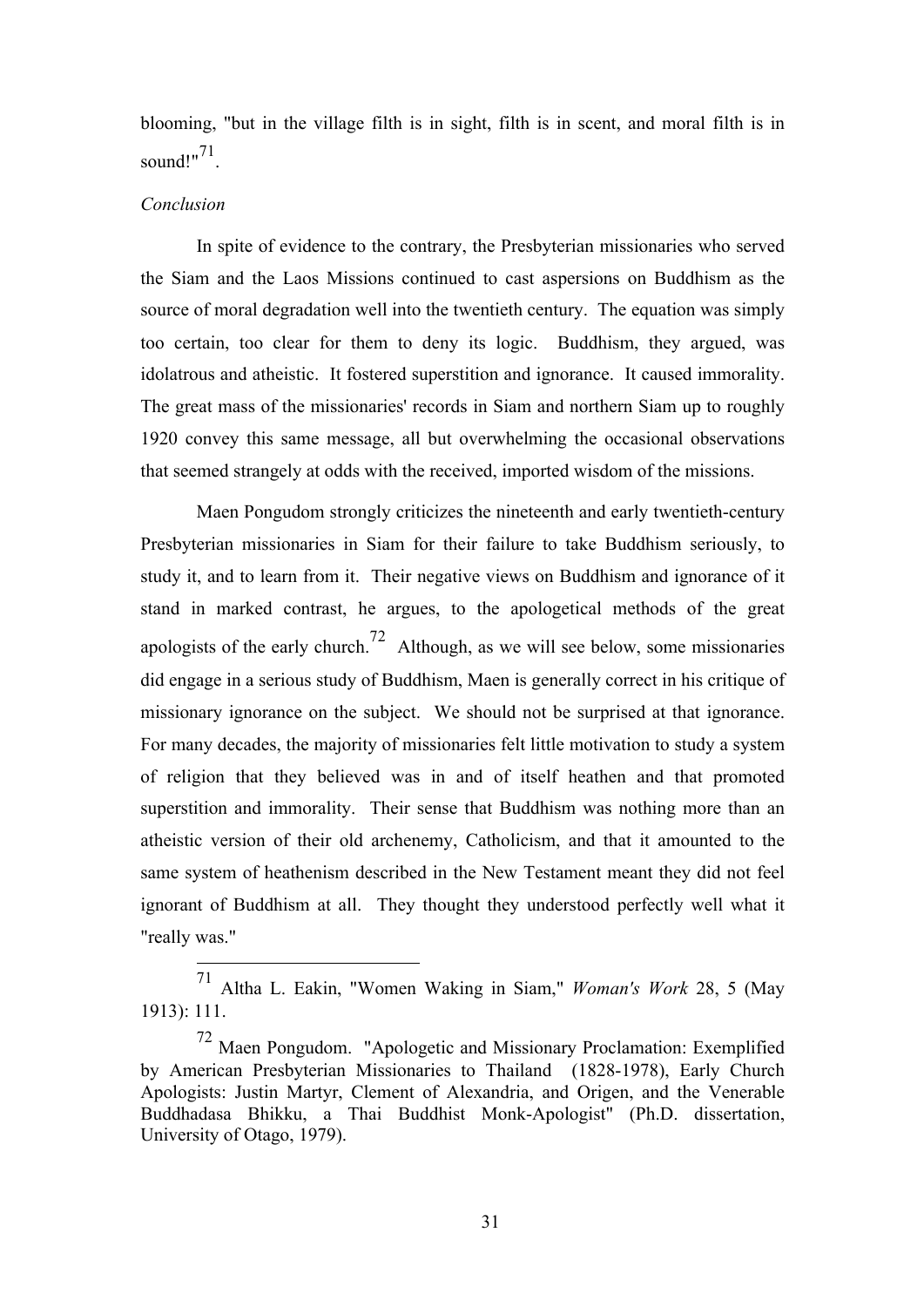Still, as the years passed, personal experiences accumulated, and changes took place both in Siam and the United States, Presbyterian missionary thinking began to shift. The absolute rejection of Buddhism softened. That shift is important in its own right and because it sheds even sharper relief on the earlier attitudes we have described here.

### *Changes in Missionary Attitudes*

Presbyterian missionary attitudes towards the peoples of Siam and northern Siam, we have repeatedly argued, were a set of prejudices drawn from the American Protestant historical experience going back to its European foundations. That their attitudes did in fact constitute a prejudice is confirmed, in part, by the manner in which those attitudes slowly softened, especially after World War I. Missionary rhetoric became less strident, more balanced. Derogatory terms such as "heathen," "godless," and "benighted" fell by the wayside. This change, as we shall see shortly, was not uniform, but it was real. By 1940, the American Presbyterian Mission in Siam, a union of the Siam and Laos Missions finalized in 1921, generally eschewed the old missionary rhetoric and attitudes. It took, in particular, a less overtly antagonistic attitude towards Buddhism as well as Thai culture generally.

The change in attitude in Siam was foreshadowed in the United States by an equally striking change in Presbyterian attitudes towards Catholics, esp. Catholic immigrants. Tracking the rhetoric contained in the Presbyterian magazine, *Home Mission Monthly*, over a period of several decades, Benkart argues that a sea change took place in Presbyterian attitudes towards Catholicism between 1895 and 1900. Before 1895, articles in the *Home Mission Monthly* consistently attacked it as a danger to American morals, social life, and political system. She calls the attitude towards Catholicism exhibited in those articles "xenophobic". After 1900, the tone changed dramatically. Presbyterians developed a more moderate attitude and a greater diversity of opinions regarding Catholic immigrants. There was less fear of them expressed, and the authors of the *Home Mission Monthly* took a more critical attitude towards American society while showing greater sympathy for the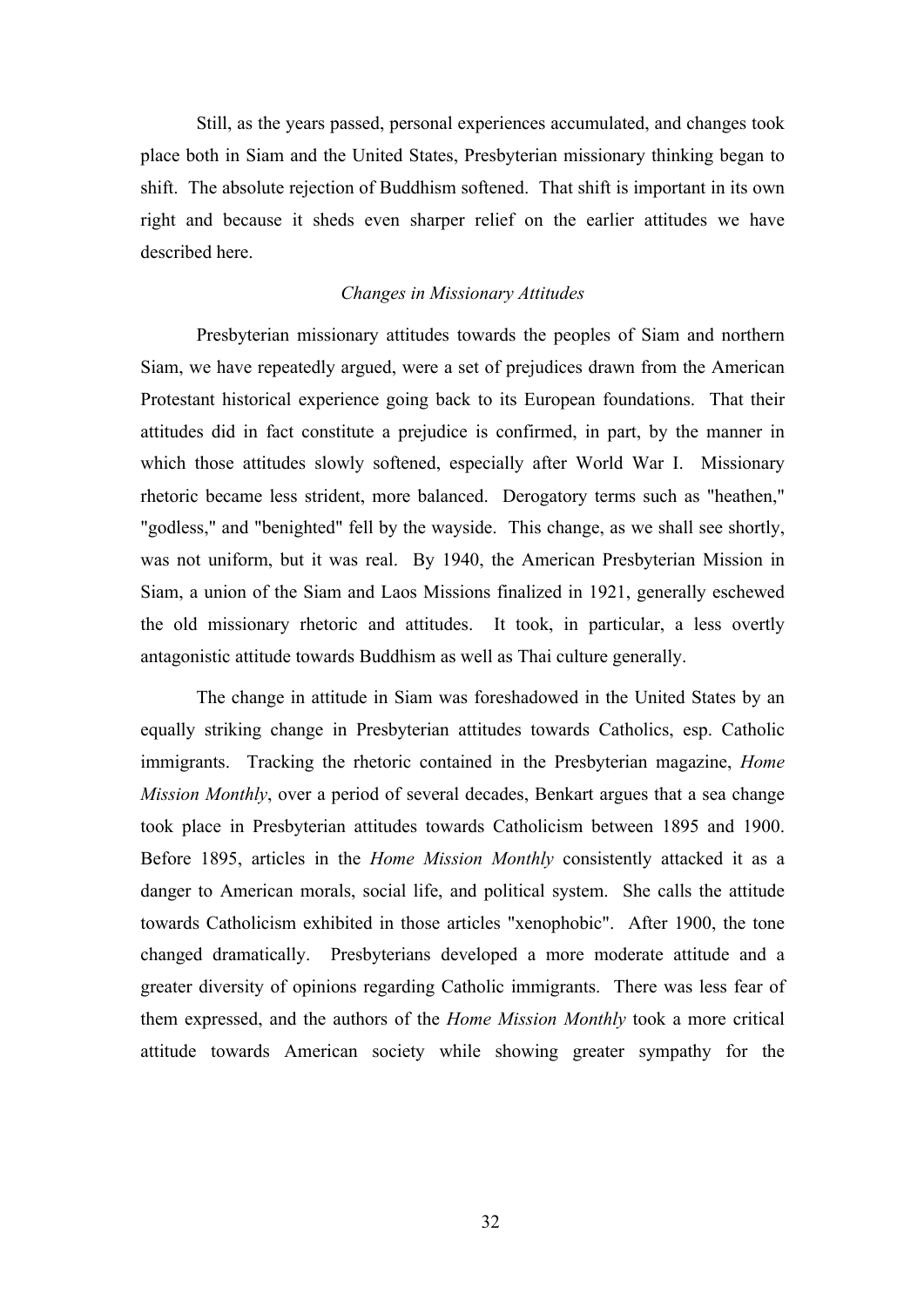immigrants.<sup>73</sup> It should be noted, however, that this increased diversity of opinion concerning Catholics did not lead to a change in the tactics that the Presbyterian Church USA and other Reformed denominations applied in their ministries to Catholic immigrants. According to Smith, they still believed that the traditional approach, which evangelized Catholics by calling on them to convert to Protestantism, was the best tactic for dealing with the social ills facing Catholic immigrants.<sup>74</sup>

The contrast between Benkart's findings and those of Smith is important. It suggests that a change in attitudes does not necessarily lead to a change in ecclesiastical behavior or methodologies—at least, not immediately. Changes in missionary attitudes in Siam, likewise, did not mean that the Presbyterian Mission incorporated those changes into the way it conducted its work. The older attitudes concerning Buddhism continued to influence the course of church history in Siam long after the majority of missionaries had worked out new attitudes. We will see that there was an attempt to change patterns of behavior as well, especially with regard to evangelistic methods, but even there the results were somewhat uneven.

Still, it cannot be denied that Presbyterian attitudes in the United States went through a period of change after 1900. We have seen that the nineteenth and early twentieth-century missionary analysis of Thai Buddhism relied on a strongly dualistic theology that consigned idolatrous, superstitions, and immoral Buddhism to the realm of Satan. In the 1890s, the General Assembly of the Presbyterian Church U. S. A. reaffirmed the denomination's commitment to narrowly constructed theological positions of this nature, especially in 1893 when it moved to defrock a Presbyterian professor at Union Theological Seminary, New York, for "modernist" (i.e. liberal) theological opinions. After 1900, however, the denomination increasingly moved towards theological moderation, but only in the face of continued theological

 <sup>73</sup> Paula K. Benkart, "Changing Attitudes of Presbyterians Towards Southern and Eastern European Immigran ts, 1880-1914," *Journal of Presbyterian History* 49, 3 (Fall 1971): 222-45.

<sup>74</sup> Gary Scott Smith, "The Cross and the Social Order: Calvinist Strategies for Social Improvement, 1870-1920," *Fides et Historia* 17, 1 (Fall-Winter 1984): 39-55.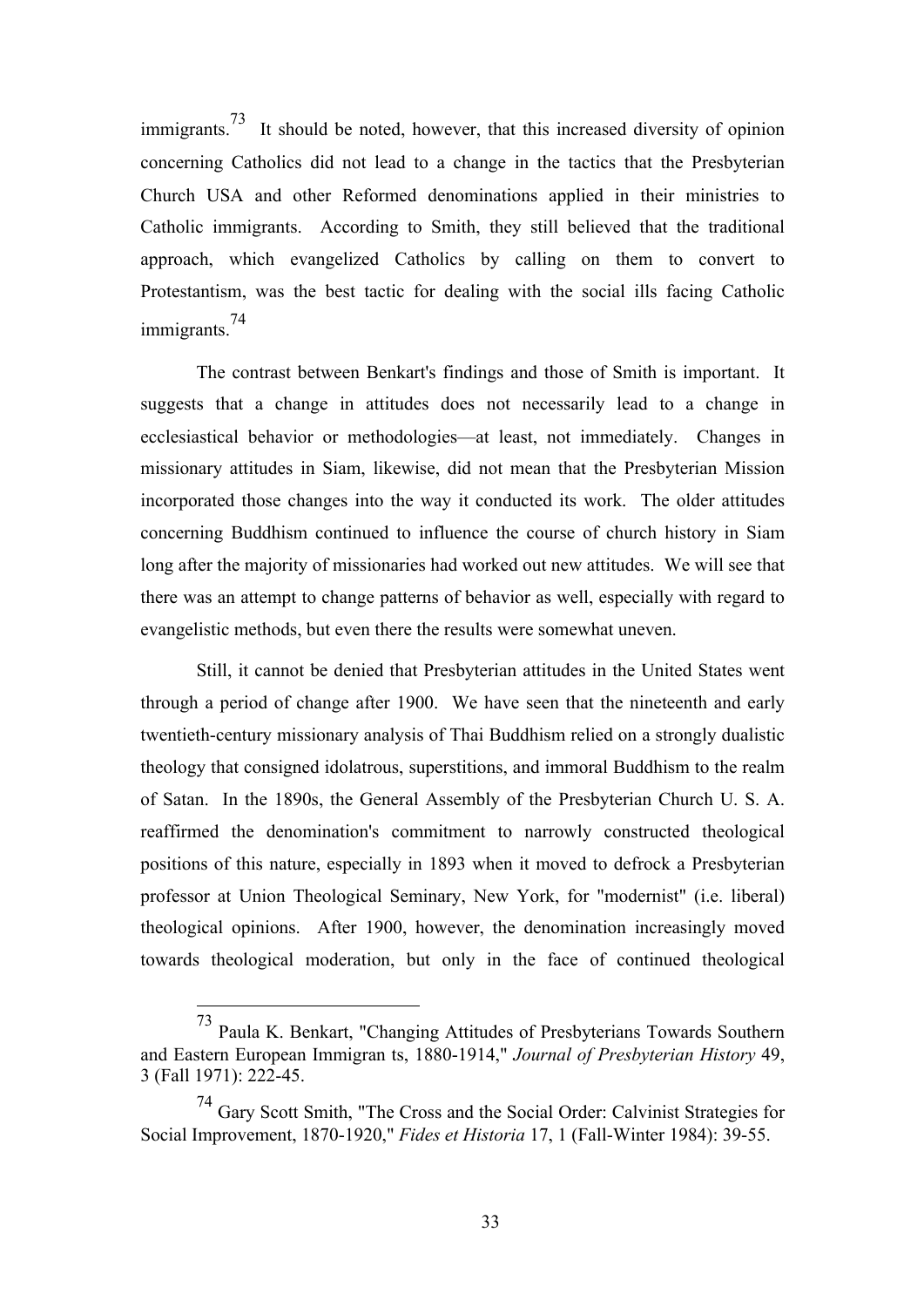controversy with the conservative wing of the church. Matters came to a head in 1929 when the moderates were able to force a reorganization of Princeton Theological Seminary, previously a center of conservative Presbyterian orthodoxy. Acrimonious debate continued, however, into the mid-1930s, by which time moderates had gained a dominant voice in denominational affairs.<sup>75</sup>

The situation in Siam almost exactly paralleled events in the United States. Where the older, strongly dualistic attitudes towards Buddhism prevailed throughout the 1890s and into the early twentieth century, the missionary record reveals an increasingly moderate tone as the years went by. As early as 1900, for example, Thai converts were beginning to take a limited part in certain Buddhist rites without drawing censure from missionaries who knew they had done so.<sup>76</sup> Even more striking was the difficult case of Dr. C. C. Hansen of the Laos Mission's Lampang Station. Dr. Hansen was forced to resign from the mission in 1909 because of his attitudes towards Buddhism, which were taken by his colleagues to be too positive. Still the Rev. D. G. Collins, who himself disagreed with Hansen's views, could write to the Board expressing his sorrow at seeing Hansen leave the field and declare that he had been treated unjustly. Collins observed that several other very capable members of the mission, besides Hansen, had also studied Buddhist writings and consequently saw more good in Buddhist teachings than did those missionaries who had never studied Buddhism.77

Collins' comments reveal that a change was taking place, quietly for the most part, in missionary thinking. Hansen's mistake was that he expressed his views too openly and unabashedly. Some other missionaries had also studied Buddhism more

 <sup>75</sup> See Bradley J. Longfield, *The Presbyterian Controversy: Fundamentalists, Modernists, and Moderates* (New York: Oxford University Press, 1991); Jean Miller Schmidt, *Souls or the Social Order: The Two-Party System in American Protestantism* (Brooklyn: Carlson, 1991), 155-201; and, John W. Hart, "Princeton Theological Seminary: The Reorganization of 1929," *Journal of Presbyterian History* 58, 2 (Summer 1980): 124-40.

<sup>76</sup> See Ella Parker Cooper to Brown, 31 July 1900, v. 17, BFM.

 $^{77}$  D. G. Collins to Brown, 31 August 1908, v. 277, BFM.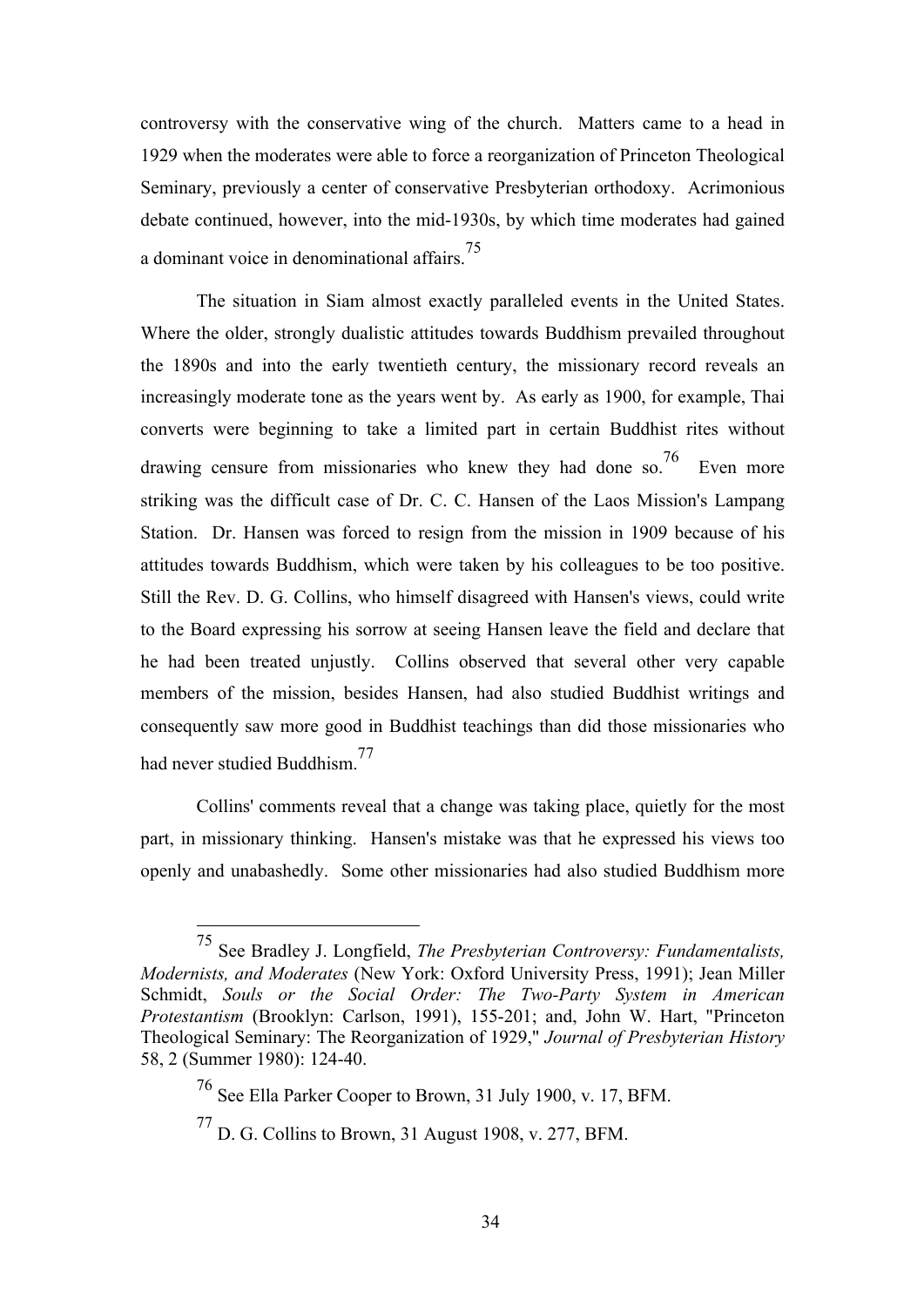carefully and gained a greater appreciation for its good qualities, and even those who still took a generally disparaging attitude towards Buddhism could, at points, almost sound like Hansen himself. At one point, for example, Hansen urged the Laos Mission to take a more patient, positive approach to evangelism and show greater appreciation for the positive elements in Buddhist thinking. He wrote,

In the Laos Buddhist may be found all the elements which are worthy in the service of Christ. Of this there are already many proofs in our native church, and in the fullness of time we hope to see much progress of the Kingdom of the True Redeemer in this land.<sup>78</sup>

It was for views of this nature that Hansen had to leave the mission. Yet, in that same year the Rev. David Park of the Nan Station also commented positively on the quality of the northern Thai converts, observing that they compared favorably with Christians in the United States. Park cited this fact in proof of his statement that there was good in the northern Thai people. What distinguished his comments from those of Hansen was that Park still argued that Buddhism's ethical code, however high it was, did not meet the needs of the people. They failed to live up to the Buddha's teachings and exhibited a generally low standard of morality.<sup>79</sup> The tone of his comments regarding Buddhism still sounds and feels negative, obscuring his more positive views on northern Thai Buddhist society. Park admited, if somewhat lamely, that Buddhism itself has a high ethical code and that the moral problem facing the northern Thai was that they could not live up to that code. He also admitted that the northern Thai had good qualities about them. That goodness, he thought, was especially reflected in northern Thai Christians.

In the years after 1900, then, there is a gradual, significant shift in Presbyterian missionary rhetoric of which Park's combination of negative and positive comments concerning Buddhism is a harbinger. The Rev. William G. McClure, writing in 1908, provides another important example. He claimed that there was very little friction among the students in the missionary school where he taught, in spite of

 <sup>78</sup> C. C. Hansen, "The Temple of the Crystal Buddha," enclosed in Hansen to Brown, 5 March 1906, v. 275, BFM.

 $^{79}$  David Park to Bostwick, 10 March 1906, v. 275, BFM.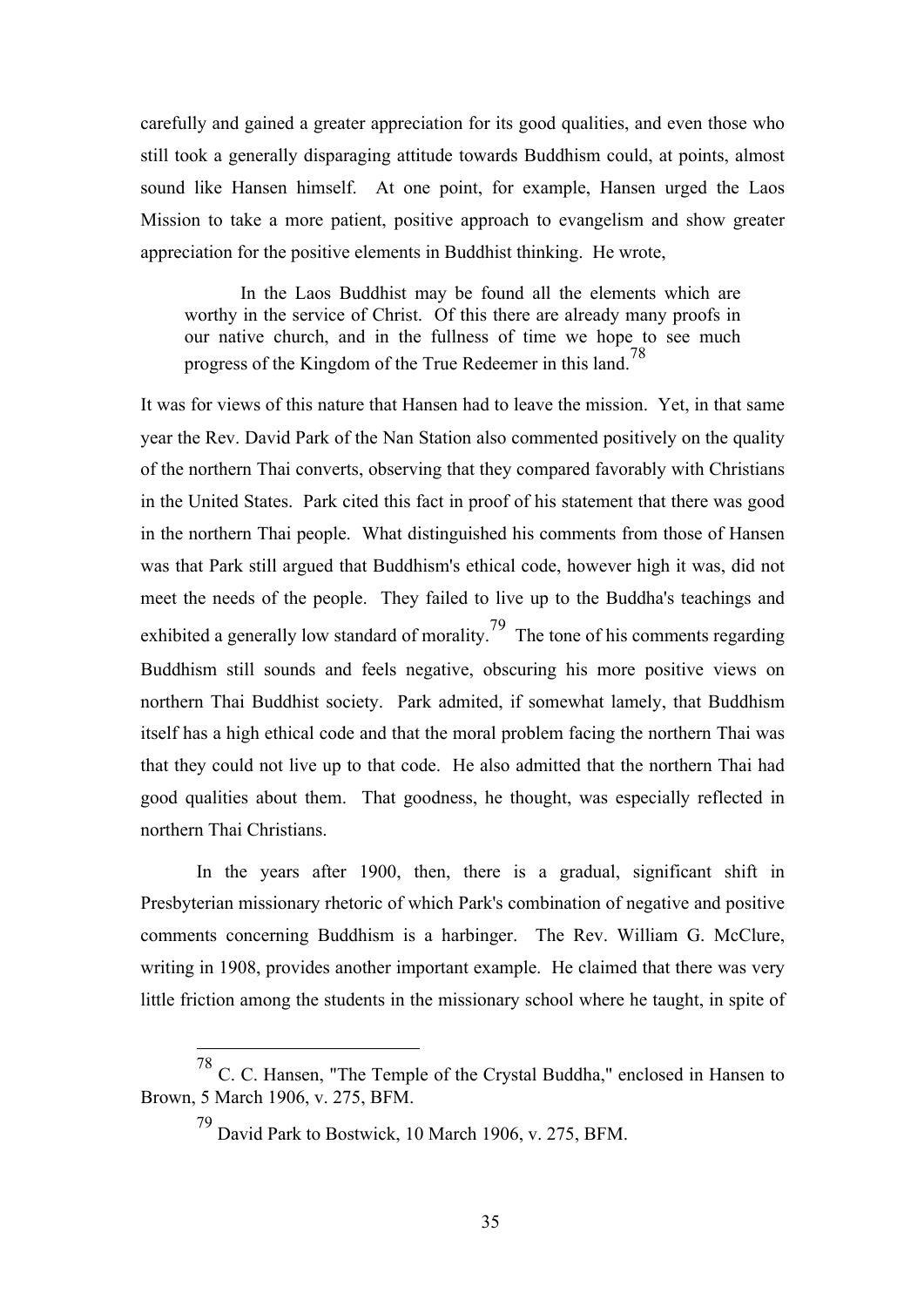the school's ethnic diversity. He wrote, "Buddhist tolerance and conditions of life in Siam make easy what would be impossible in other lands. Control and discipline are probably less taxing than with an equal number of American boys."<sup>80</sup> As we have seen, nineteenth-century missionaries occasionally referred to positive facets of Thai or northern Thai society, but they invariably took those facets to be aberrations that occurred despite Siam's Buddhist heritage. McClure, in 1908, expresses no such assumption and seems to take for granted the fact that Buddhism had a positive impact on certain aspects of Thai society.

This shift in emphasis was still somewhat subtle in the first decade of the twentieth century, which is why, as we saw, Dr. Hansen had trouble with the majority of his colleagues. By the 1930s, however, the shift to a more positive attitude in missionary rhetoric and thinking had almost become the official stance of the Presbyterian Mission. It certainly had achieved the status of being the majority attitude, exemplified best perhaps by the Rev. Paul A. Eakin, who served as Executive Secretary of the mission from 1930 to 1941. In 1931, he published an article in the *International Review of Missions* that describes religious changes taking place in Siam. The article discusses at length the positive contributions Buddhism was making to the nation and argued that there was a Buddhist reform spirit abroad in Siam, which sought to protect a pure and simple Dhamma. He states that Thai Buddhism was experiencing a time of striving and seething that led to a new emphasis on the inner spirit, which movement he speculates may be due "to the brooding presence of the Spirit of Truth ever leading men out of darkness into the light."<sup>81</sup> Just thirty years earlier, it would have been unthinkable for a Presbyterian missionary to suggest in print that the Holy Spirit might be at work in a positive way in Buddhism.

 <sup>80</sup> W. G. McClure, "The Bangkok Christian High School," *Assembly Herald* 14, 5 (May 1908): 226.

<sup>81</sup> Paul A. Eakin, "Wheels Within the 'Wheel of the Law' in Siam," *International Review of Missions* 20 (1931), 440-449. See also Paul A. Eakin, "Fundamental Christian Convictions, Guiding Principles and Policies Especially Applicable to Thailand," n.d., Eakin Papers. For somewhat similar sentiments by a missionary in northern Siam, see Newell T. Preston, "Buddhism and New Siam," *Siam Outlook* 5, 1 (July 1925): 6-10.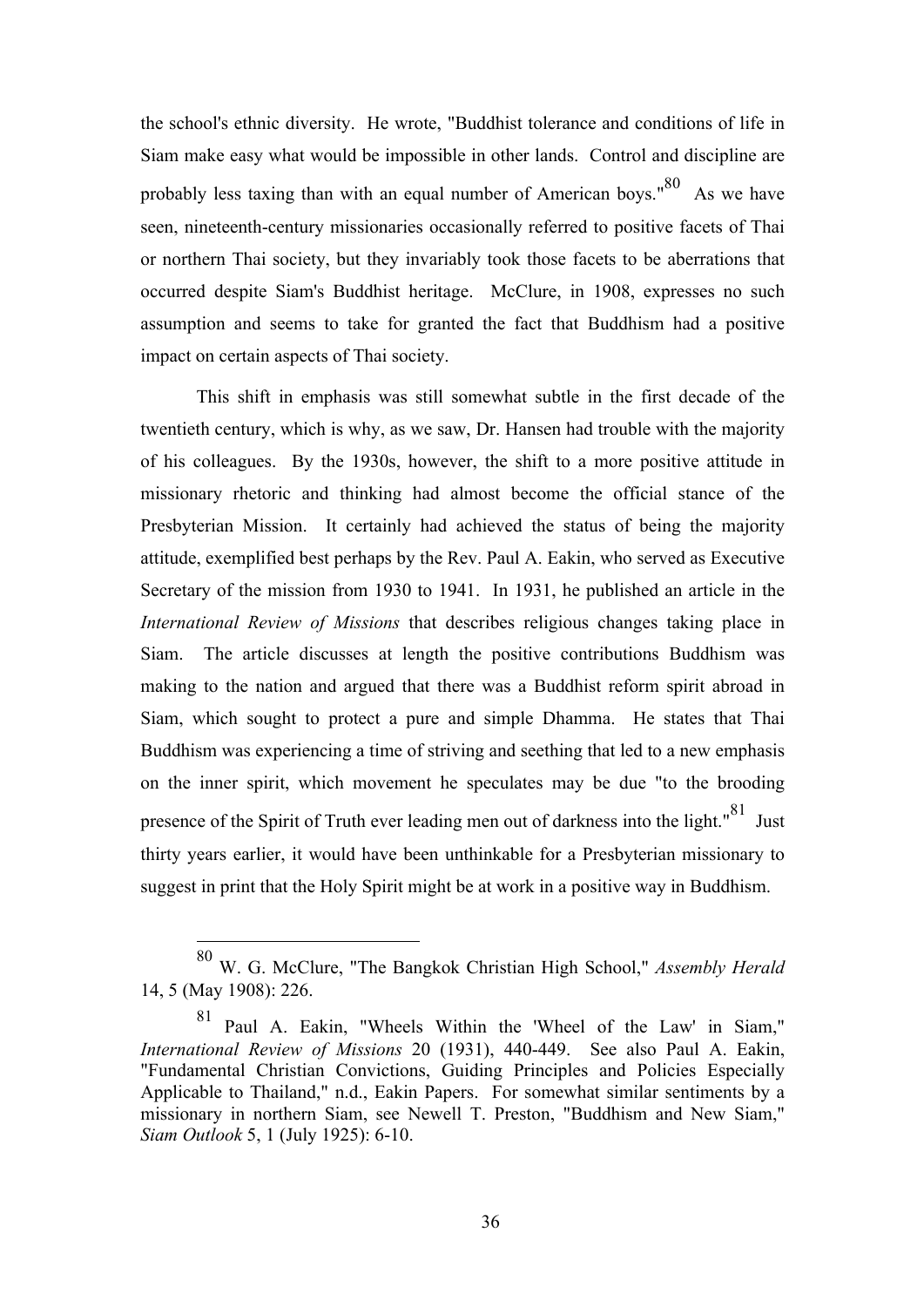Further evidence of the changing nature of Presbyterian missionary attitudes towards Buddhism in Siam can be found in the records of the dwindling number of conservative Presbyterian missionaries. Dr. Edwin B. McDaniel, as a notable example, found himself increasingly at odds with his colleagues in the Presbyterian Mission and with some Thai church leaders as well. He lamented what he called in a letter to missionary colleagues "'the apostasy that for years has been creeping into our mission and misleading the nationals in many places." Edna Brunner identified that apostasy with Paul Eakin and expressed feelings that the small group of "evangelicals" in the mission was being threatened by soul-less modernism.<sup>82</sup> While these sentiments did not directly address the issue of attitudes towards Buddhism, they did decry a set of "modernist" ideas that included a more positive attitude towards people of other faiths.

It would be incorrect, however, to leave the impression that one could easily distinguish between those who held the new attitudes and those who held on to the old ones. At times, a champion of the older judgment on Buddhism expressed attitudes that contrasted surprisingly with the classical views of the nineteenth century. Those who were considered "new age," by the same token, still reflected attitudes that were sometimes quite conservative. The Rev. Allen Bassett, one of the so-called conservatives, wrote a general letter to "Friends" in 1935 that betrays just this mix of the old and the new. He wrote that a century of missionary work had helped to turn Siam from "an isolated puppet nation, dominated by an egoistic religion" into a modern nation with ideals permeated by Christian missionary teachings. He wrote that there was a revival of Buddhism going on that had actually been caused by the gradual infiltration of Christian ideas into Buddhism. Bassett then warned that there was a growing sentiment in some quarters that brought Christ down to the level of the Buddha, that is to the level of a mere man. He urged the Presbyterian Church to only send missionaries thoroughly convinced that the divine Christ is the only Saviour of humanity. All of this sounds comfortably nineteenth century, although some of the more derogatory rhetorical flourishes regarding benighted heathenism, superstition,

Bertha McFarland to McAfee, 8 August 1932, Maen Papers; and, Edna Bulkley to Dr. McAfee, 1 October 1932, Maen Papers.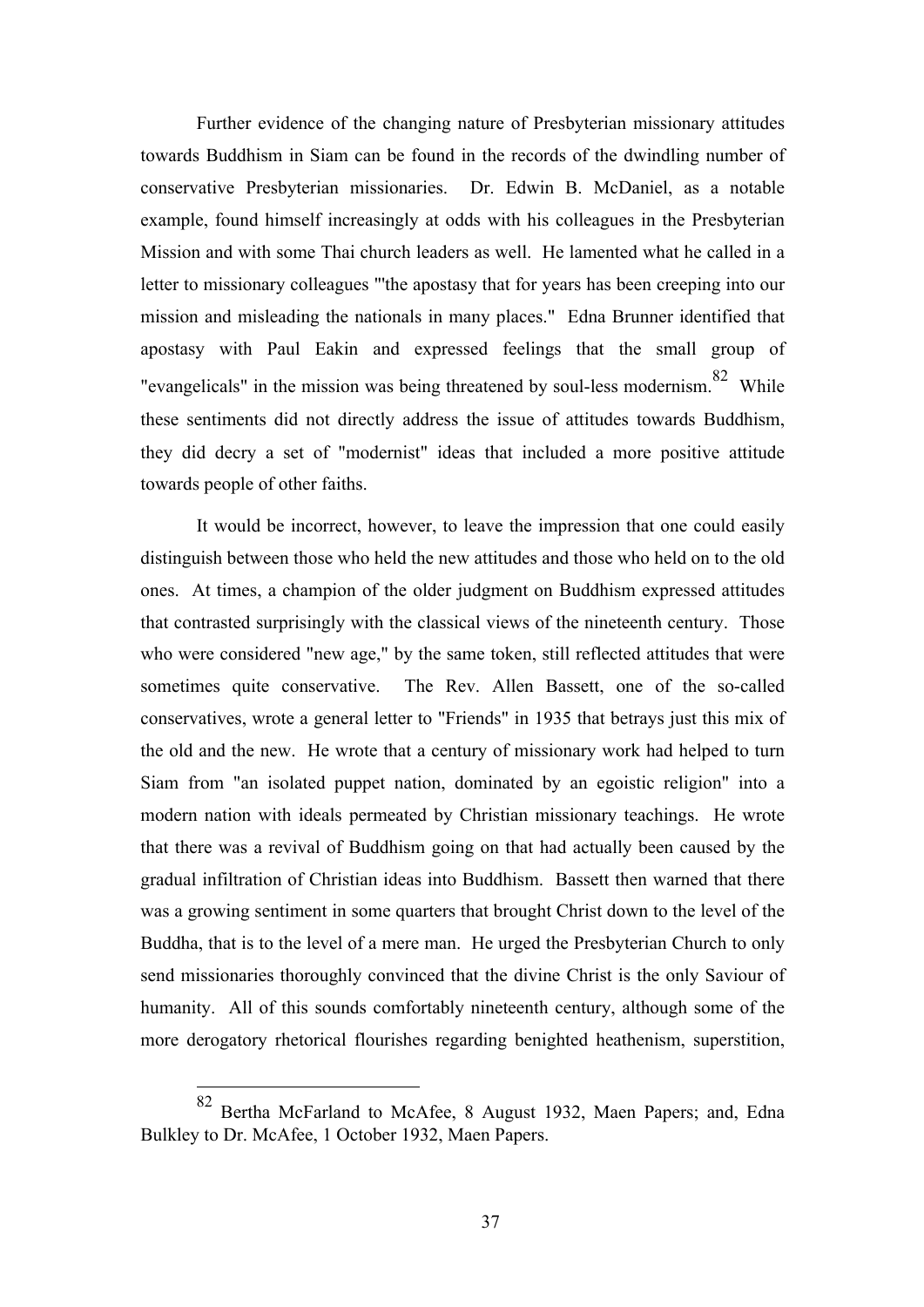and idolatry are noticeably absent. Bassett went on to write, however, that new missionaries to Siam also had to be sympathetic to the ideas the Thai "nationals" have about their own religion. They had to be able to show the people that Buddhism and Christianity are not at odds with each other; there is no enmity between them. Buddhism, he avowed, is infinitely better than animism. He concluded that Buddhism's ideals are "wonderful," but that Buddhism is a human creation of inadequate power and only Christianity could bring Buddhism's ideals "to their full fruition."83 Old-time Buddhism was an "egoistic religion," but new-time Buddhism is "wonderful," if still inadequate. Missionaries, Bassett contends, have to believe that only Christ saves, but they must be sympathetic in a positive way to the attachment of the Thai people to Buddhism.

There lies within Bassets views on Buddhism a tension of sorts, a tugging in two directions. Buddhism, he seems to be saying, is good—but not good enough. He affirms the perennial Christian battle cry that "only Christ saves," and yet wants to convince the people of Siam that Christianity is not in conflict with Buddhism. Bassett wants only missionaries who are theologically orthodox sent to the field, but he wants those orthodox missionaries to be sympathetic to the religious views of the people. The sharply focused missionary critique of Thai heathenism, superstition, and immorality had become by the 1930s a less sharply focused mixture of views that might be styled "sympathetic judgmentalism" for want of a better term.

The moderates also shared in this increasing fuzziness in the missionaries' views on Buddhism. Paul Eakin, as we have seen, was widely known for his positive attitudes towards Buddhism. On one occasion, however, he could write, "Buddhism is not so much based on falsehood as on half-truths used as complete truths." He thought this is especially true in Siam since Thai Buddhism had departed from the original teachings of Gautama. He listed four errors in Buddhism, contrasted those errors to the Christian message, and wrote that when he discussed Christianity with Buddhists he would, "… lead to the Holy Spirit, who is shown to be the dynamic which is so wanting in Buddhism. After all it is not more knowledge that is needed rather more power to live up to the knowledge and light they already have." Trying to

 <sup>83</sup> Bassett to Friends, 17 August 1935, Maen Papers.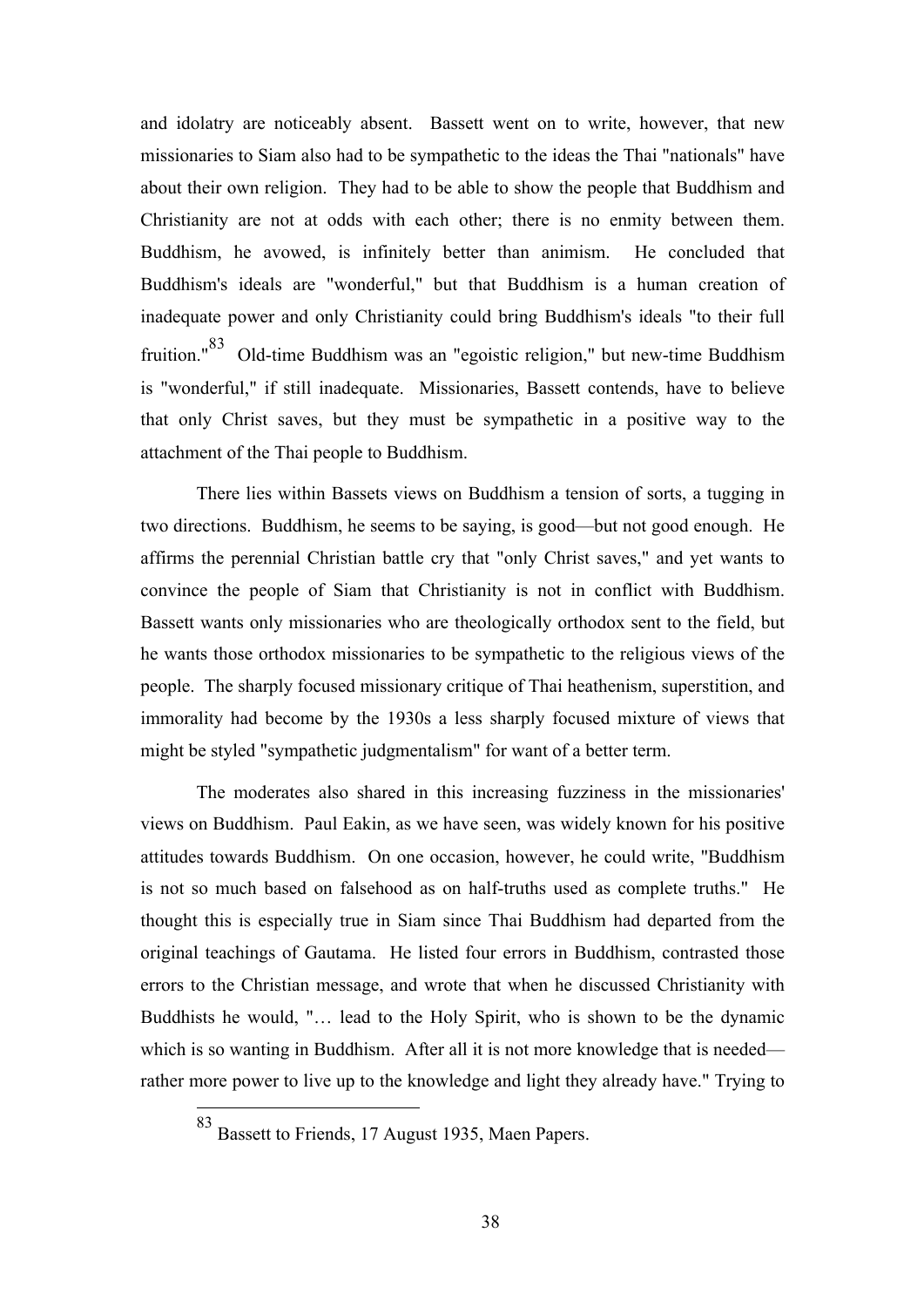capture the difference between the two religions, he wrote, "The incompleteness of Buddhism is well brought out by the illustration of the farmer who still clings to his team of oxen when he might take the train. But if he takes the train he must give up the oxen and comply with the new condition." He concluded with the thought that Buddhism is good but incomplete.<sup>84</sup> As in the case of Bassett, then, Eakin's writings betray something of a tension, that same tugging in two directions. That which distinguished the conservative from the moderate was the degree to which they leaned in the direction of more or less acceptance of Buddhism as a sister religion.

The shift that took place in missionary attitudes between the 1890s and 1940 is aptly revealed by an event that took place in 1931 when Prince Damrong, the Siamese Minister of the Interior, complained to the Presbyterian Mission about a tract it was distributing that made derogatory comments about Buddhism. It turned out that a young, enthusiastic missionary had re-published an old tract without anyone's permission. Prince Damrong was upset and stated adamantly that the Siamese government would not permit the defamation or belittlement of Buddhism. In reporting the incident to the Board in New York, Paul Eakin wrote, "There is certainly no place for any missionary that so feels the superiority of Christianity that disparaging remarks about Buddhism are natural to him in his presenting of the Gospel."<sup>85</sup> In his letter of apology to Prince Damrong, Eakin pleaded that the mission had a policy of re-issuing older tracts only after it removed doctrines about Buddhism preached by earlier missionaries. He informed the prince that the mission now taught along a different line and concluded his letter by assuring the prince that the missionaries had come to Siam to share the blessings of their religion without insulting their Siamese friends or defaming their religion.<sup>86</sup> Eakin's remarks to the Board and to Prince Damrong reflect a decision made in 1930 by the mission's Literature Committee to drop from its list of publications a few tracts that made

 <sup>84</sup> Eakin to Edna S. Cole, 28 April 1924, Eakin Papers.

<sup>85</sup> P. A. Eakin to McAfee, 6 July 1931, Maen Papers. Compare, E. P. Dunlap to Prince Damrong, 31 January 1912, Maen Papers.

<sup>86</sup> Paul A. Eakin to H. R. H. Prince Damrong, 22 June 1931, APM.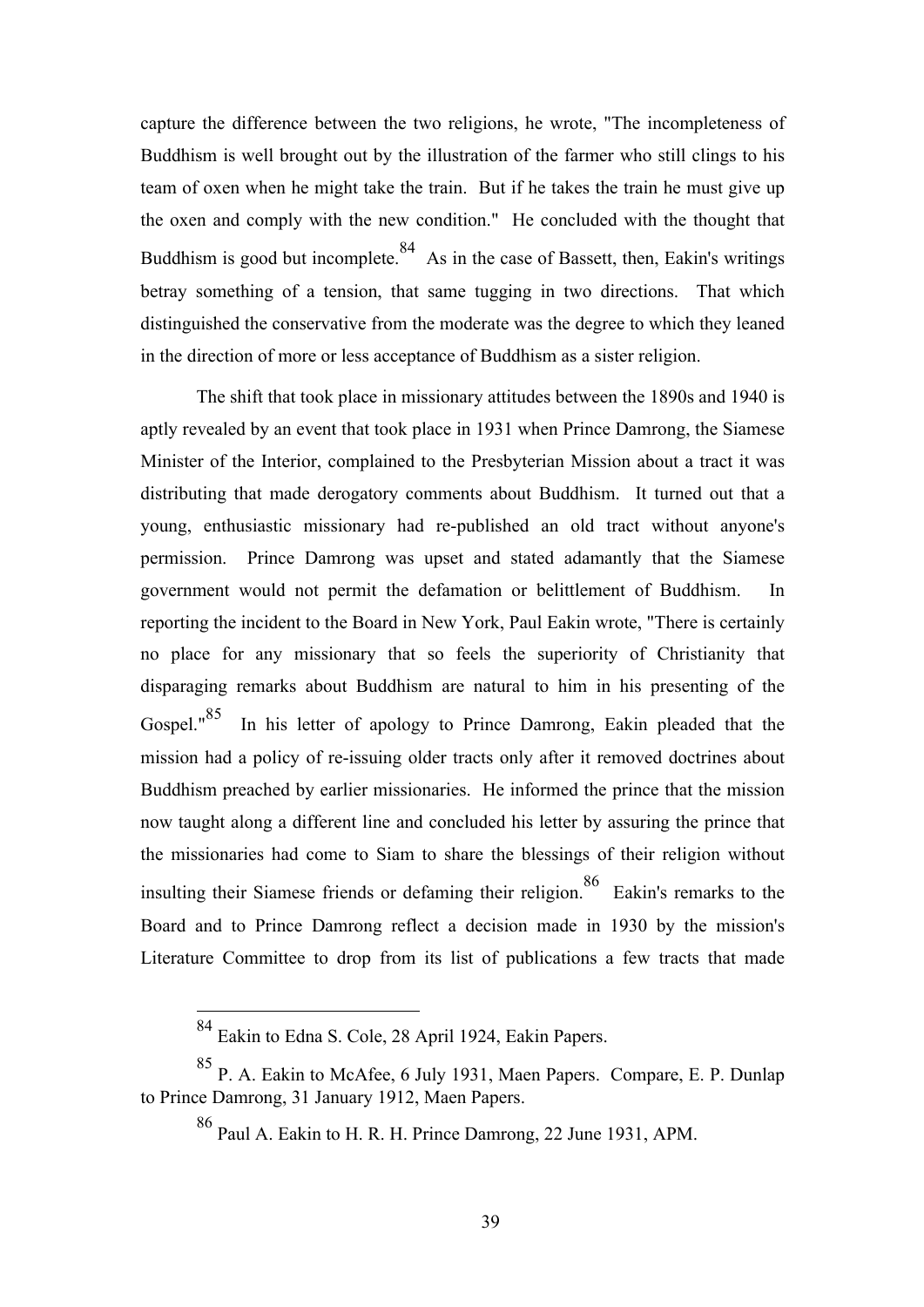"odious comparisons" between Christianity and Buddhism, which comparisons were "bitterly resented by the people into whose hands they fell."<sup>87</sup>

In spite of the 1930 policy decision and the 1931 incident, some elements in the mission continued to publish items that were derogatory towards Buddhism. In 1935, the Rev. Kenneth Wells complained to Eakin about a Sunday school publication issued by a conservative missionary and one of the more inflammatory of the Thai church's leaders. The publication branded Buddhism as being idolatrous and dead and called on the Thai people to leave their idols and come to Christ. Wells asked that such "stuff" be censored and observed that "wild statements" of that kind weakened the Christian cause. He stated, "Surely it is not necessary to anger those whom we would win."<sup>88</sup> Wells' comments recall an article written by one of the most traditional of all of the missionaries, the Rev. Hugh Taylor, who worked in Lampang and then Nan, northern Siam. At the start of a 1922 excursion into French Laos, Taylor and the evangelists who accompanied him discussed their approach, some advocating the older method of directly attacking Laotian Buddhism and then raising up Christianity in its place. The majority decided, however, that the old-fashioned method only angered people, and it was agreed that the team would preach the Christian message without attacking Buddhism. Taylor fully supported the decision and reported that the result was a "blessed experience."<sup>89</sup>

In important part, the changed attitudes of the Presbyterian missionaries had to do with rhetoric and sensitivities. It responded to government pressure and public opinion. It intended a different, better evangelistic approach. It drew on the old tracts and the old ideas and cleansed them of certain "wild statements" concerning Buddhism. The mission sought to be a better friend and neighbor in Siam and to refrain from saying things that would hurt people's feelings or displease the government. Not every missionary agreed with this less aggressive approach, and the

 <sup>87</sup> "Minutes of the Mission Meeting at Chiengmai, November 21-27, 1930," APM.

<sup>88</sup> Kenneth E. Wells to Eakin, 4 March 1935, APM.

<sup>89</sup> Hugh Taylor, "The Gospel Message Given to the Eastern Laos," *Siam Outlook* 1, 4 (1922): 122.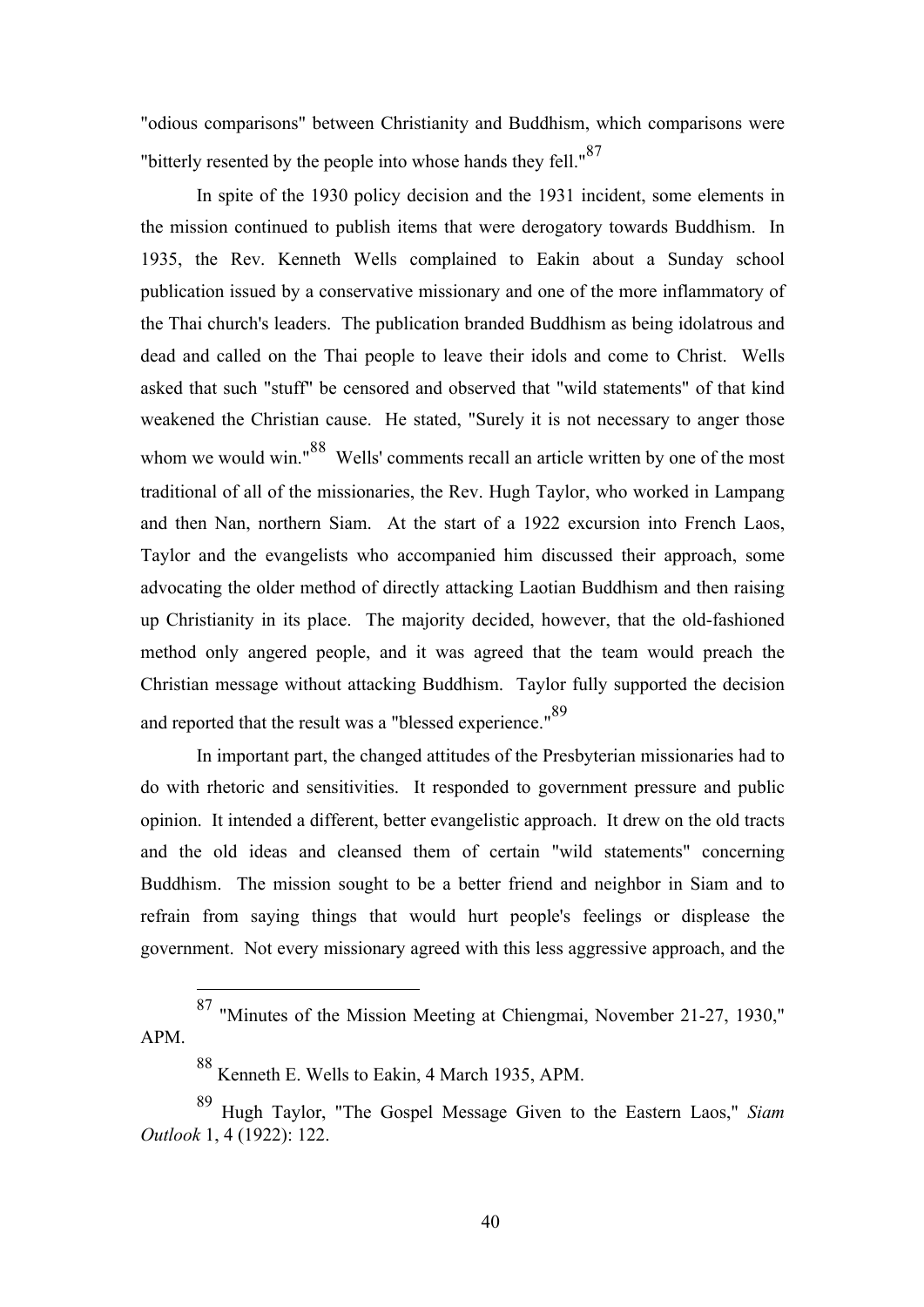approach itself was more of a recasting of the past rather than a break from it. The mission, in a sense, attempted to clean up its act without changing the script, except in a few places that might offend the audience. Given the radical rhetoric of earlier missionary generations, nevertheless, this change in attitude is substantive if limited. As late as 1940, a freshman missionary, the Rev. Horace W. Ryburn could write that "God is not known redemptively except in Jesus Christ, and any other partial lights only increase our consciousness of separation from him." Buddhism, he contended, is shallow and hopeless when seen from a Christian perspective concerning the forgiveness of sins and redemption.<sup>90</sup>

Maen Pongudom makes it clear that it was only after World War II that some American Presbyterian missionaries began to articulate a more accepting, thoughtful attitude towards Thai Buddhism. He quotes, for example, the Rev. Francis Seely's statement that

The main force in Thailand to this day that God has used to counteract these evils has been Buddhism. Through Christianity we believe God is now providing an alternative to defeat the common enemy in Thailand. The fact that we believe this Christian alternative is more realistic, more effective, more true than Buddhism, should not blind us to the fact that the true Buddhist is our ally, nor our enemy.<sup>91</sup>

However correct Maen may be in his appraisal of the shift in missionary thinking after 1950, the seeds of that shift are clearly visible even forty or fifty years earlier. The initial dualistic prejudices that the Presbyterian missionaries brought with them to Siam slowly succumbed to a combination of changes taking place in American Protestant thinking in the United States, theological changes in the Presbyterian Church, and the realities of an ongoing encounter with Thai society, culture, and religion.

 <sup>90</sup> Ryburn to Hutchinson, 21 October 1940, Maen Papers.

<sup>91</sup> Maen "Apologetic and Missionary Proclamation," 80. For one of the most insightful statement of a receptive attitude towards Buddhism, see Herbert W. Grether, "The Cross and the Bodhi Tree," *Theology Today* 16, 4 (January 1960): 446- 58.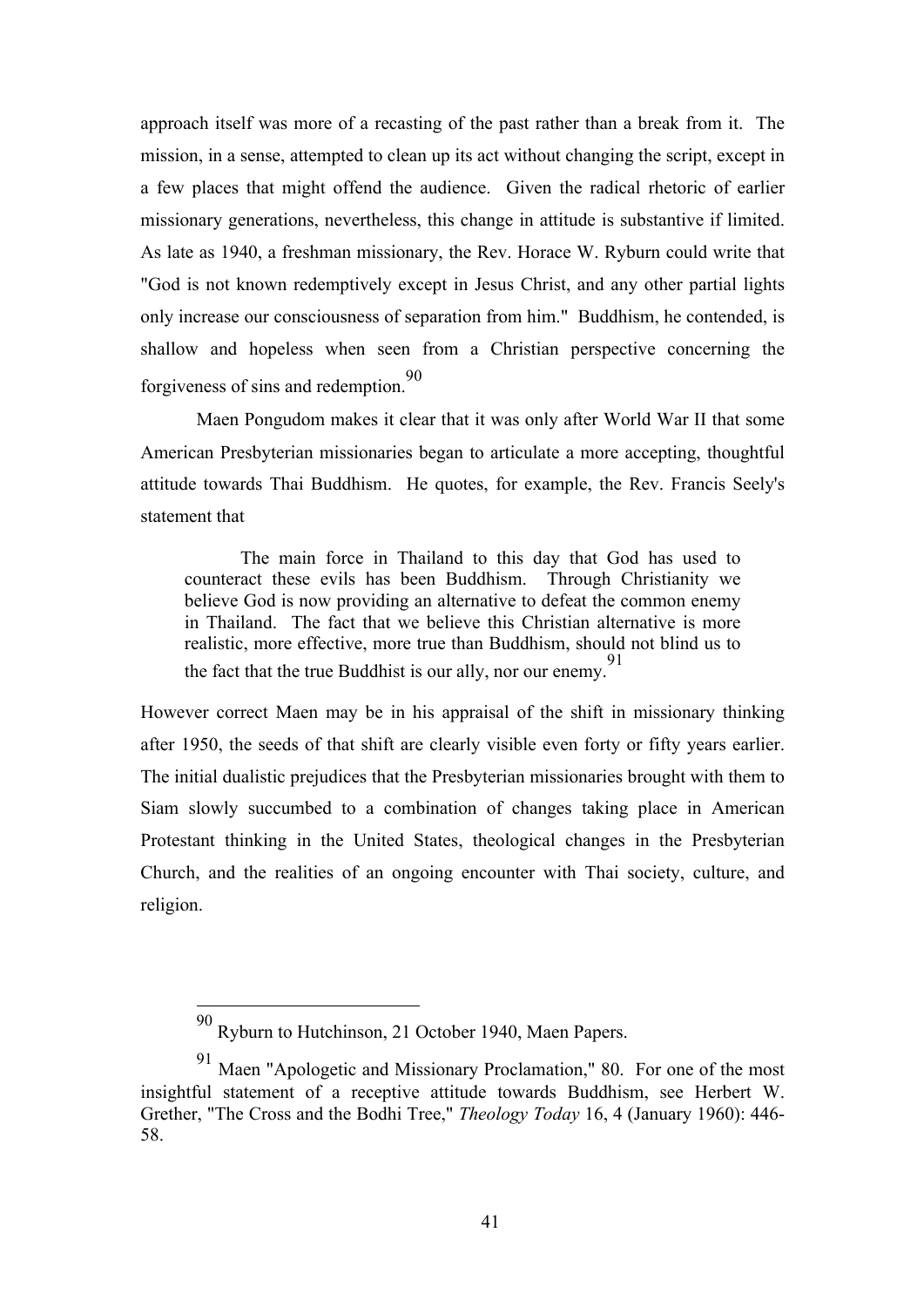# *Conclusion*

When the Laos Mission's first convert, Nan Inta, wanted to become a Christian gradually and quietly, Daniel McGilvary, as we saw in the introduction to this article, demanded of him a full, public conversion. Conversion in McGilvary's eyes meant rejecting Buddhism and animism as much as it meant affirming the Christian faith. The records of the Siam and Laos Missions for the years up to roughly 1920 suggest that most of the Presbyterian missionaries in Siam felt that there had to be a complete rejection of Buddhism and all of its social and cultural ramifications before conversion could take place. Accepting Christianity meant rejecting Buddhism. In 1899, for example, Dr. Thomas at Phrae described an evangelism tour he made into the rural areas outside the city, during which he exhorted country people to leave their idolatry and animistic practices and accept Jesus as Saviour.<sup>92</sup> The Siam Mission, at the end of World War I employed a policy that required those who declared a serious intention to convert to take a pledge that they would cut themselves off entirely from their old religion and all its practices and practice the duties of the Christian life instead.93

While missionary conversion demanded a total rejection of Buddhism as part of the process to becoming a Christian, most northern Thais were not interested in accepting Christianity on such terms. Writing from Lampang in 1929, Dr. and Mrs. Charles H. Crooks described their attempts to have every patient who entered the mission hospital in Lampang learn something about the Christian faith. They stated that many of the patients professed to know Christ but were not willing to take the "last, drastic step" of making a full religious break with their relatives and friends.<sup>94</sup> Daniel McGilvary makes a similar observation in his autobiography, writing that he knew of many individuals, "who believed our doctrine, though they were never

<sup>92</sup> J. S. Thomas to Dear Friends, January 1899, v. 15, BFM. See also, Mrs. Roderick Gillies, "A Visit to Some New Converts," *Laos News* 6, 2 (May 1909): 49.

<sup>93</sup> Paul A. Eakin to Brown, 31 March 1917, Maen Papers.

<sup>94</sup> Dr. & Mrs. Charles H. Crooks, "Report of Dr. & Mrs. Charles H. Crooks, Lampang Station; for Year Ending September Thirtieth, Nineteen Twenty-nine," Maen Papers.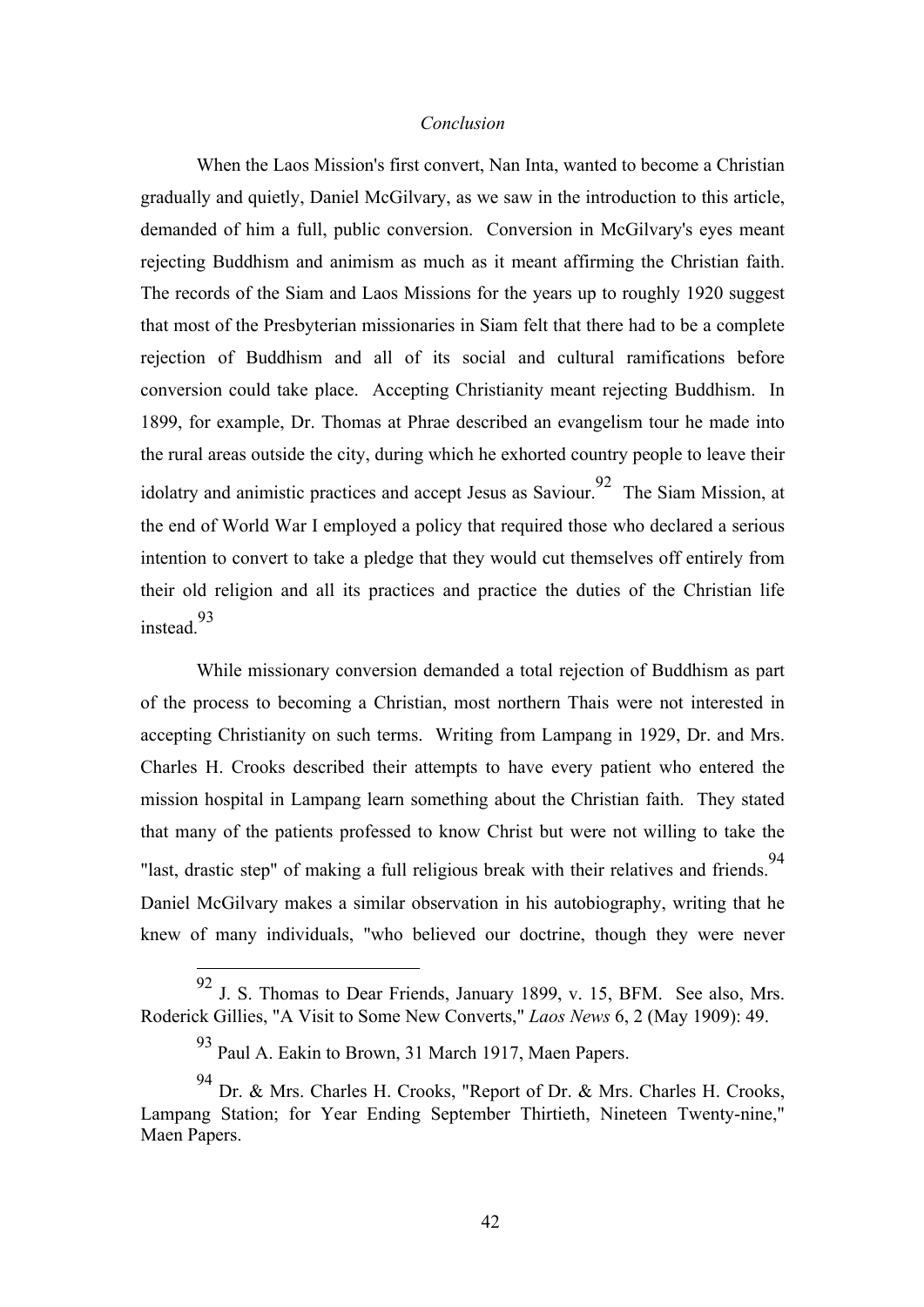enrolled in our church." These individuals sometimes even urged others to convert, a step "from various causes, they themselves were prevented from taking." In context, it is clear that he had in mind people who were not willing to make the break with their culture and society that missionary conversion demanded.<sup>95</sup>

The Rev. Roderick Gillies, Dean of the McGilvary Theological Seminary, discussed the consequences of this dualistic conception of conversion in a 1935 article published in the *Siam Outlook*. He observed that one of the obstacles northern Thais faced when contemplating conversion was that Christianity still seemed foreign to them while Buddhism had become native to the people of Siam. Becoming a Christian, thus, meant making a radical break with the establish order of things. He wrote, "It has been difficult to bring home the fact that the Christian way is not to destroy but to fulfill, that it seeks to destroy nothing and opposes nothing save what is untrue and bad, that its aim is rather the fulfillment of all righteousness and all good wherever found." $96$  The reason it was still difficult in the mid-1930s to convince northern Thais that Christianity did not come as a destroyer is that for most of its history in northern Siam it *did* intend to destroy Buddhism and everything related to Buddhism in northern Thai culture and society. The attitudes and policies of the Laos Mission long adhered to the principle articulated by its founding father, McGilvary, in a report published in the American religious press in 1869. He explained that missionary evangelism requires patience because,

…there is a double process to be carried on, a double work to be accomplished—just as if we were to be required to rear an edifice on the grounds occupied by some ancient stronghold, some fortress or palace, which must be rased to the very foundations before the new superstructure can be reared…Yet, difficult as this is, it is the first thing done; it is what we demand of the heathen as an indispensable prerequisite towards embracing the gospel."<sup>97</sup>

 <sup>95</sup> McGilvary, *Half-Century*, 188.

<sup>96</sup> Roderick M. Gillies, "Christian Evangelism in Northern Siam," *Siam Outlook* 11, 2 (April 1935): 76.

<sup>97</sup> Summary of an extract of a report by Daniel McGilvary in "Missionary," *Foreign Missionary* 28, 2 (July 1869): 31. See also, McGilvary, "Medical Missions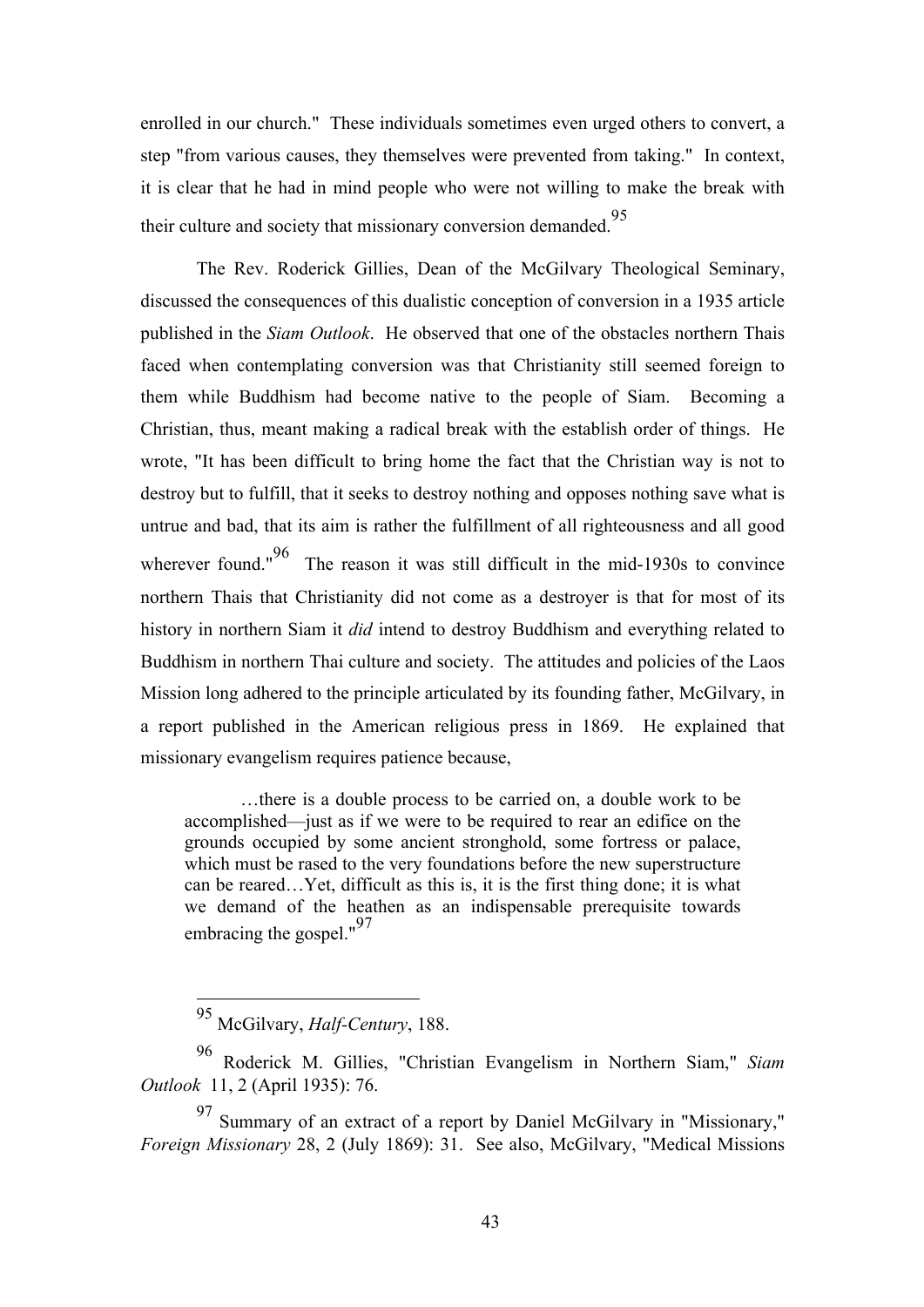The Laos Mission, throughout most of its history from 1867 to 1921 did not intend to fulfill Buddhism. It intended to destroy it and all of its works. Most northern Thais, consequently, were not interested.

The consequences of the missionary attitudes towards Buddhism were manifold. Given the centrality of Buddhism to northern Thai social life, their attitudes transformed conversion into a sociocultural process that meant rejecting the northern Thai social and cultural heritage as much as it meant taking Jesus Christ to be Lord and Saviour. The northern Thai church, in turn, found itself inhabiting a social and religious ghetto, which reinforced the reluctance of people to convert to Christianity. Christianity, as Gillies observed, remained an alien religion, and there seems to have been very few conscious efforts to adapt American Protestant forms to the northern Thai cultural setting.

Missionary attitudes towards Thai Buddhism, then, profoundly influenced the course of northern Thai church history and continues, even now, to force the question of Christianity and culture on the student of Protestantism in Thailand.<sup>98</sup> Those attitudes were not the only factor, and at various points in the history of the Laos Mission and its churches, they receded somewhat into the background. During the 1880s and again in the 1910s, for example, there were surges in the numbers of conversions, primarily gained from the mission's medical work.<sup>99</sup> Still, as we have seen, the missionary record itself suggests that the missionaries' deeply antagonistic attitudes towards Buddhism and the consequent demand that conversion include public rejection of Buddhism hindered their evangelistic efforts. Prince Damrong made that point himself in 1928 when he observed that missionary schools in the

 $\overline{a}$ 

and Missionary Physicians—No. V," *North Carolina Presbyterian* New Series 2, 81 (21 July 1869): 1.

<sup>98</sup> See Philip J. Hughes, "Christianity and Culture: A Case Study in Northern Thailand" (Th.D. dissertation, South East Asia Graduate School of Theology, 1983).

<sup>99</sup> For the expansion of the church in the 1880s, see Herb Swanson, "Dodd's Narrative: The State of the Northern Thai Church in 1887," *Herb's Research Bulletin* (*HeRB*) 2 (June 2002): 17-27; and for the 1910s, see Swanson, *Khrischak Muang Nua*, 138-41.